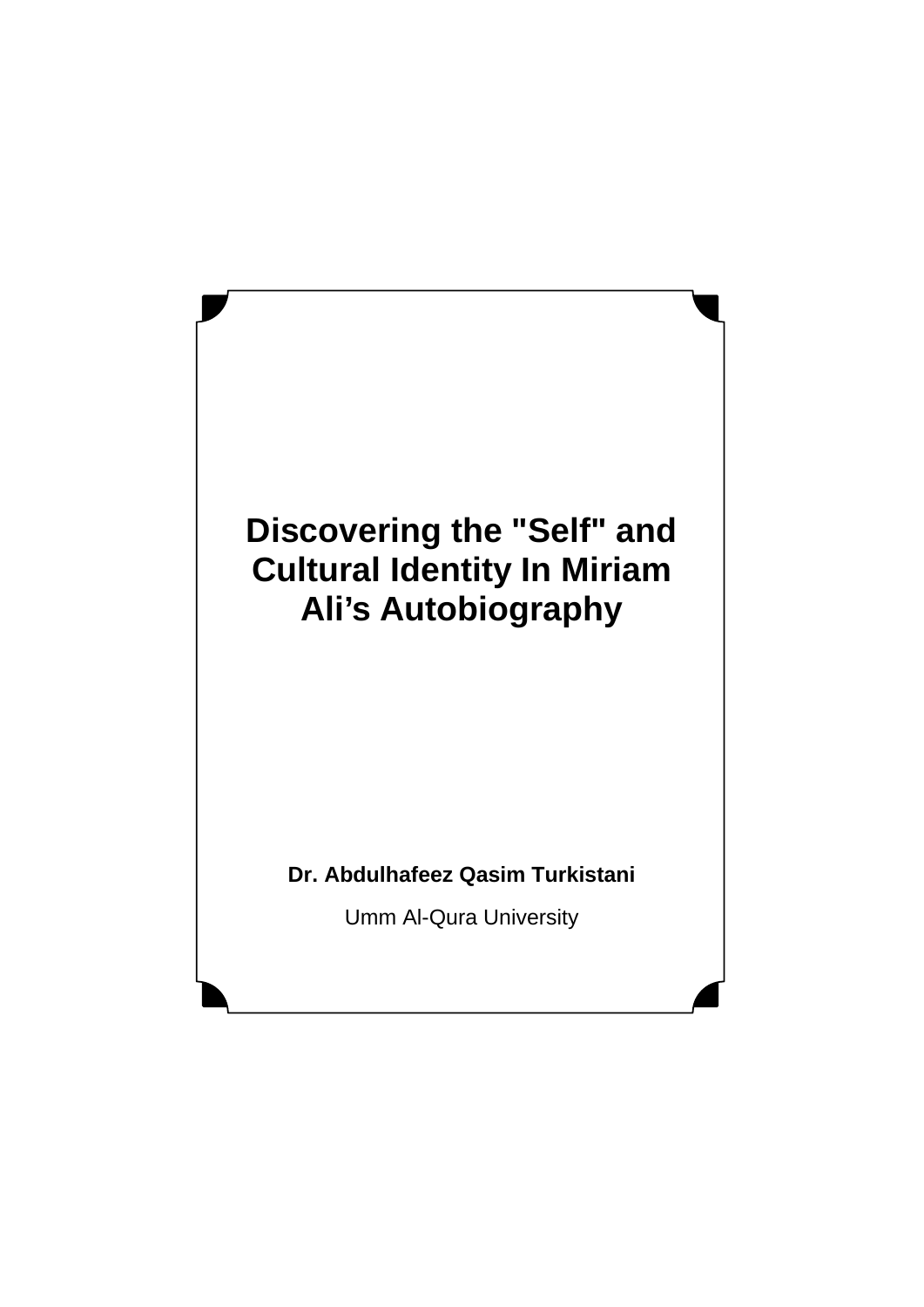# بدون رحمة: معاناة إم ضد إلمبودية إلحديثة ١٩٩٥ للكائبة: مريم علي

# ملخص البحث :

( بدون رحمـة: معانـاة أم ضـد العبوديـة الحديثـة ١٩٩٥) هـي السـيرة الذاتيـة للكاتبة البريطانيـة مـريم علـى ، ذات الاب الباكسـتاني و الام البريطانيـة. بـدأت علاقتها مع رجل يمني اسمه مثنى محسن ، حيث عاشا سويا و انجبت منه اطفالا. وتعاستها بدأت عندما ارسل محسن اثنين من ابنائه ، أحمد و ليلي ، الى اليمن ولم تسمع خبرا عنهما لعدة سنين. بعد ذلك سافر اثنين اخرين من ابنائها ، زينـة و ناديـة ، لليمن لقضـاء الاجـازة ، ولكـن اتضـح بعـدهـا انهمـا تزوجتـا مـن يمنـيين بترتيب مـن ابوهما. عندها بدأت مريم بالنضال من اجل استقلاليتها و البحث عن حرية ابنائها. ومن خلال هـذه التجريـة تعرضت لكـثير مـن الاحـداث الغريبـة والـتي ادت الى انهـا تختار طريق حياتها ينفسها.

بالرغم من ان هـذه السـيرة الذاتيـة تظهـر معانـاة الام لتحريـر ابنائهـا ، الا ان هنالك الكثير من الصـراعات الاجتماعيـة وتعميم الصـور الاجتماعيـة عـن العـرب و حضارتهم. الجدير بالذكر ان الكاتبة كانت تساعدها كاتبة بريطانية بيضاء اسمهـا جينـا ويـن والـتي سـاعدتها ـ2 كتابـة و اظهـار فصـتها. ـ2 كتابتهـا لسـيرتها الذاتية، مريم على استعرضت ماضيها و لكن انطباعها الشخصى الحاضر لابد وانـه اثـر علـى كتابـة سـيرتها الذاتيـة. في هـذا البحـث اقـوم بتحليـل شخصـية مـريم كشخصية فج فصتها و التغيرات الكبيرة الـتي تعرضت لهـا و تـأثير الشخصية الحاضرة للكاتبة في رواية قصتها .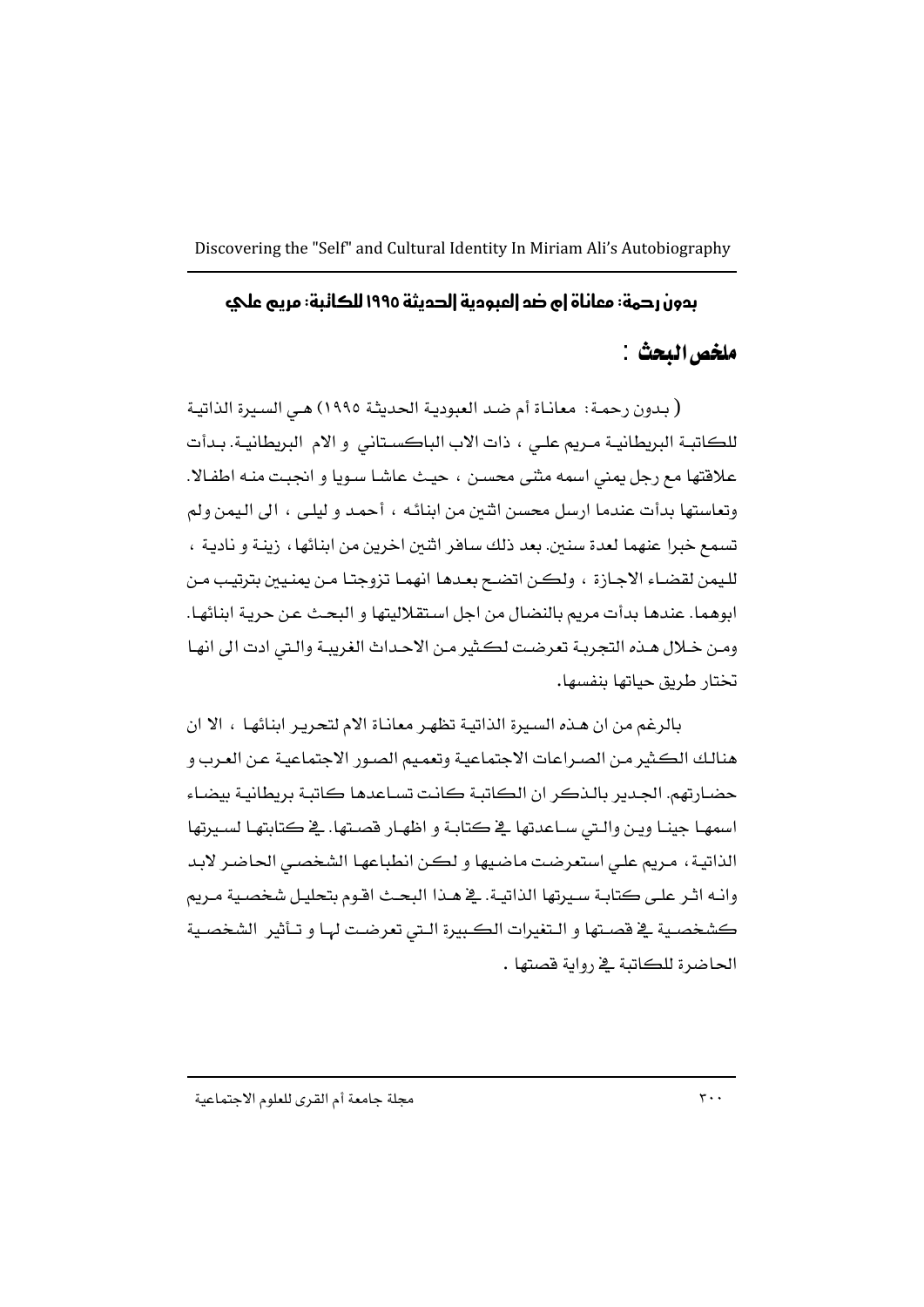### Abstract :

Without Mercy: A Mother's Struggle Against Modern Slavery (1995) is an autobiography by a British woman, Miriam Ali, who was of a mixed race; her father was Pakistani and her mother was British. She was involved with a Yemeni, Muthana Muhsen, to move in and have children. Her misery started when two of her children, Ahmed and Laila, were sent by their father to Yemen and never heard of for many years. Later two of her teen-age daughters, Zana and Nadia, were sent to Yemen for a vacation. They ended up marrying Yemenis in Yemen and their father was behind their marriage. Miriam started to fight for her independence and her children's freedom. She had experienced unusual events which lead her to choose her own way of life .

Although this autobiography describes the mother's struggle to free her children, there are a lot of cultural contention and stereotype of the image of the Arabs and their culture. The author is supported by a white British co-writer, Jana Wain, who helped her in bringing her story out. In writing her autobiography, Miriam Ali presented her past life, but her present "Self" must have influenced her writing. In this paper I examine and analyze Miriam's identity, as a character in this autobiography and the drastic changes she has gone through, and her other "self" in narrating it .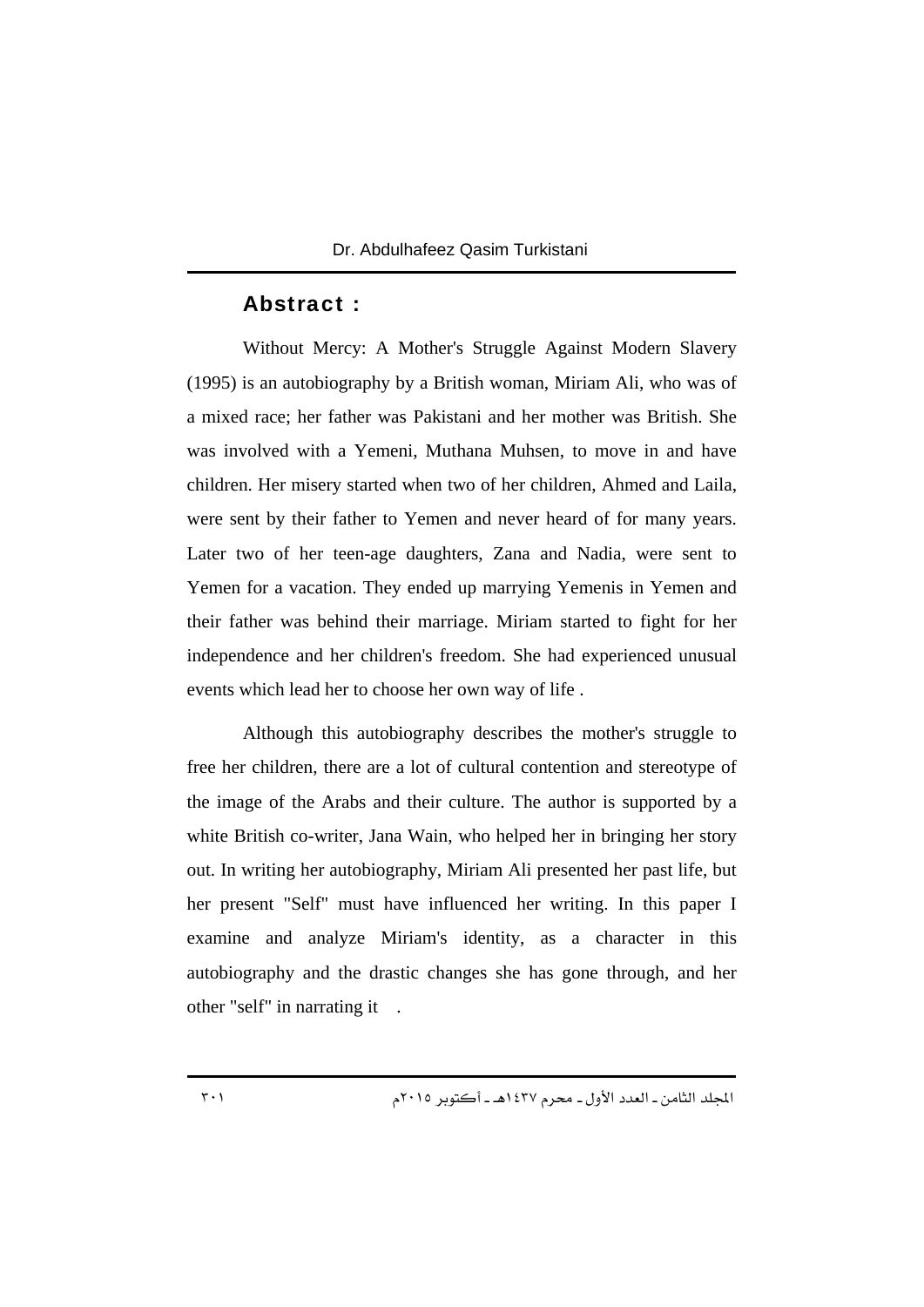### Introduction :

It is interesting to read other people's autobiographies.

This interest is doubled when it comes to the exotic East. Autobiography was represented in literature as beautiful, mysterious, and interesting.

But this exotic nature becomes problematic to some of those who are involved with the people from the east. For them, in contemporary literature, it is not anymore exotic and pleasing. Instead, it relates to many political, social, cultural, and religious contentions. In this paper I refer to an autobiography written by Miriam Ali and Jana Wain, Without Mercy: A Mother's Struggle against Modern Slavery (1995).

 By Just looking at the cover of the autobiography (a veiled woman), and the title, using controversial issues, we are intrigued to have a glimpse. In fact this was the reason I picked it up in the first place.

The way it is presented indicates its immediate effects on the reader. In other words, the cover of the autobiography brings immediate attention to the Islamic cover with the partly visible eyes of a sad woman; reading it brings emotional and personal support .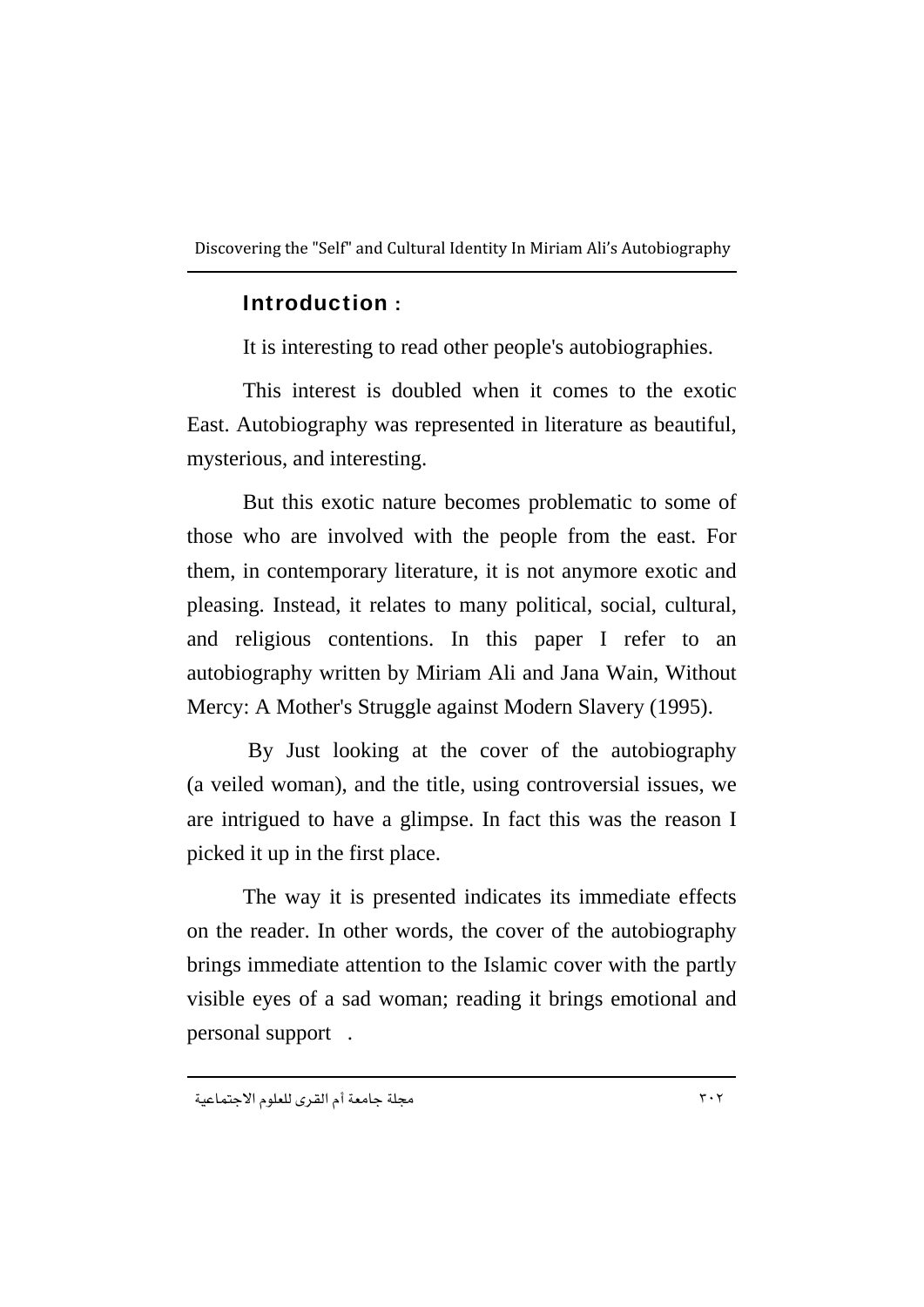This autobiography is about Miriam Ali, a half British /half Pakistani woman. She lived and was raised, after her father's death, by her mother and stepfather.

She came across a Yemeni, Muthana Muhsen, or Fred as she preferred to call him. He expressed his love for her and succeeded in making her think of him as her "Arabian knight" (Ali 4) riding on "a white horse". She lived with him and bore him seven children.

Her misery started when two of her children, Laila and Ahmed, were sent to Yemen and never heard of for many years.

 In 1980 two of her teen-age daughters, Zana and Nadia (16 and 15 years old, respectively) were sent to Yemen for a vacation. Their mother heard later that they were married off to Yemenis.

Muthana claimed that they were Yemenis and he knew better what was good for them. But this was not accepted by Miriam who started her fight to bring them back to England.

This fight lasted for many years which involved the British and Yemeni governments and the media. Decisionmaking becomes crucial and controversial. Mariam and Zana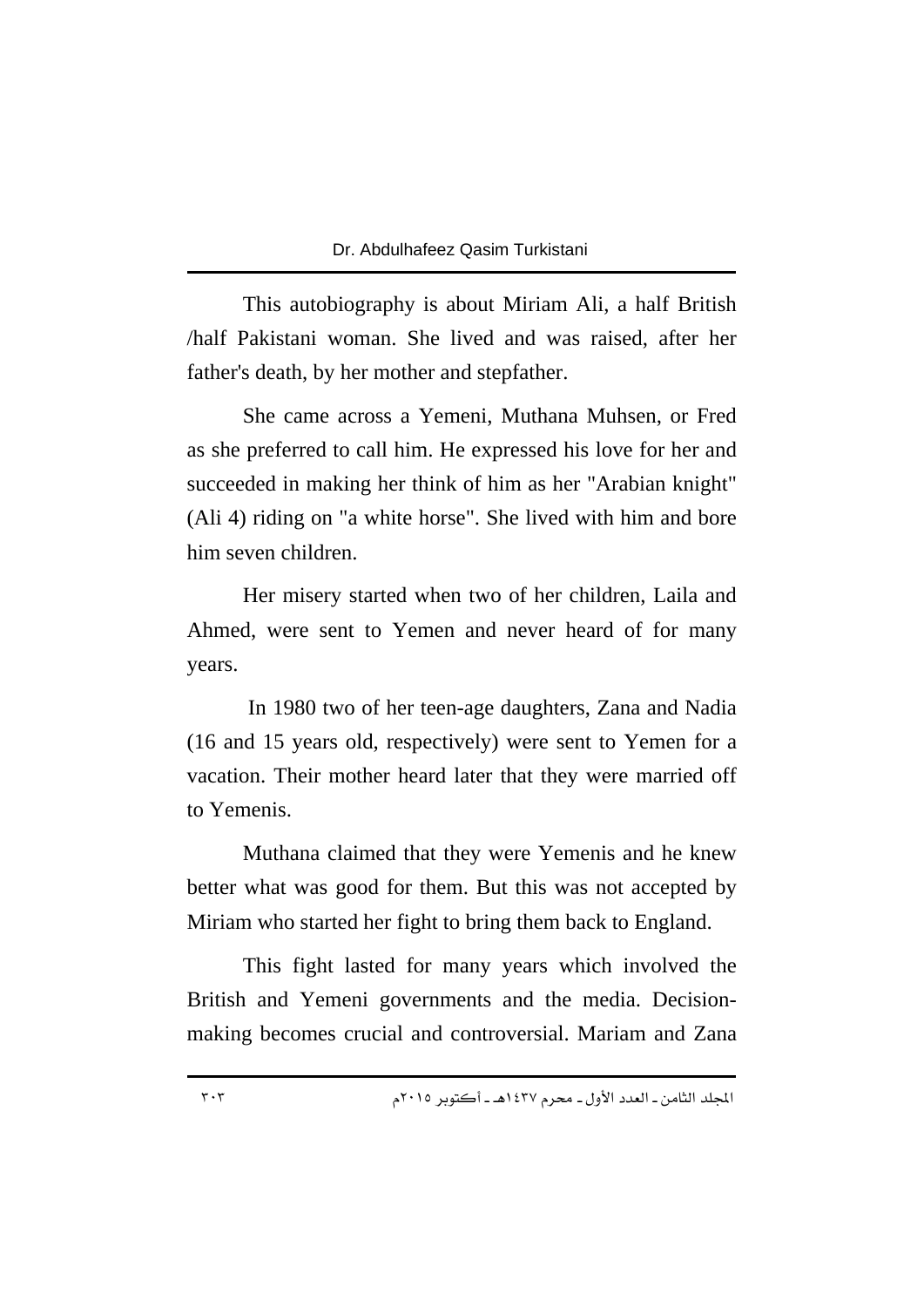have to choose freedom from their husbands and away from their patriarchal systems; but Nadia, who decided to stay in Yemen, has chosen her family for freedom and the European culture. Miriam's story attracted sympathy and support which resulted in bringing Zana back to England in 1988, abandoning her small boy, Marcus, in Yemen. But Miriam never gave-up on her other daughter (Nadia), and tried with Zana to reach all possible means to bring her back .

In this paper I am interested in analyzing Miriam's character, the sacrifices she made, the developing of the "Self", and the social contention and identity.

She develops a certain identity where she has to change and choose her future. She starts as a "naïve virgin" who accepts her "Arabian prince" and decides to move-in with him, but then goes through many stages of discovering her "Self".

 Her autobiographical "Self" becomes important in writing this story. Rewriting her story from a present memory of a past life defines the new aspect of her autobiography. On the other hand, the social, political, and cultural aspects in this autobiography depict subjective understanding of the autobiographer and the implications of her cultural differences.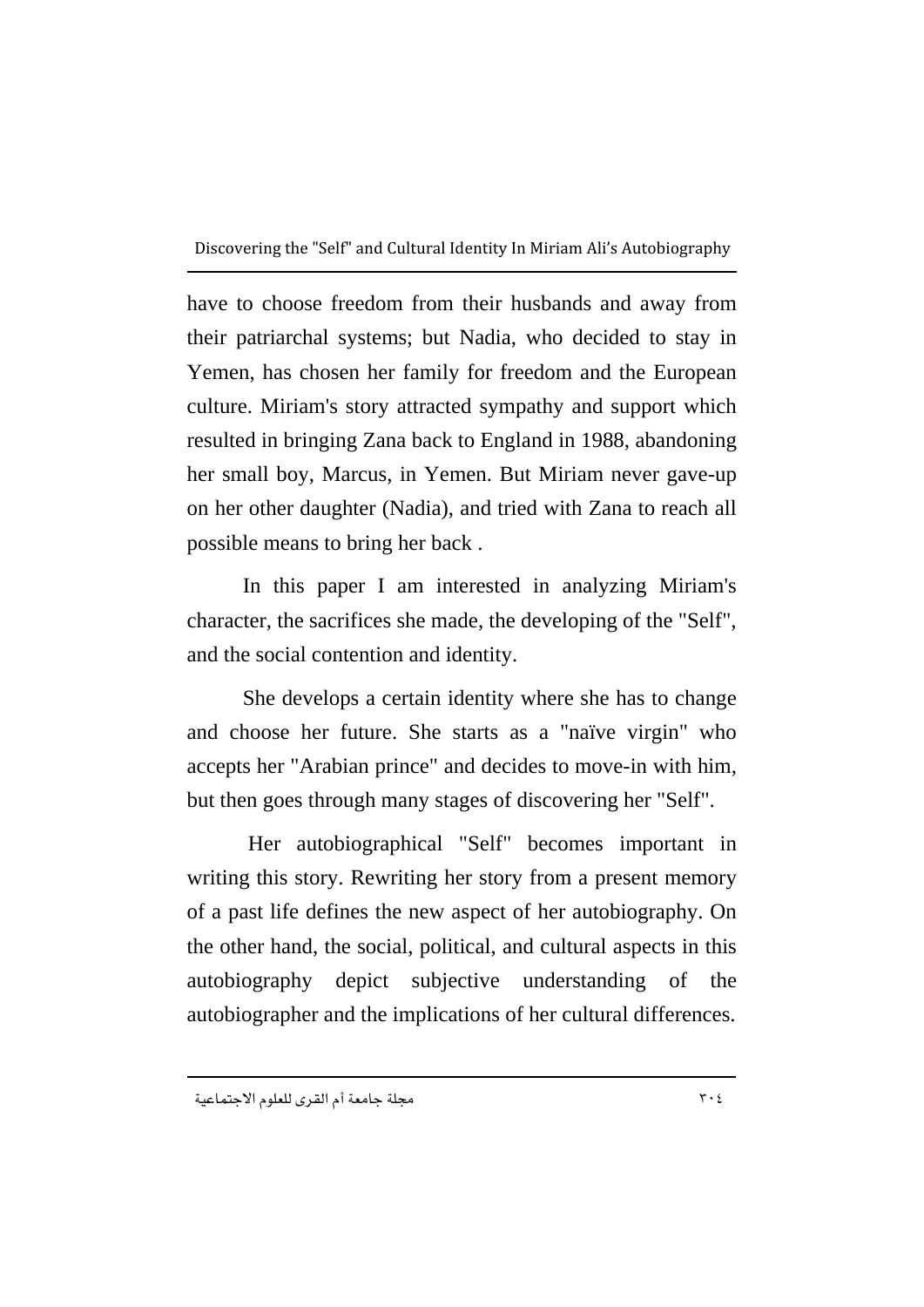Although this story has limited literary reviews but it has, like other similar stories which share similar theme, attracted many people's attention from different points of view .

### Literature Review :

A journalist for The Observer, Eileen MacDonald, was dispatched to report on Zana and Nadia in 1987. She wrote many reports and a book Brides for Sale? (1988) on the Muhsen sisters in Yemen, but this book was criticized by Vron Ware for its subjectivity.

Ware states that MacDonald's book was "written as a breathless account of her mission as a journalist, and therefore full of subjective observations that provide atmosphere and suspense; her report manages to reinforce ideas about the backwardness of Arab cultures through reporting certain stereotypes of masculinity and femininity" (135).

This indicates the mingling of fact and fiction in the journalist's report and the influence of her cultural background and profession.

Vron Ware demands the feminists to focus on reading such journalist's book and "to consider how a feminist analysis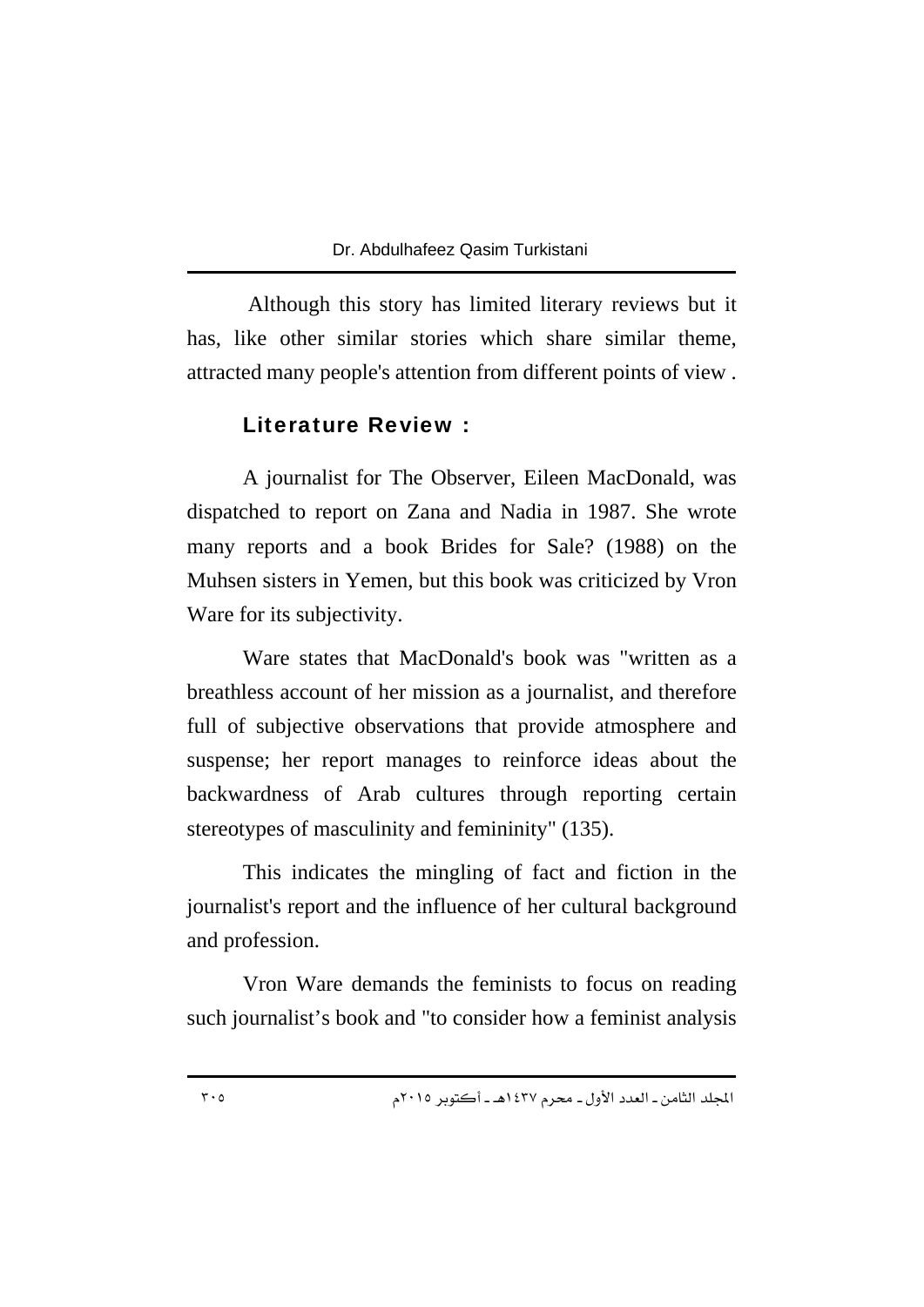would interpret the symbolic meanings that these narratives of culture and conflict may have in contemporary British society" (131).

Looking at such books requires an attentive objectivity to verify fact from fiction.

Betty de Hart gives a review of the ways these autobiographies where received.

Such stories received many positive European reviews, patronizing them as western heroines of women's rights and fighters for their children's freedom.

On the other hand, some organizations and people, whose countries and cultures were criticized in these stories, focused on the prejudice against Islam on the claim of the superiority of western gender relationships. In addition, the cultural conflict between East and West becomes intriguing.

Betty de Hart depicts the "interracial Romance" between the white European woman and the man from the East, and its negative results and "maternal melodrama".

She emphasizes how these stories reproduce the "discourse on mixed marriages, white femininity and motherhood" (54).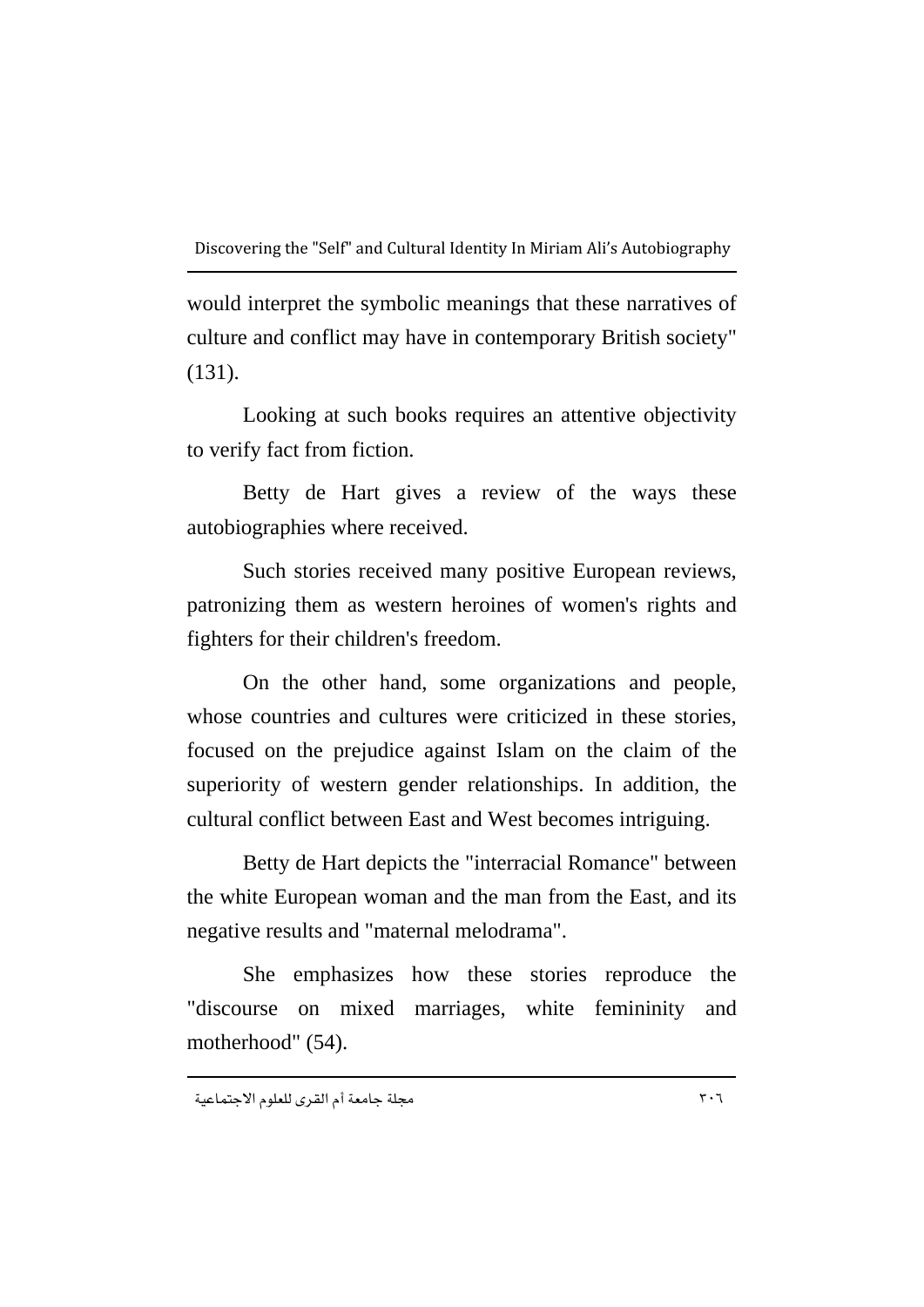These white women who entered into this type of mixed marriages are called the "Foolhardy ."

The Foolhardy is a western woman who has some feminist inclinations to start with, which is part of her unwillingness to conform. The Orient represents exotic mysteries which both fascinate and repel her.

Her fate is to 'dabble' in things she knows nothing about, and to break the taboos of western society both for herself and her community.

The conduct of the Foolhardy calls for punishment as it threatens to upset the whole system (Hart, Betty 57).

According to Betty de Hart, these women deserve to suffer because they put the whole western system under threat.

For the writers of these stories, she says, the "main goal of writing….besides working through their experiences, is to warn other women of what might happen if they marry a foreign, especially Islamic, man" (58).

Jana Wain, in her "Epilogue" to Miriam Ali's autobiography, also warns other European women to be at this risk (Ali 2). But these women fight alone to free their children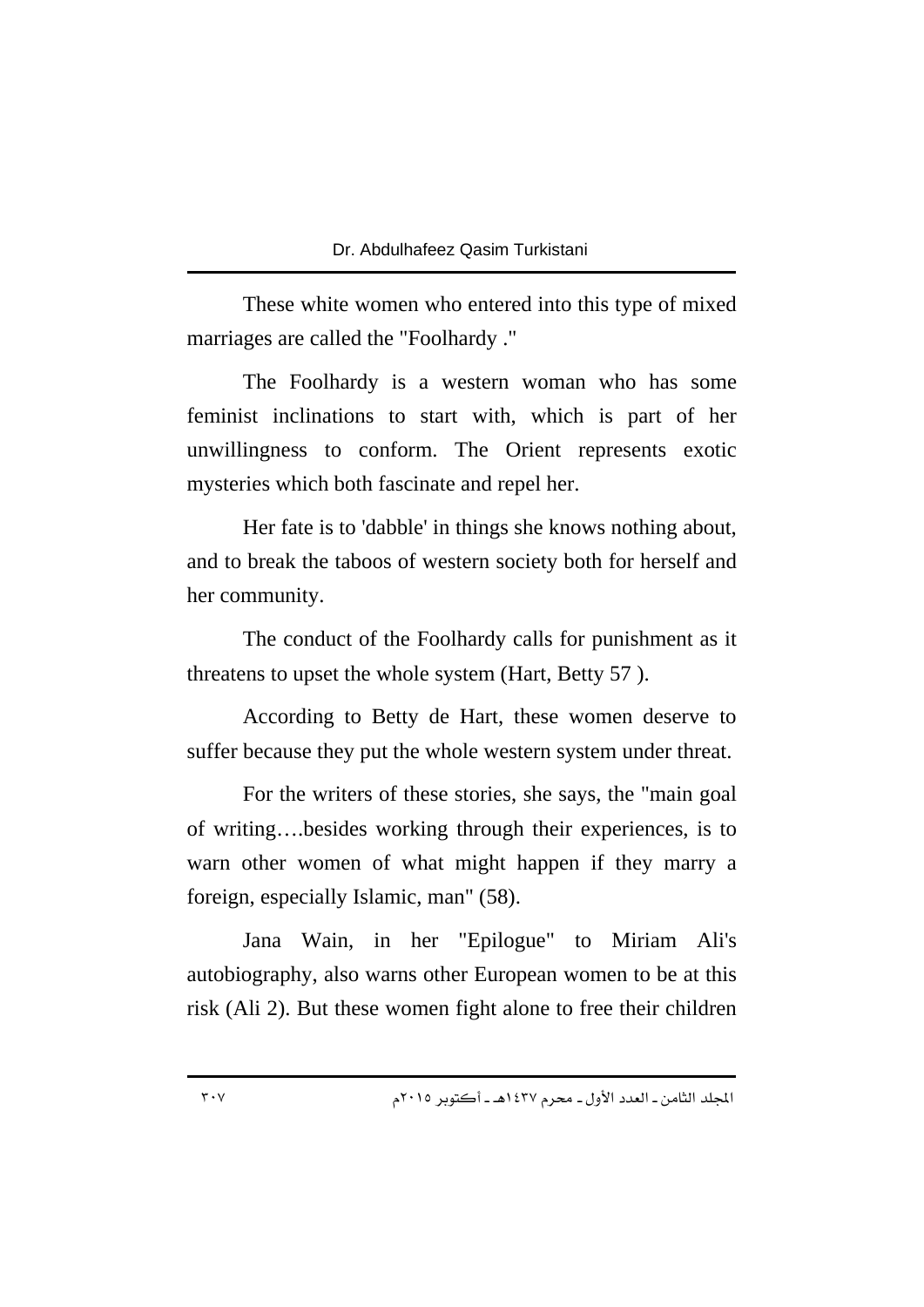from the Islamic culture and bring them back to the "superior" western society .

In her article "Life Stories and Cross-Marriages", Ellettha J.E. Schoustra-Van Benkering emphasizes that these stories "are inevitably of a highly subjective nature and cannot be considered representative of the course of events of crosscultural or ethnically mixed marriages" (70).

The ex-husbands are not present to tell their side of the story.

She discusses some reasons for the failure of such marriages, and the aspects of cultural differences that those women could not cope with. She presents other positive stories of cultural integrated marriages where European women were able to cope successfully with such cultural differences.

She does not agree to consider those stories as "a warning" to other European women, but she looks at them as a very informative and valuable experiences and information.

Sharing such experiences "can have encouraging aspects as well" and let "the readers draw their own conclusions" (76).

So, neither of the two types of experiences can be considered a representative of the mixed cultural-lives, and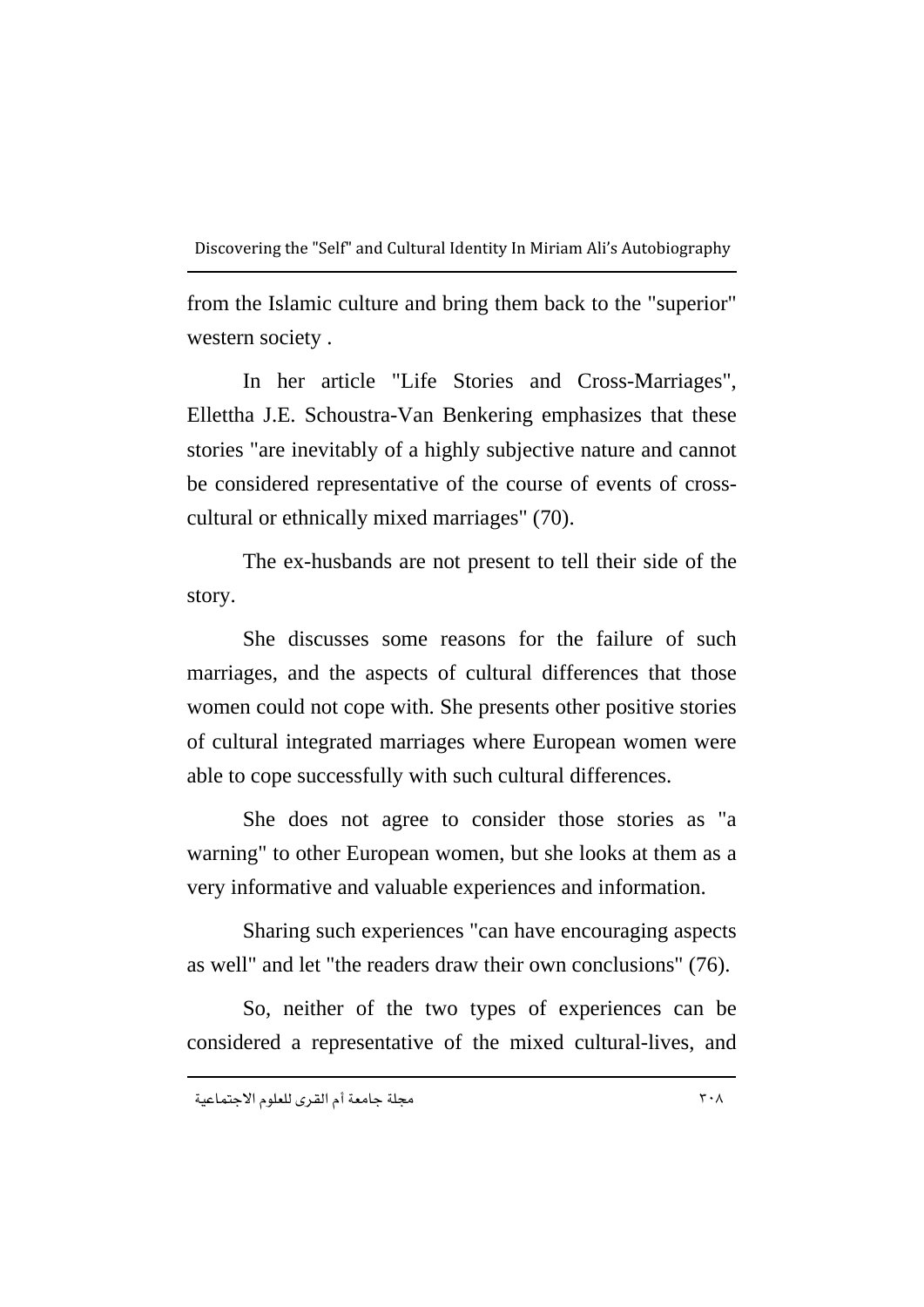"[i]n order to cope successfully, the ability to tolerate ambivalent situations is a sign of emotional maturity" (76).

This might indicate that Nadia could be considered mature to be able to cope with the Yemeni culture more than her sister Zana (as the paper will show).

In addition, there were many media reports discussing Miriam's story and the political situations which made it internationally known. The Yemeni Times newspaper reviewed this story in a series to report the other side of the story.

The newspaper reports: "there are two versions of this story, and in order to be completely neutral, we had to bring the two versions without censoring or cutting any details" (13 Jan. 2000).

The newspaper reported, in two parts, an interview with Nadia to clarify the picture of her conditions which was given by her mother and sister.

Zana had published two books of her experience in Yemen Sold: Story of Modern-Day Slavery (1991), and A Promise to Nadia (2000). The Observer, The Guardian, and a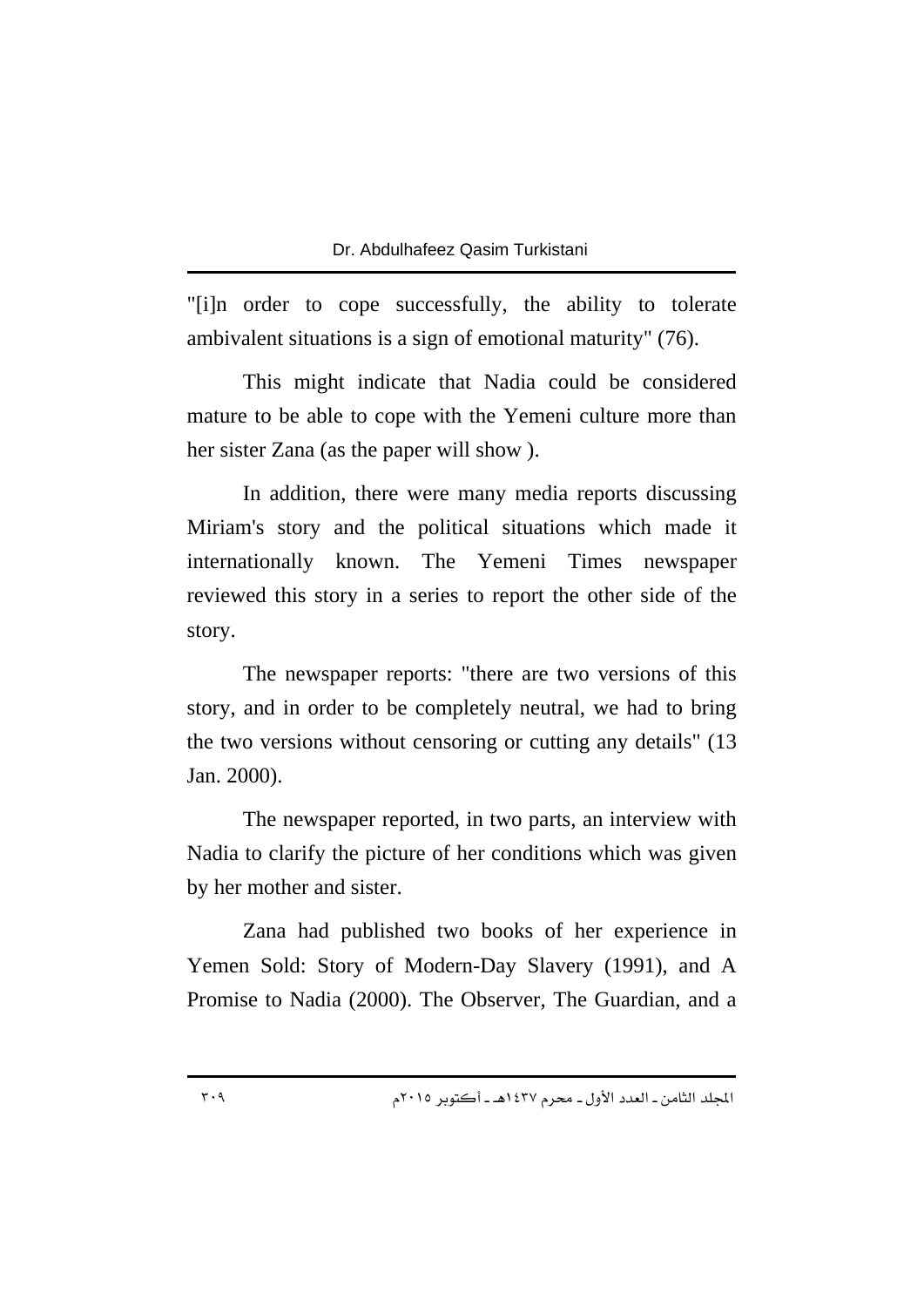French television program, to name few, took this story into many articles and interviews to publicize for it .

# Research Method :

In my paper the researcher wants, first, to analyze Miriam's character, the stages she went through and, second, the question of the present "Self" in narrating the autobiography.

To what extent did Miriam change from the naïve "virgin" to become an independent fighter? Why? How? To what extent her present "Self" influenced her in re-telling the past? Is the narrator reliable? How was her old "Self" different from her new "Self"? Was her recording of the past factual? Was the narrator influenced by her British culture and the ghostwriter (co-author)? Was she influenced by politics and the media? Such questions take this individual experience autobiography to a broader sense of cultural and literary subject .

# Character Analysis :

Miriam, the character (the Self in the past), goes through several stages where her struggle starts within herself to be able to change and be effective. Wain says that Miriam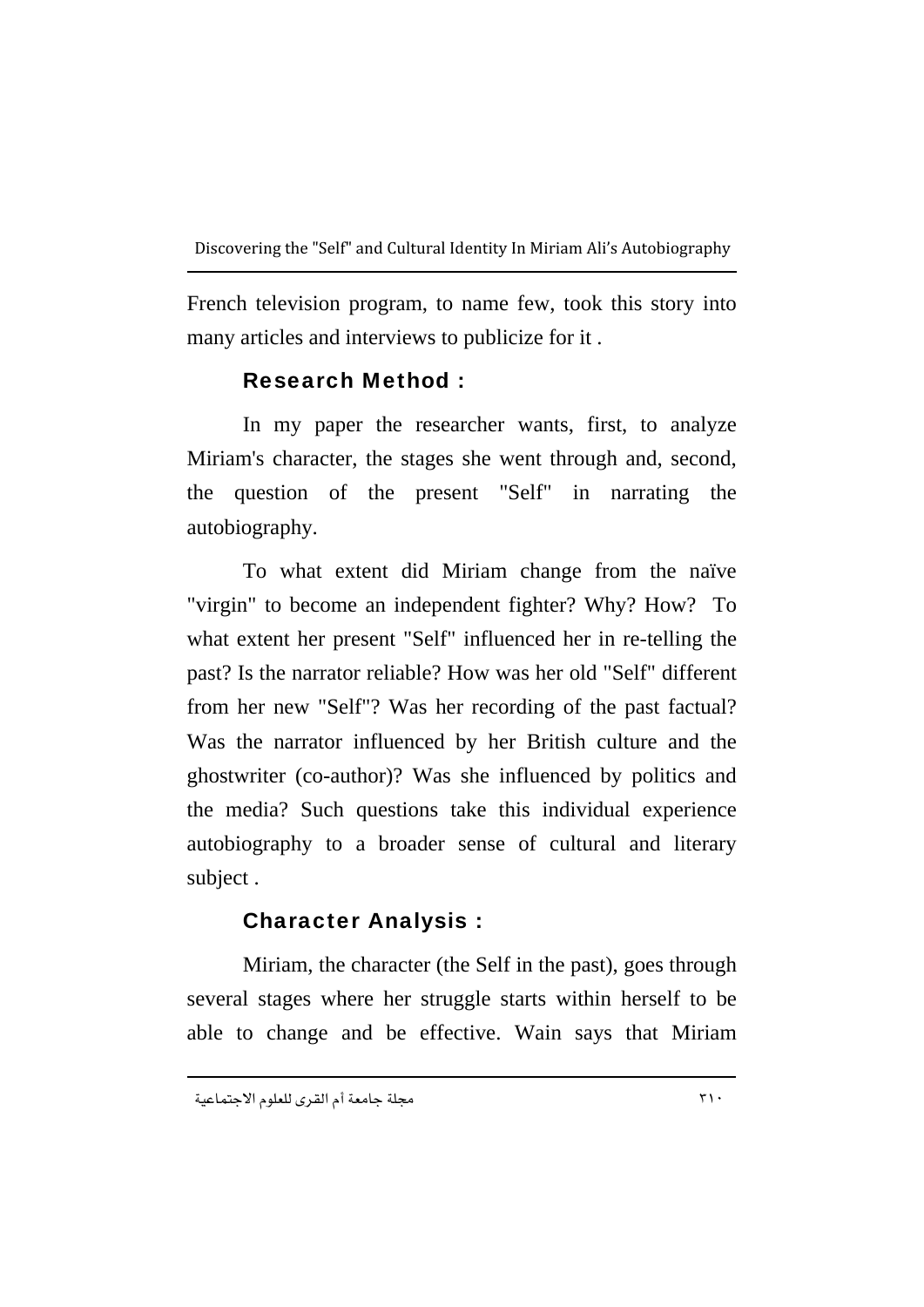"experienced a trauma beyond the tolerance of normal people….She had to change everything about herself (1).

She grows from a submissive and passive character to be an aggressive fighter for her freedom and her children's.

She says in an interview with The Independent "I used to be meek and mild, but now I'm like a tiger" (Stuart).

In her first stage, I see her as the naïve virgin whose environment, though western liberal, has not directed her choice of the future life.

At age seventeen she moved out of her family's home to avoid troubles with her stepfather. She wanted "to adapt to being young, free and single in the new 'swinging sixties', a dramatic change from my way of life with my mother and stepfather" (Ali 3-4).

She started her life with a work and a room in a lodging house until she passed and exchanged greetings with a young Yemeni man, Muthana Muhsen, on the stairs.

She was "very shy and more or less ran up the rest of the stairs to the sanctuary of my room ….. To my eyes he was very handsome….. I fell more and more deeply in love with him..... I was enchanted with his aura and personality.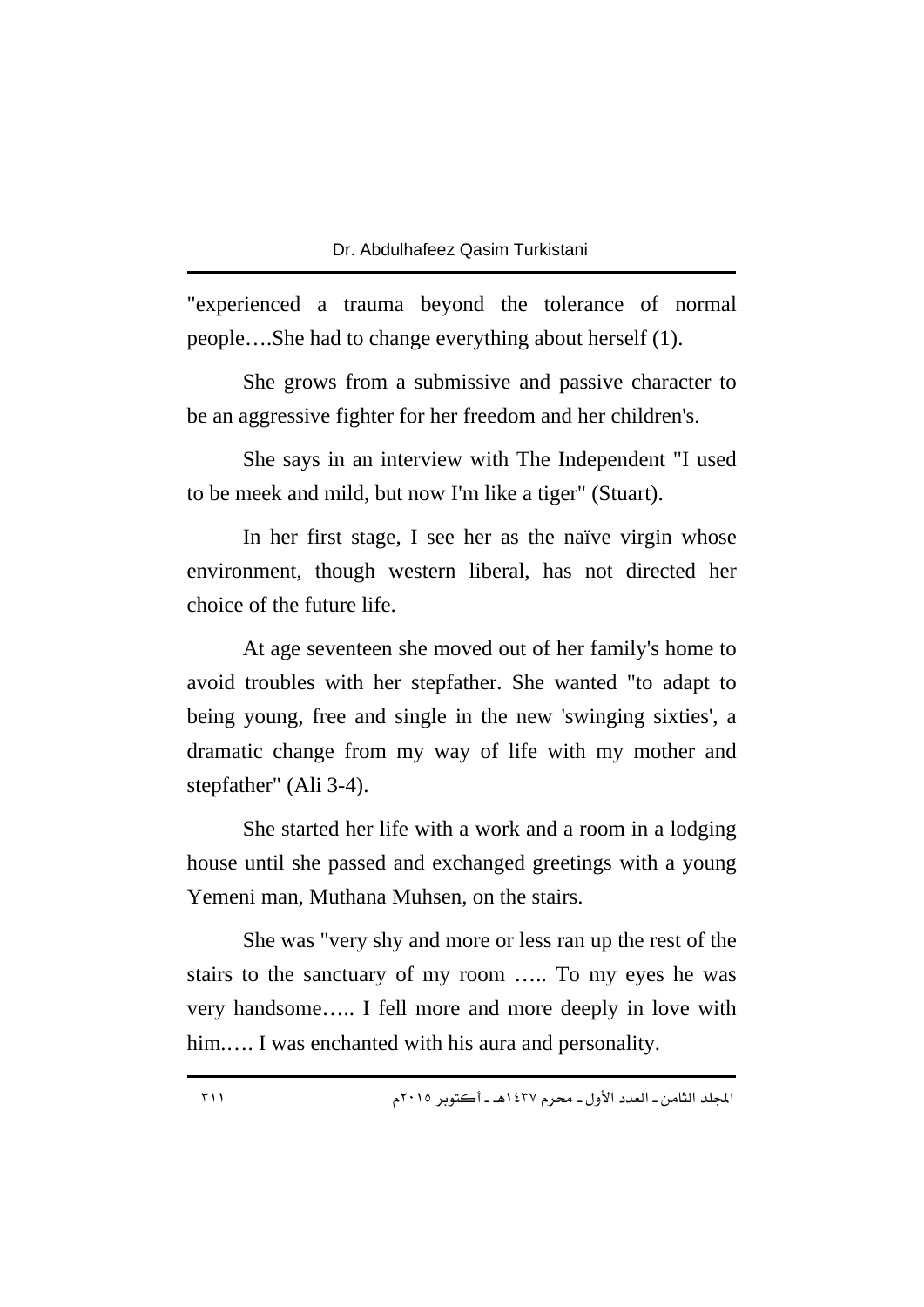My Arabian knight" (Ali 4).

She was so excited to be with him and to start her life together, though her stepfather was against this racial relationship because he hated Arabs (Ali 5).

In this relationship they lived the western cultural style of life in moving in together and living a typical family life, though not legally married (according to Miriam Ali).

They even had seven children. But it is very questionable that Muhsen had accepted such a style of life bearing in mind his Arabic and Islamic cultural background! Though not devoted Muslim, Muhsen's culture forbids having children out of wedlock. Is there anything that the narrator is not telling us? She says that "the question of marriage was swept under the carpet and somehow it was never mentioned again" (Ali 5), though he was single after divorcing his first wife in Yemen.

As a young woman she wanted to start her own "kingdom" and build her future away from her parents' restrictions.

She was at a young age where she waited romantically for the groom of her choice.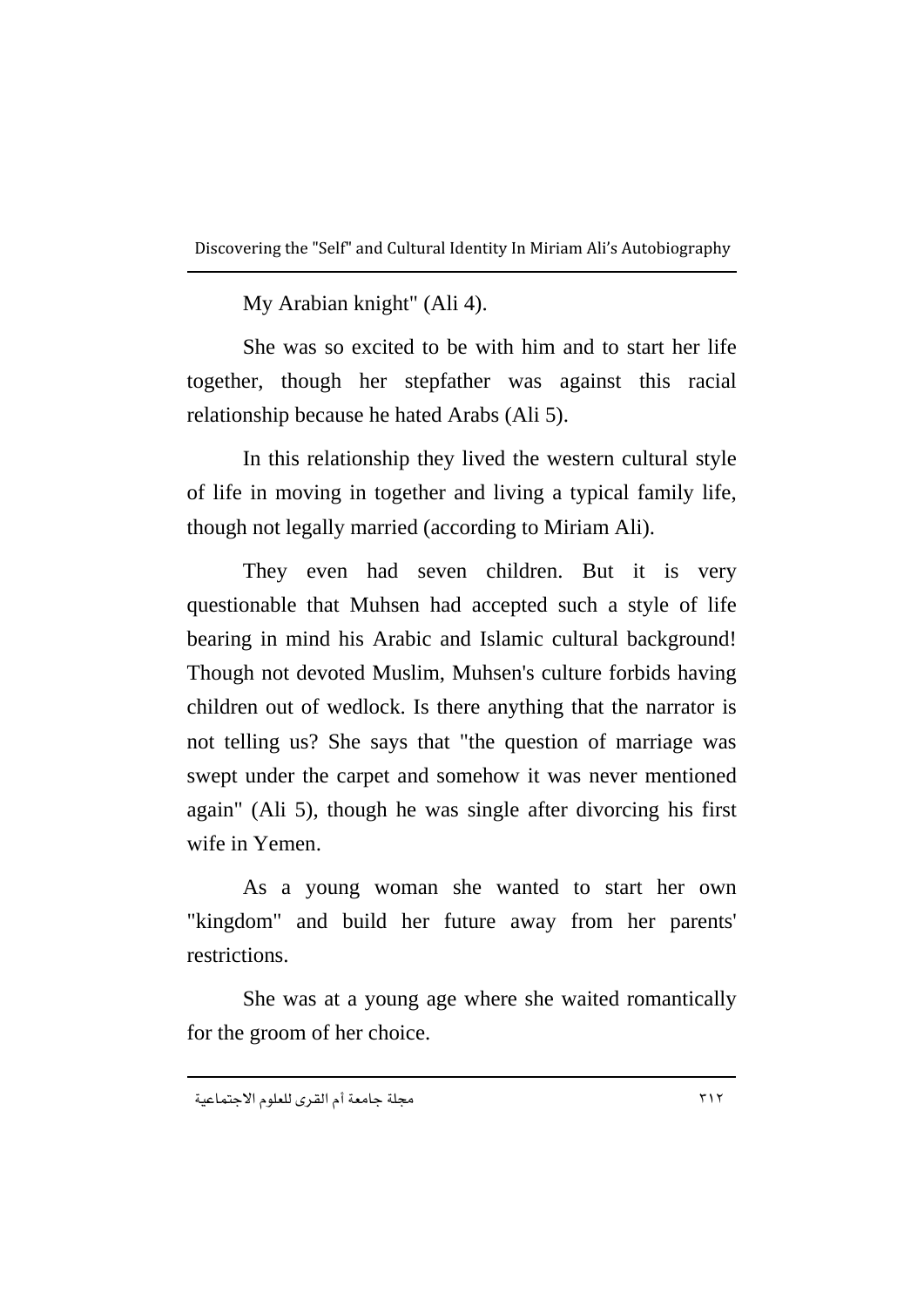She wanted to have her own life with a new name. Marie Maclean comments on "the assumption of the new name meant the assumption of maturity, the step from being a child in one's father's house to being the mistress of one's own household.

The new name was also the first step towards reproduction; again ambivalently viewed as either a burden or a source of power and authority"(8).

Miriam seems to be going through such kind of a change or a desire to start her own life away from her stepfather's house. In addition, Muhsen "was proving to be a hard-working partner and good provider" (Ali 6).

She made her decision and was responsible for it, though she tried to justify that by her young age: "I was young and impressionable" (4) and "[m]y naivety has to be forgiven" (35); this apology for her act is made by her, later, as an autobiographer. Her partner was considered a good partner and had the essential qualities of the prospect man of her life.

She was infatuated with him; she says: "I was besotted with him and he guarded me possessively and passionately" (4).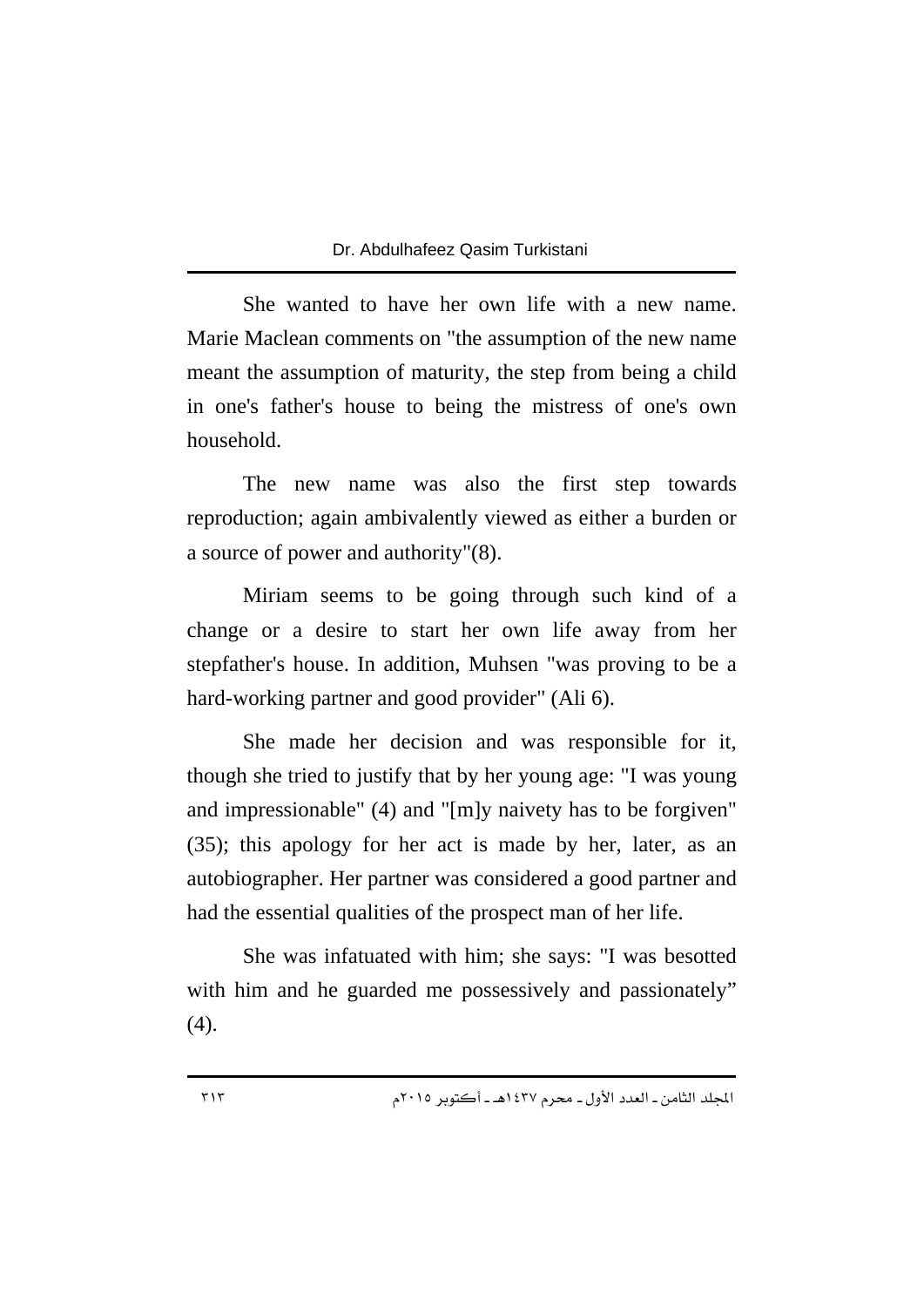She was overwhelmed by his personality and exotic nature. However, her naivety in assuming a heavenly life continued until later stages of her life, though she suffered hardship and Muthana's negligence .

The second stage of Miriam's character is the naive house-wife and working-mother. In this stage she combined the two exhausting roles of the wife and the working mother, as a typical woman in the Yemeni culture. In addition, she was dependent on her partner and followed him in playing the role of that typical Yemeni wife, or a traditional Arab.

She gave birth to seven children although her midwife "voiced her concern for me to Fred (after her fourth child): it was too much to expect that I should have baby after baby.

 But he dismissed this as the way of life in his homeland" (7).

 He was practicing his cultural demand for having more children while she was so weak in expressing her western cultural concern. This cultural contention exemplifies his "superiority" (as a husband), though a third-world inferior. She was trying to cope with her children's demands and even work in their own fish-and-chip shop.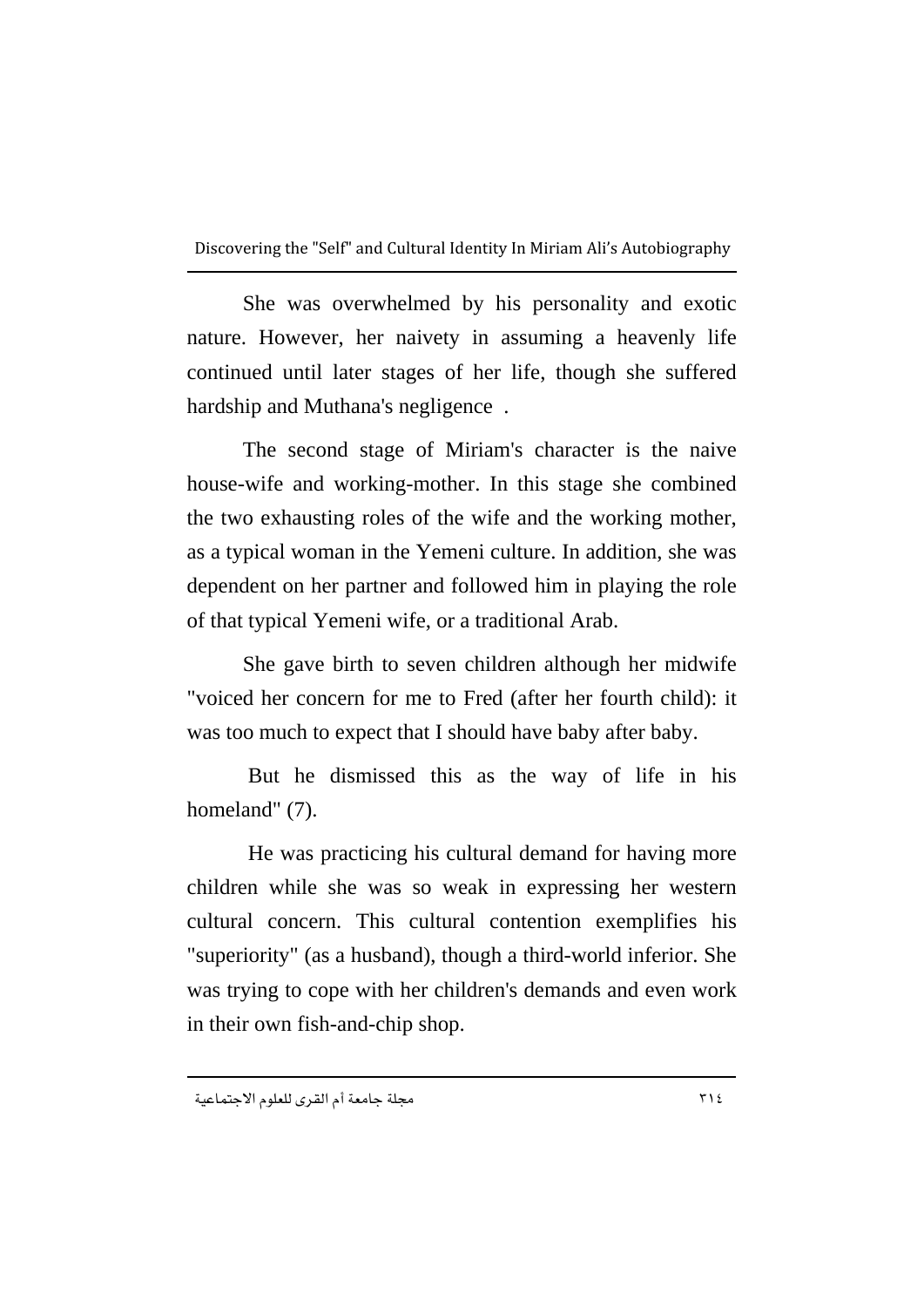Working most of the day and night, Miriam became very exhausted and unable to read or understand her partner's future plans for their children .

Her partner, Muthana, had been working for the necessary provisions for his family, but they had many financial problems which put more pressure on them.

Miriam could not find help from her mother, who had twelve children already, because her stepfather refused to associate himself with the Arabs: "You go with a no-good bloody Arab and you will only ever know grief. And you will be alone, because your family will have nothing to do with the likes of him and nothing to do with you" (9).

 This shows that even the western patriarchal system gives the man the final word to decide for his woman.

The mother could not help her daughter without her husband's consent.

Miriam began to be miserable and lonely when her partner decided to take the two eldest children, Laila and Ahmed, to Yemen for a break.

She was left alone, for eight months, with the other two children and also pregnant with the fifth child.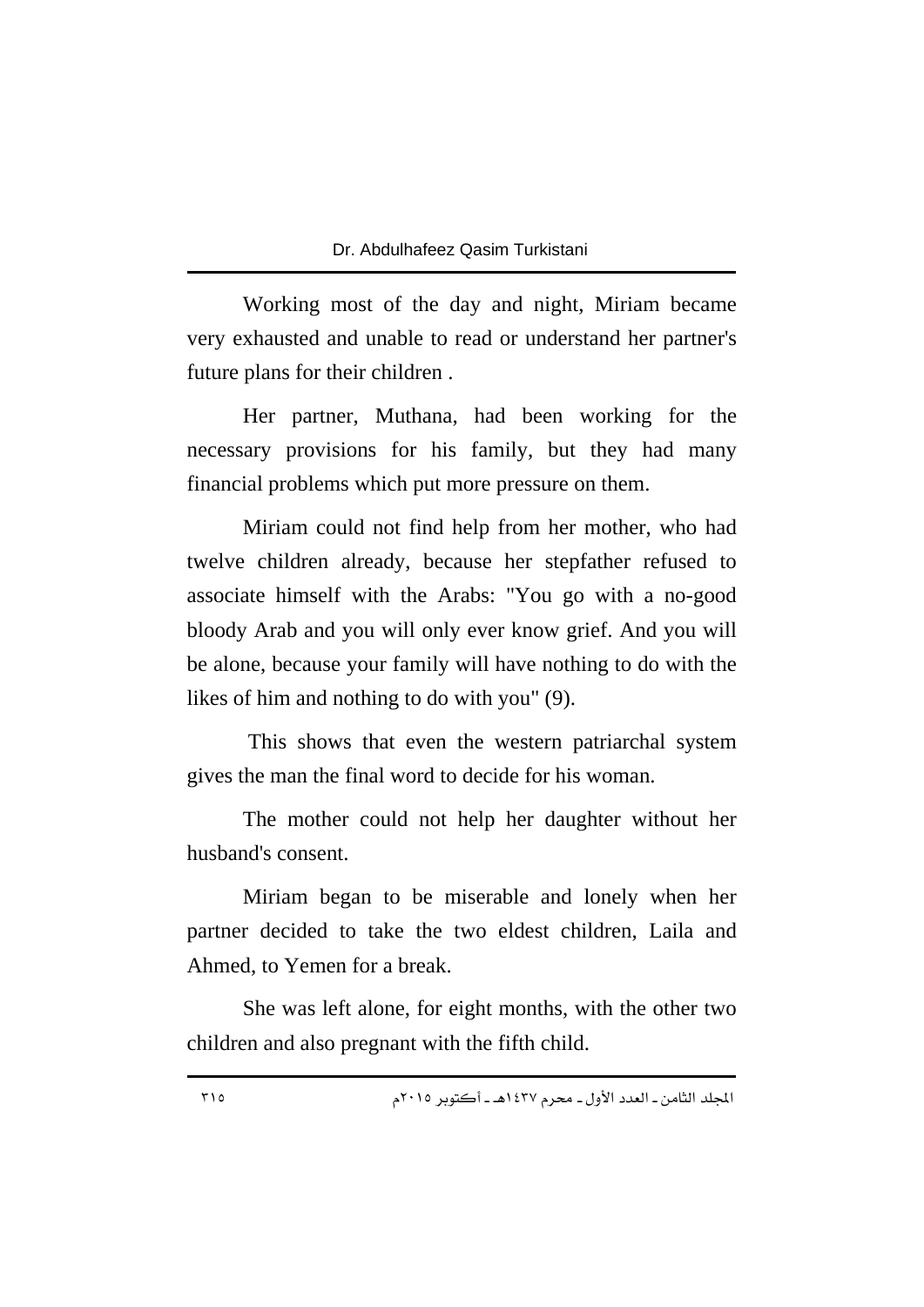He came back without the two children promising her to bring them back later.

She was shocked and cried all night but then she was comforted by Muthana and felt guilty, as naïve she was, to deprive her children of this exotic adventure (13).

She put all her trust in Muthana and never thought that he would lie to her.

Nevertheless, Miriam was suffering and desperate for help.

She did not even have the liberty to make friends.

She was isolated and kept busy with her household work and the shop.

Consequently she had two major nervous breakdowns and was put on tranquillizers; especially when her two other daughters, Zana and Nadia, were sent to Yemen for a vacation and married off to Yemenis.

But within this stage of her life, though she kept giving birth to three more children, Miriam's desperation brought her to self-awakening.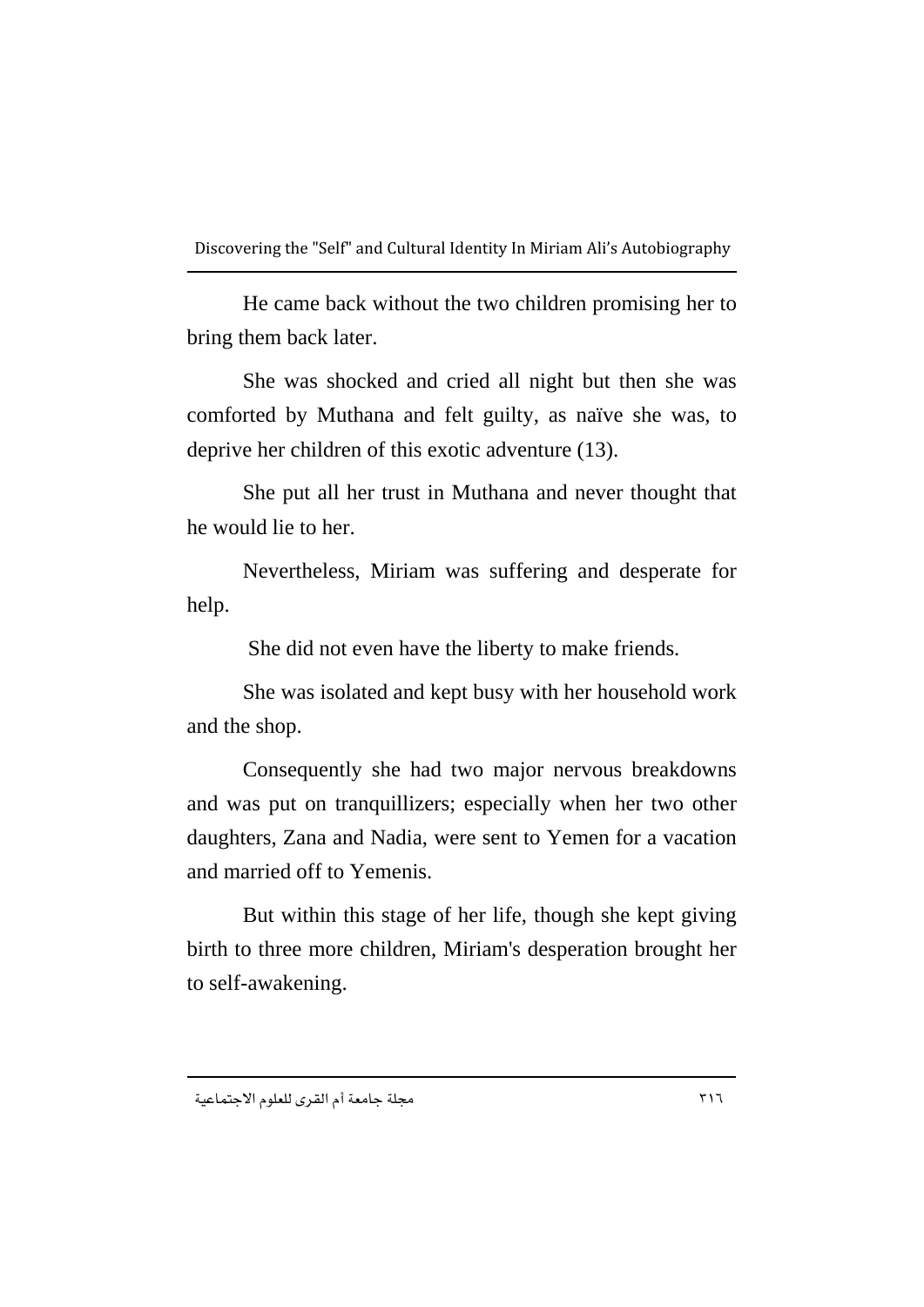She was already suffering from her inferiority to her partner's superiority.

She realized that Muthana was lying to her, and their children were not coming back. She wished to live her life away from her partner: "I wanted to live my own life with the kids. I could feel this decision forming in the well of my soul.

If only I had the courage, the confidence…. But could I actually do it?" (19) She was dependent on him all her life; it would be a great step in her life to be independent.

Just thinking of the idea of independence is a great change by itself.

 She had an inner struggle to free herself and her children from Muthana.

 Fortunately, she was forced to depend on herself when he was in Yemen for eight months, and she was able to take care of her household. But she could not be independent as long as he was around.

She realized this "Fred (Muthana) and I had lived together for so long now that I was completely under his influence.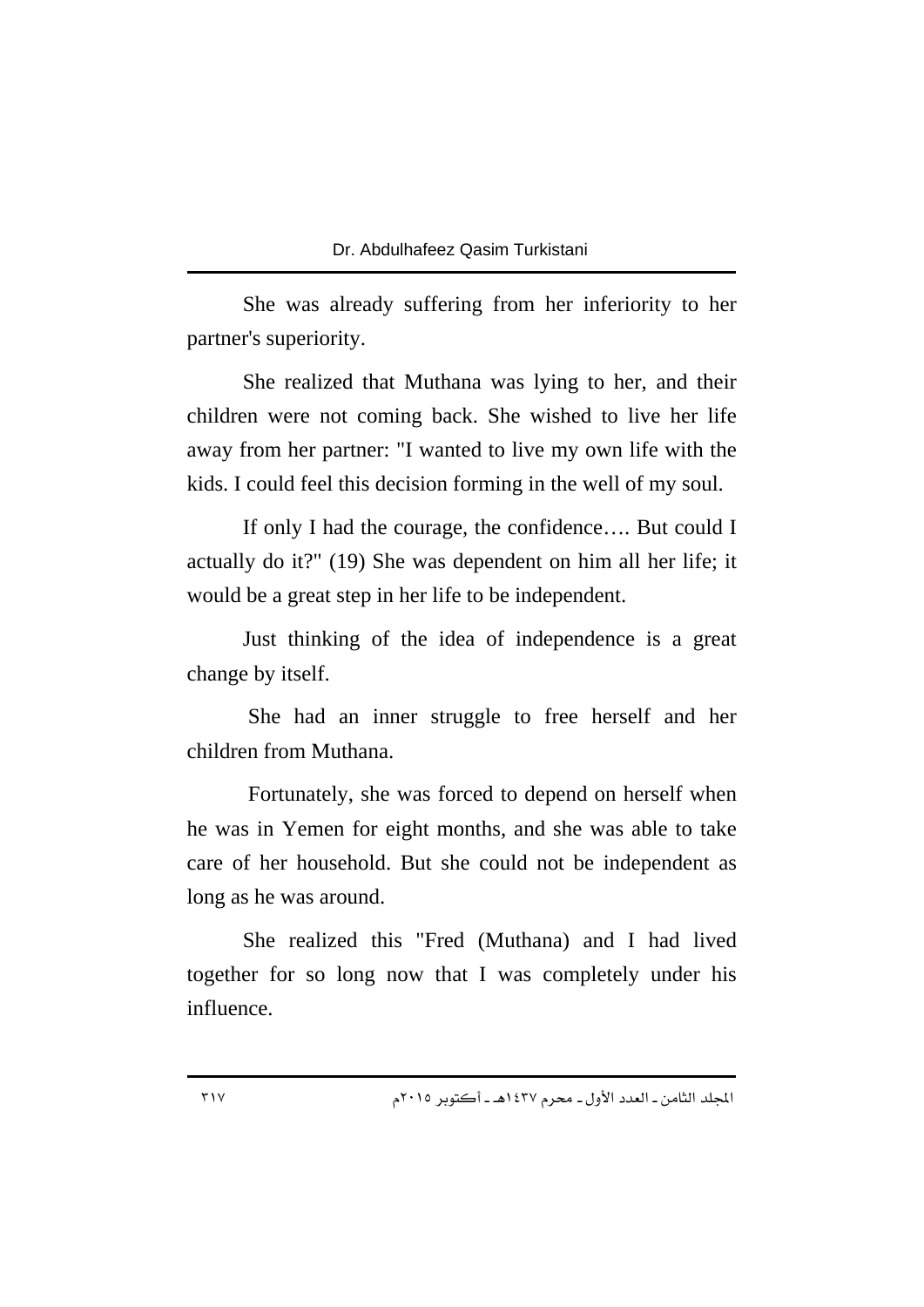He knew just how to put me down"(27).

This lack of confidence is Miriam's key weakness that she started to realize.

 In order for her to be confident she started to look for a home for herself with the children, away from him.

She even decided to be sterilized to stop her continuous pregnancy.

 This was a big step in her life; to be able to take decisions by herself. But her weak character put her in dilemma.

Being sick and on tranquilizers created two contradicting personalities: "It felt to me at the time as if I had two people inside my head, ordering me about, telling me what to do.

One said sleep – protect your self from the pain of reality. The other said fight – get up and fight! Face it and fight … But I knew I had to fight, and the sooner the better" (64).

After reading Zana's letter from Yemen blaming her for not doing anything, if not already part of this plan, Miriam had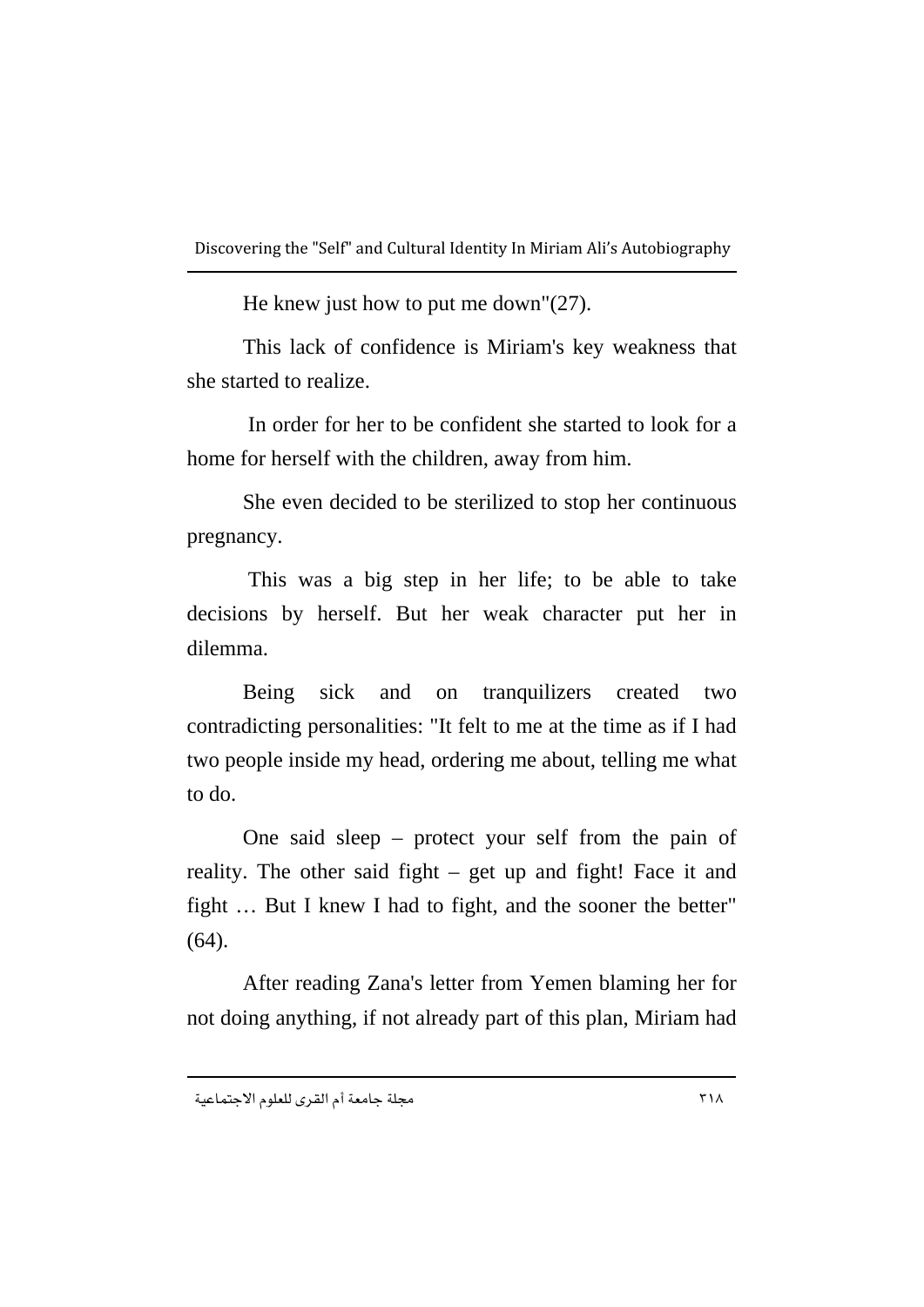awakened to the bitter truth that her daughters were sent to Yemen to be married off to Yemenis.

She believed that her daughters "were victims of Muthana's bloody-minded selfishness. Their only salvation was me.

I had unwittingly allowed them to be tricked into going to Yemen – and the girls blamed me! I had inadvertently allowed Muthana to manipulate the three of us.

Why didn't I see it?" (71) Miriam at this point suffered mental and physical anguish to wake up on this frightening reality.

She suffered her second nervous breakdown after reading Zana's letter .

### Searching for Independence :

Miriam now enters the third stage of her life searching for her independence.

After recovering from her nervous breakdown, she woke up to face Muthana's confession.

He sent his children to Yemen, and will send, later, the others too, to be brought up in his culture.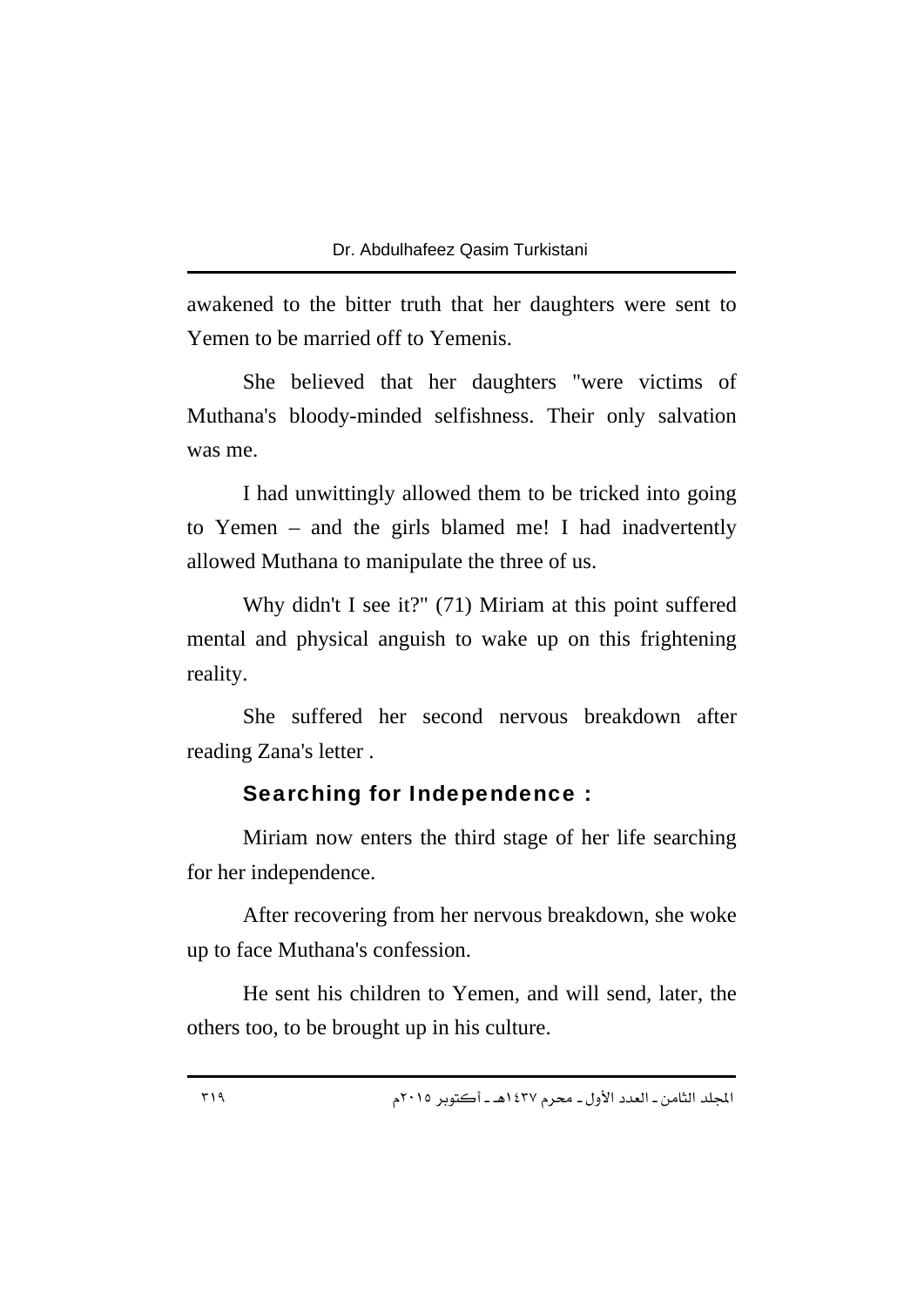He wouldn't accept his daughters to be brought up mingling with black people "sniffing around them" (Ali 86) and become "whores".

She realized the seriousness of her situation and that her passivity would bring more troubles to her future.

After an unwanted sexual intercourse with Muthana, she stood up against him and experienced her first retaliation.

She challenged him and threatened to kill him: "It was the first time I had ever answered him back, let alone threatened him. But I meant it and he could see it" (89).

With this spirit she found help when she met Mary Burchell, a social worker, who helped her in her first steps for freedom and independence .

I admired Mary Burchell so much. I know that if it had not been for her professionalism and cool confidence, I would have remained a zombie, sitting in my home, fretting for the kids, but not actually doing anything, because I had no idea of what to do… I would have probably died, either by my own hand, or by burning out completely (97).

In fact, she even had the courage to retaliate, when Muthana called her an "English whore", and hit him with an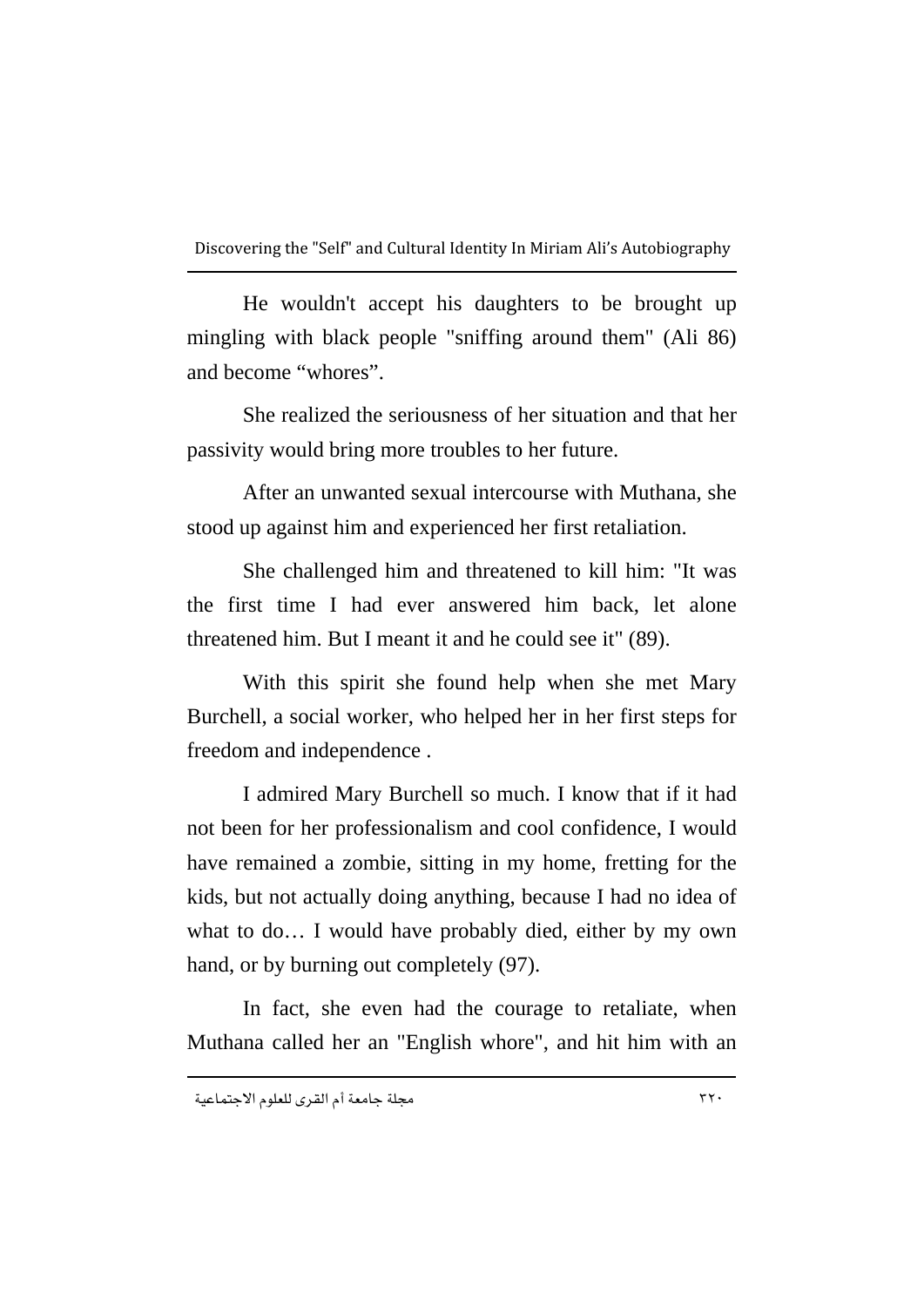ironing board. Attacking him so furiously, leaping "on top of him, hitting him again and again, tearing at his skin" (101), she could have killed him if it were not for her brother and children to lift her off him. She had changed psychologically and became like an "injured leopard" protecting her children, and eager to do anything.

She later injured him with a beer bottle when he insulted her again as no more than a "sex" object to him  $(107)$ .

Her real independence started when she was given, by the British Housing Association, a house, and she moved in without Muthana's knowledge.

She started to look for any possible means to bring her children back. Mary Burchell helped her in the legal procedures to secure her trip to Yemen. Miriam talked to her daughters' fathers- in-law pleading him to bring her daughter back. But neither Muthana nor their in-laws agreed to bring her daughters back. They became their sons' brides.

They insisted that they had Muthana's consent and that they had legal wedding papers and paid a dowry. But Miriam claimed that her daughters were sold and became slaves in Yemen. She even offered to buy them back (123), but her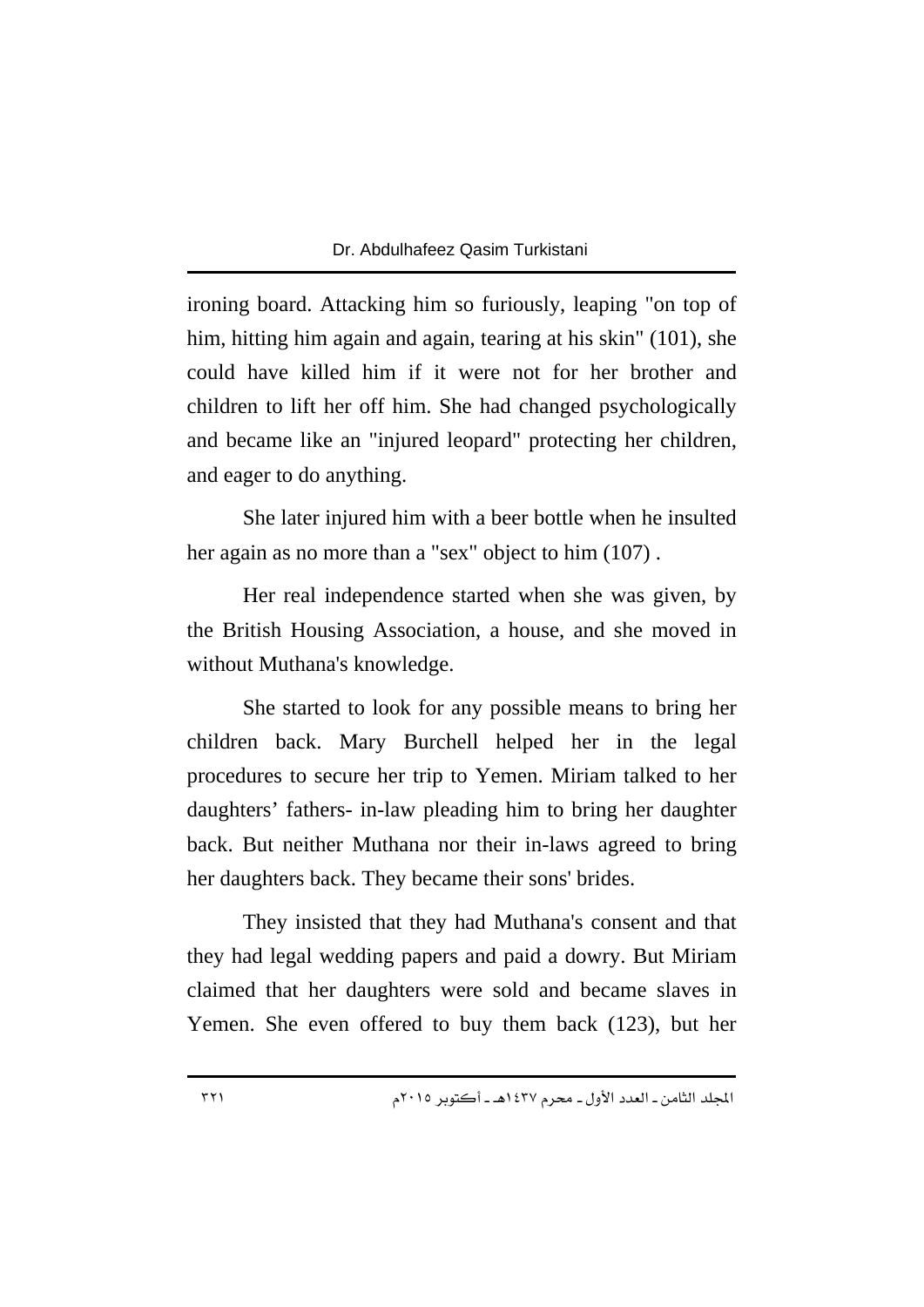futile talks forced her to go to Yemen with her son, Mohammed or Mo as she used to call him .

In that exhausting journey she was able to show her real independence in dealing with the foreign environment and search for her daughters. Despite the discouraging attempts by several people, she had great courage and high spirit to succeed in her search.

She travelled through high mountains and scary locations; facing many difficulties that could have discouraged her. Miriam could not be the same character who was so dependent on her partner, Muthana, all those years. She says, "it was a scary journey which took us higher and higher over the mountain pass" (138).

But when she succeeded in reaching her daughters, she was shocked to see them living on a high mountain. She had conflicting feelings: "I was overjoyed to see Zana, but at the same time I was mortified by her living conditions. But I had to grin and bear it for her sake…. But I felt it deeply and it began to eat into my soul like a cancer" (159-160). She met her two daughters (Zana and Nadia) and heard their stories.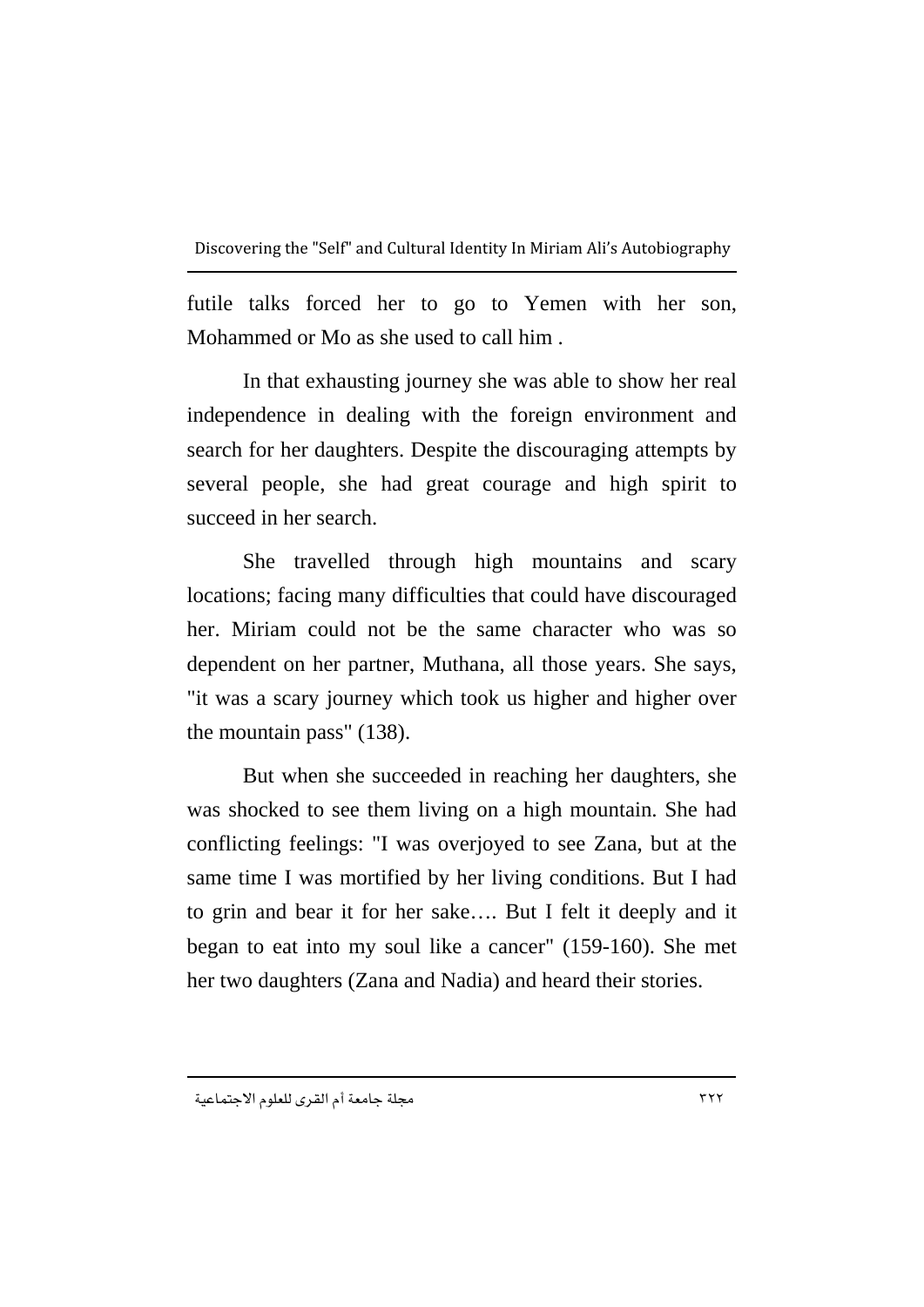She promised to help them: "I just want you both to be happy.

 I want you both to be free to choose your own way of life, not be forced to live your father's lie" (165).

She was responding to her instincts as a mother, and encouraged by their living conditions to take them away out of Yemen .

This sense of independence became even aggressive and sarcastic. Miriam was not acting as a woman of a third-world, but rather as a white British person who knew her rights and goals.

She became an aggressive fighter for their rights, in a country where, she assumed, no human rights were practiced, disregarding women's rights per se.

In a meeting with Zana's father–in-law, Abdul Khada, who was questioning the goals of her visit, she was very confident and superior in her reaction:

He raised his eyebrows at me, waiting for an explanation of some sort.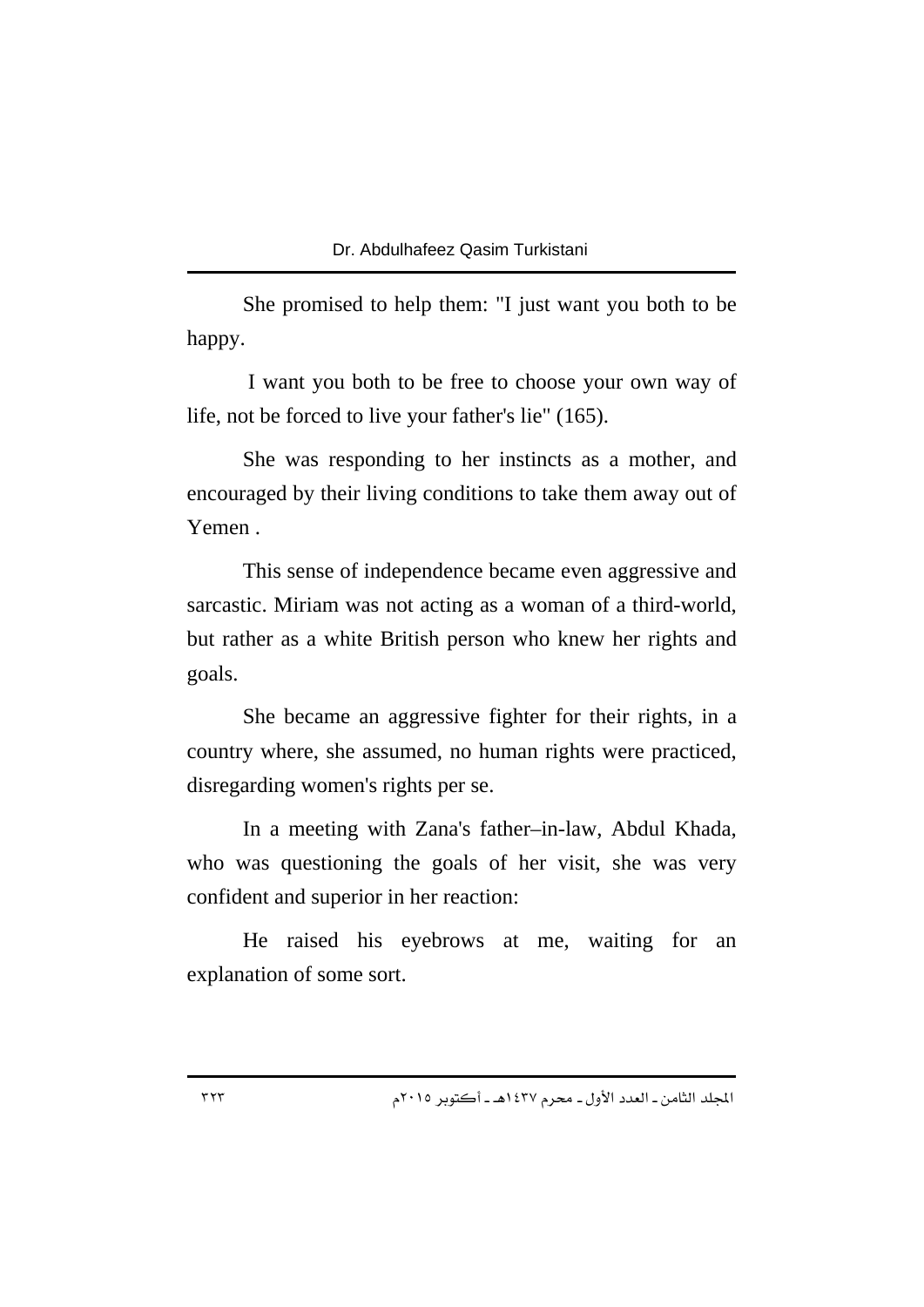I lit a cigarette and blew smoke in his face…. The girls are mine.

I will get them home, and soon. You 'd better get used to that, Abdul Khada, and pass the message on to those who were conned with You" (Ali 172-73). With that attitude and tone of voice, she challenged him and was able to make him angry. In fact, a woman's challenge would not be tolerated by men like him (as a Yamani).

It would be considered humiliating and a challenge to his masculinity.

Muthana had similar concern of female authority when Miriam described his concern over Mary Burchell's involvement in their case: "To him she (Mary) represented authority. He hated authority. It intimidated him. And worse, of course, Mary was female authority" (110).

Such a patriarchal society would not accept a woman's authority over men. It would be degrading and insulting to their manhood.

Although externally she became strong and tough, she was internally boiling and afraid of failure.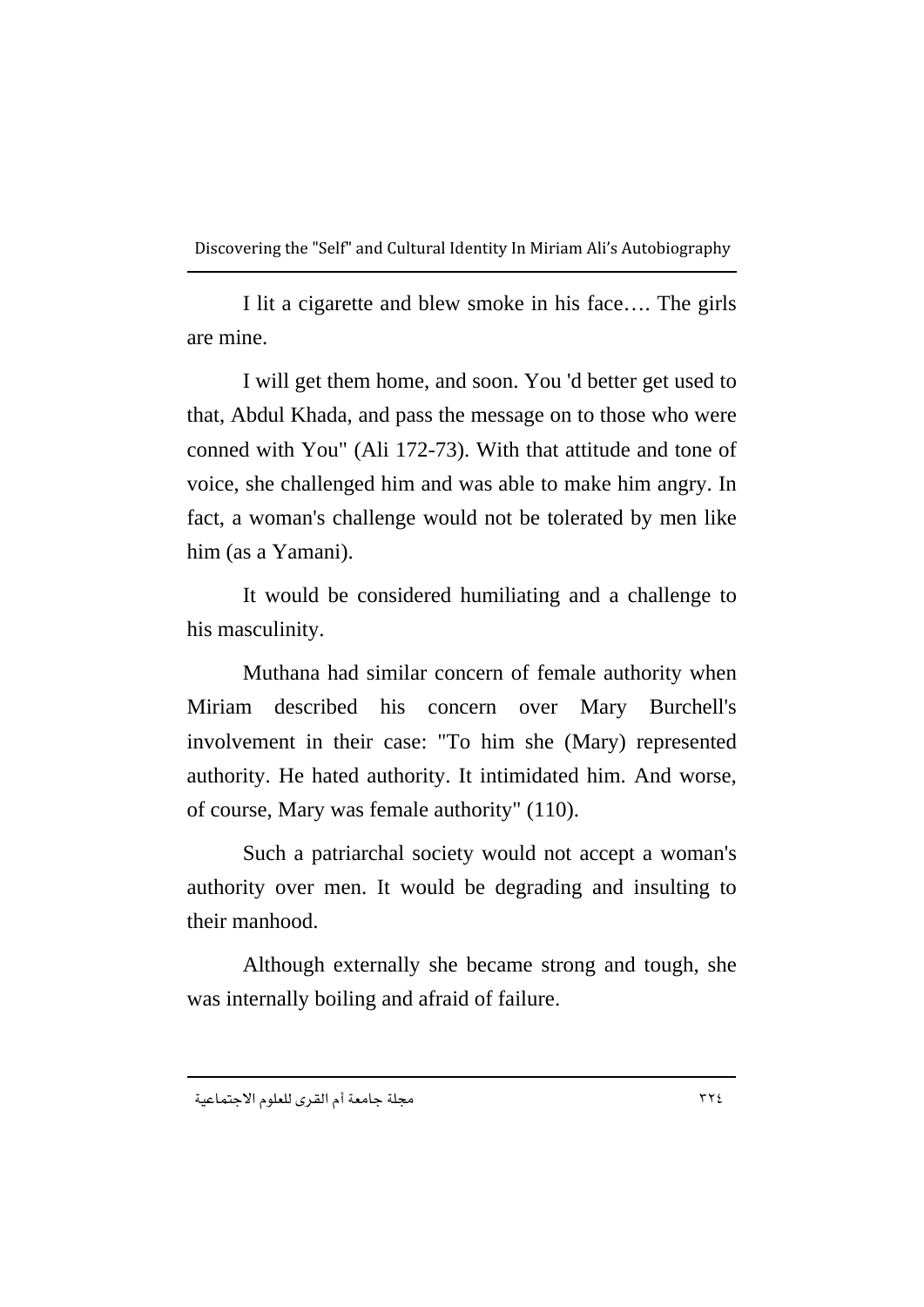A possible failure or delay in rescuing her daughters put a great pressure on her. She exemplified this in an image of a volcano ready to erupt: "my blood began to boil. An exploded volcano inside me rumbled and flared into flames of pure anger, resentment and hate. I fought to regain control" (207).

 She was fighting for temper control over her boiling blood. She was so eager to end all her misery fast, but things did not go as fast as she ideally wished for.

This "volcano" would erupt any minute to show her great anger over those Arabs who refuse to give her way in this ordeal .

Unfortunately she could not control her temper in some situations where, in one instance, she destroyed her home furniture and Christmas tree and scared her children who were unable to calm her down. "The kids stomped out of the house, leaving me writhing on the floor, cursing and screeching amid a litter of tinsel, baubles, broken branches and stars" (210).

She came on the kitchen and the furniture in the lounge with the cabinet. She was really under a great stress and was afraid to go into a third breakdown.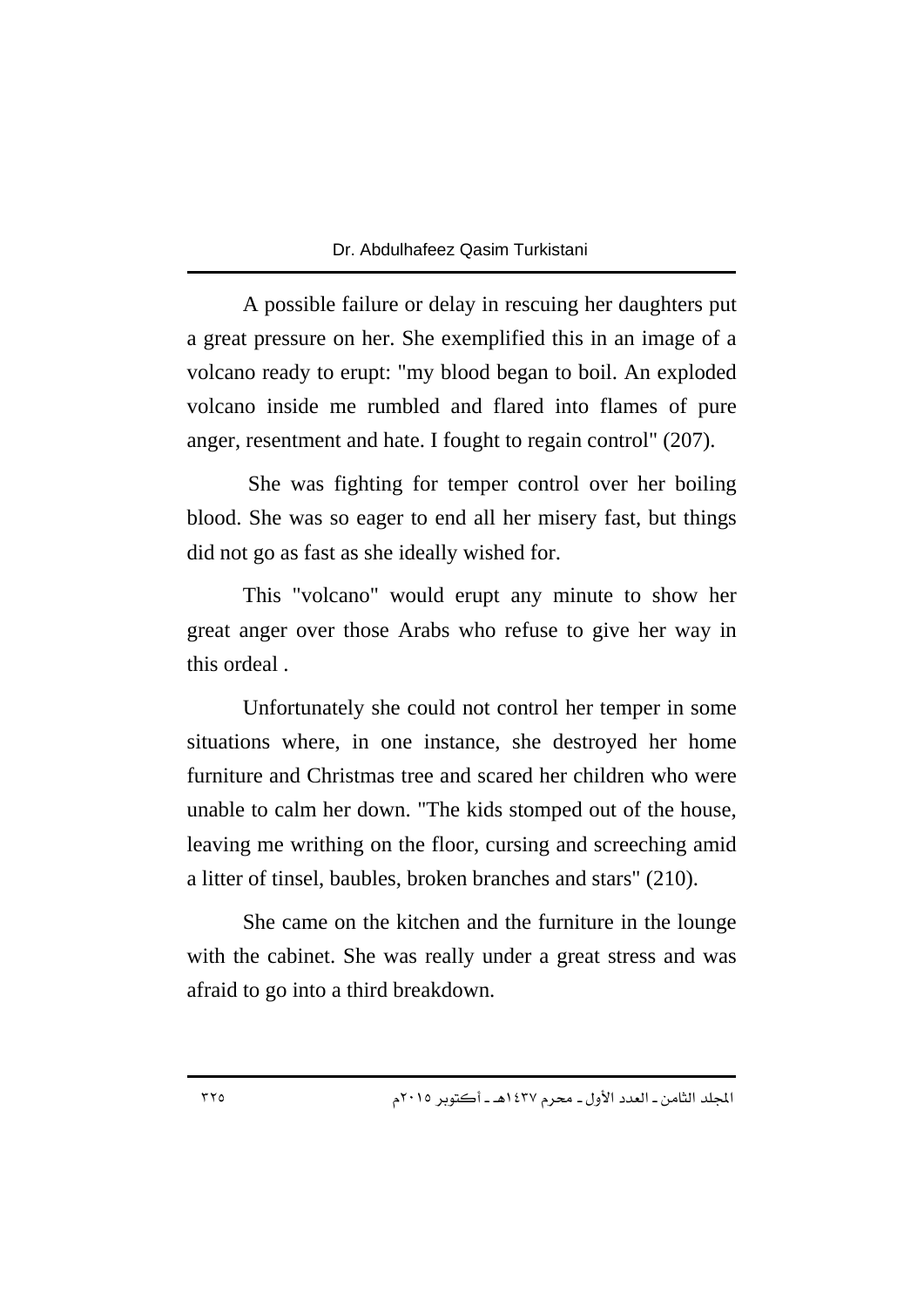This frustration caused by her loneliness, as Betty de Hart suggested that "the white male saviours are virtually absent in the struggle of the woman" (60).

Miriam did not find a white male to help her and take the burden over her shoulders.

She had to depend on herself and continue her fight alone .

# Political and Media Influence :

When she could not succeed in her first trials to free her daughters, she was able to take her story to the media and "generate interest and public sympathy" (198).

She started her campaign to bring her daughters back. Different kinds of media, including newspapers, journals, and television, were involved in covering this story such as The Observer, The Independent, The Guardian, and a French television program. She was able to publicize for her cause and show her side of the story.

She succeeded in getting a wide range of interest and many agencies with the two government embassies were involved in this ordeal. Miriam was able to reach every possible means for her cause.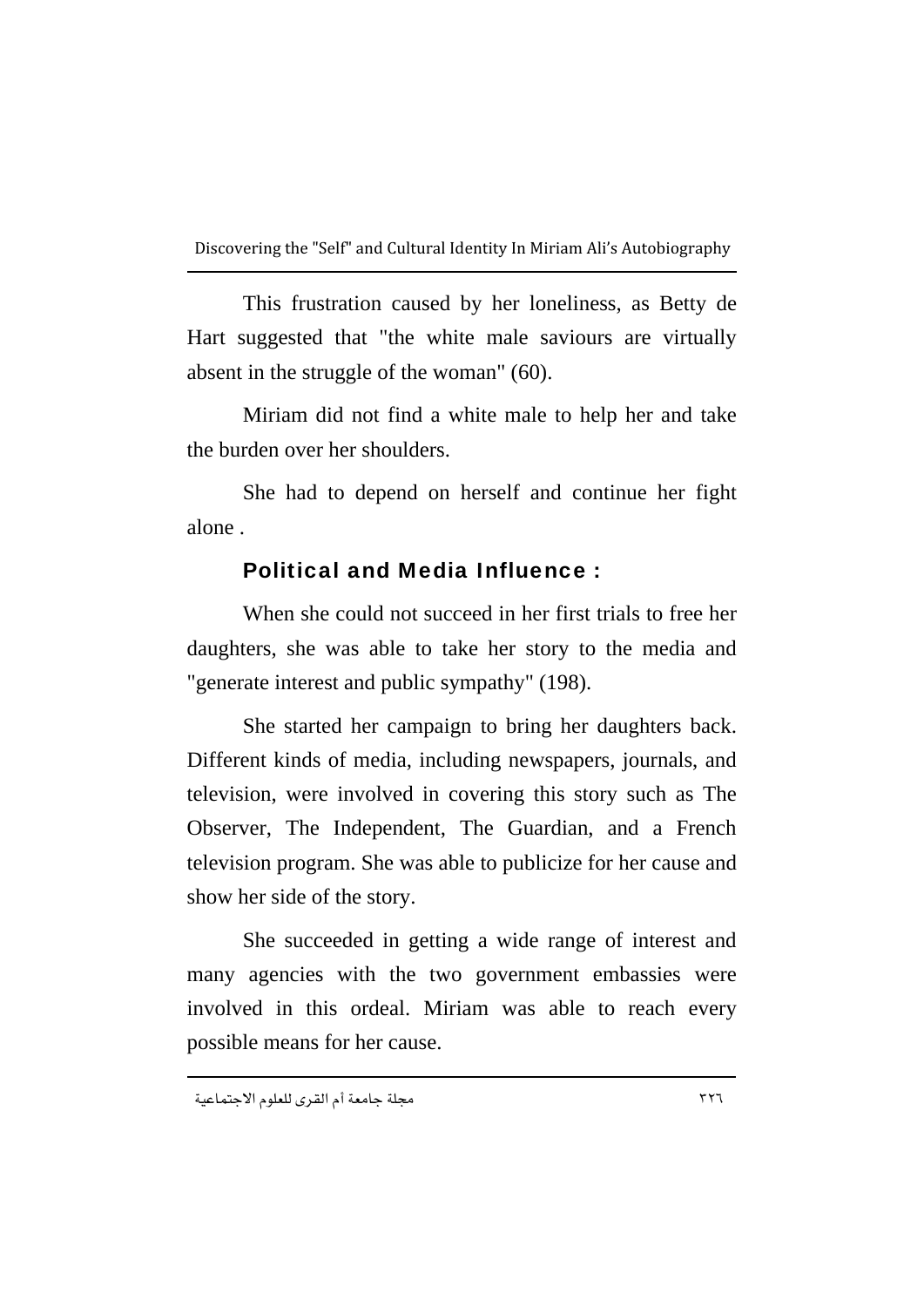Consequently Miriam succeeded in bringing Zana back to England after she was divorced and left her two-year old child behind. Probably this success gave her more confidence in trying to free Nadia too.

She, with others, formed an organization dedicating herself to bring back such British children. "My life became radically different.

No longer did I just stay in the house brooding" (302). But she, unconsciously, was influenced by her cultural identity that looked down at those "Arab bastards".

She seemed to become racist and arrogant: "If there is one thing I cannot tolerate, it's a smirking Arab" (290).

Zana had done a similar insult on a Yemeni official after her mother's: "From the depths of her soul, Zana summoned every Arabic profanity that she knew and threw them all into Chawki's face in a cobra strike of damnation" (290).

Miriam was furious probably for realizing that the "Arab bastard" outwitted her and she could not succeed in her mission. But interestingly enough, in her last trip to Yemen with her ghostwriter, Jana Wain, Miriam had little more control over her temper, while Jana was expressing her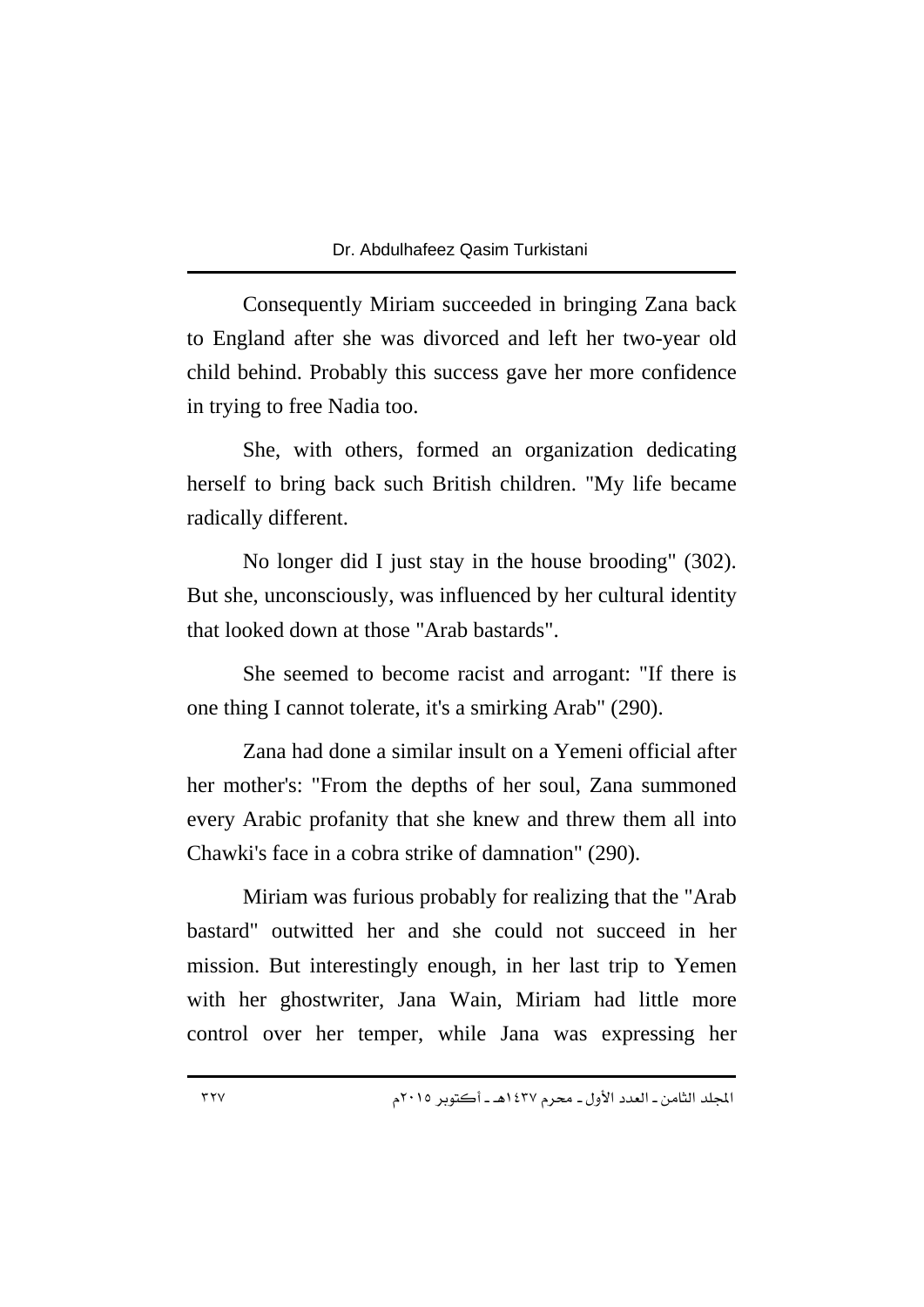cultural remarks, as Miriam did before, "shooing" the Yemenis out and calling them "bastards" (340-343). But in another meeting with the Governor of Taiz, Colonel Iryani, he assured Miriam, with a slap to his chest as a sign of personal assurance, that she would be safe in travelling to the city of Ashube, but her reaction was sarcastic when she responded with an other slap to her chest indicating she was also sure that it was not safe (Ali 353).

 It would be considered a sign of insult and degradation to him. However, in this trip Miriam started to get more experience in dealing with the Yemenis and their situations .

# Social Changes :

 Meanwhile, she found some British citizens in Yemen whom she identified herself with and later got married to a Syrian man, Abdul (though that was not his first name in full).

 She was deeply in love with him. With this love, Miriam has entered the last phase of her character in this autobiography, the newly independent married woman.

She was treated differently, though Abdul was an Arab as her husband: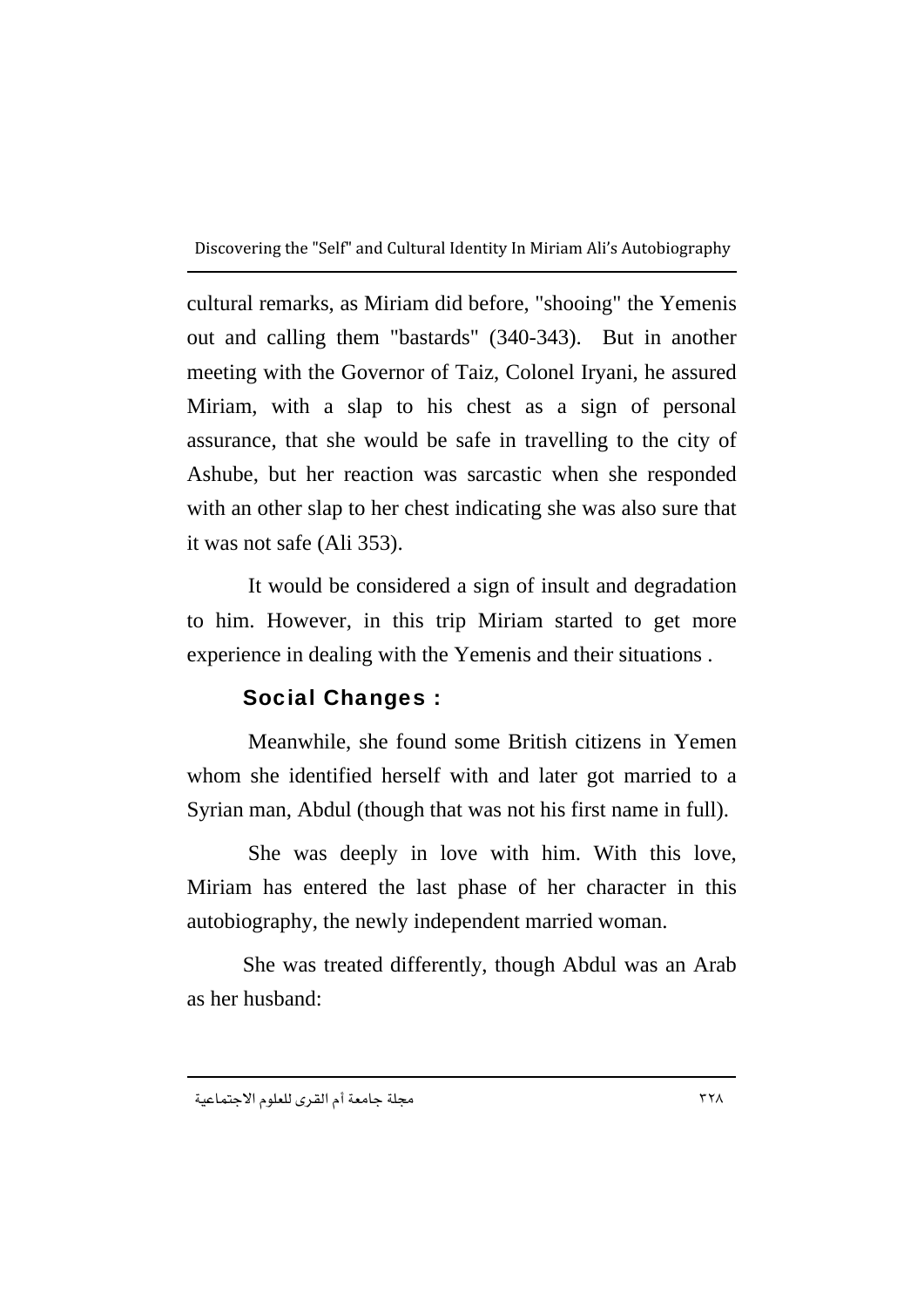He was different from any other man I had ever known, Arab or otherwise. I felt the first strings of love.

I really felt that at last there was room in my life for love…I had never, ever, experienced such strong emotion before. I felt alive…. Abdul treated me with respect (361).

This contradiction of her feeling to Abdul (as an Arab) seems to reflect her troubled inner feelings.

She expressed her love for this man and defined it as a new love where there was a room in her heart for this adventure.

Her troubled feelings justified this love and gave her the impression of him as her savior who treated her differently and with respect.

She gave herself the impression that he was different from any other man she knew; that's why she loved him dearly .

Although she loved Muthana "heart and soul" (9), he did not treat her with respect especially after he started to send the children to Yemen. He seemed to have abused her in later years. She suffered a lot by the patriarchal system, even in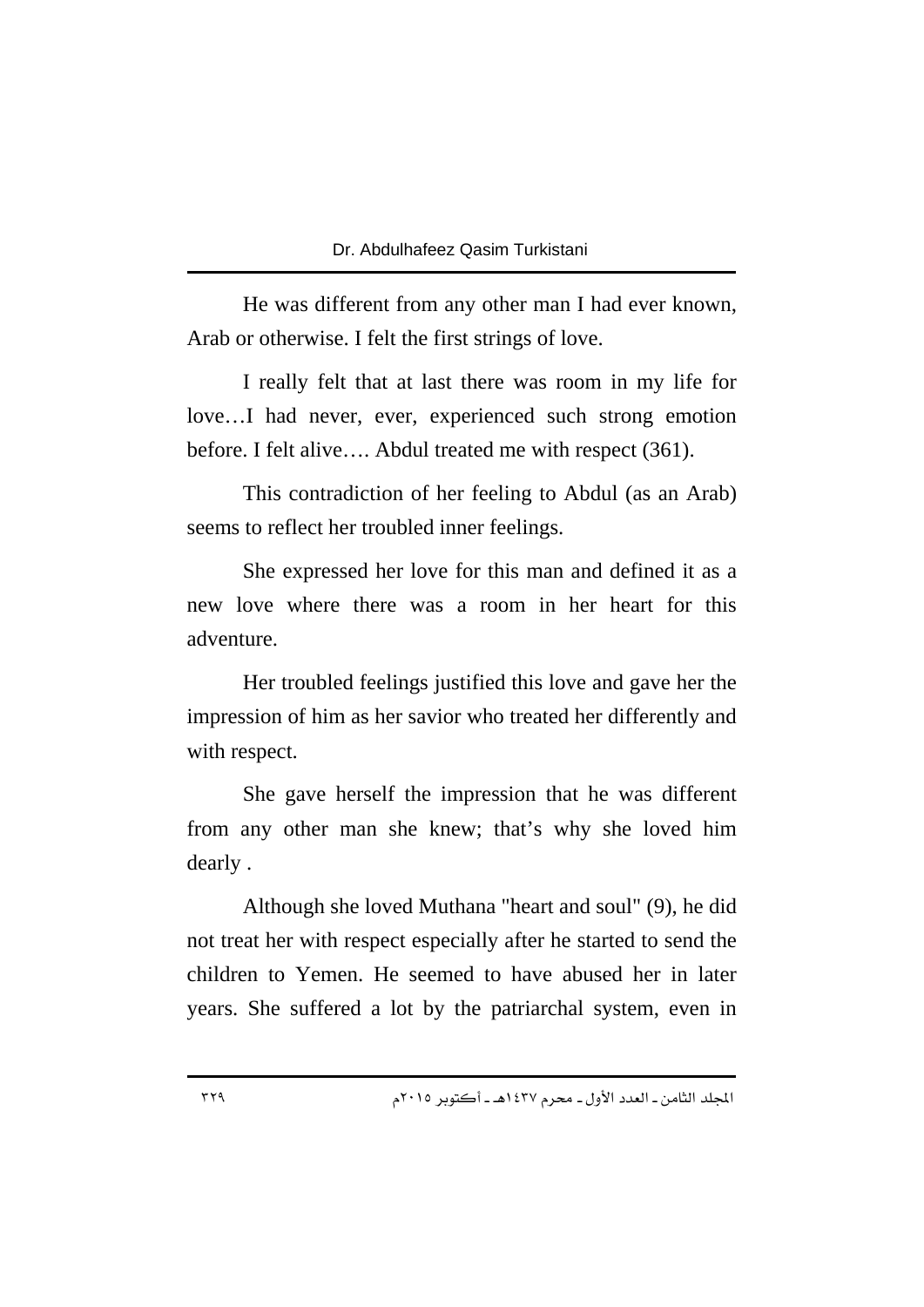England, and was not raised to depend on herself or be treated with respect.

Her trips to Yemen and frustration discouraged her a lot, but after meeting Abdul she says: "Now I had the fuel I needed to carry on. I had a wrong to right and Abdul had made it all so clear to me. And I loved him all the more for it" (365).

She needed a man next to her to support her in this patriarchal system and some one to show her how things work in Yemen. He helped her emotionally and in certain situations. She seems to have Abdul as her emotional and cultural guide in Yemen. In fact, he could have some effect on her present "Self" in writing her autobiography. Miriam's love experience with him must have left its remarks on her identity .

Miriam's last meeting with Nadia, in Yemen, was not what the mother wanted, but rather the daughter emphasized her fear with her husband of the press.

Nadia told her when they were alone: "I am free, Mom" (383) but Miriam could not believe she was.

Miriam could not either make Nadia's husband come to England nor the British embassy to issue him a visa. She was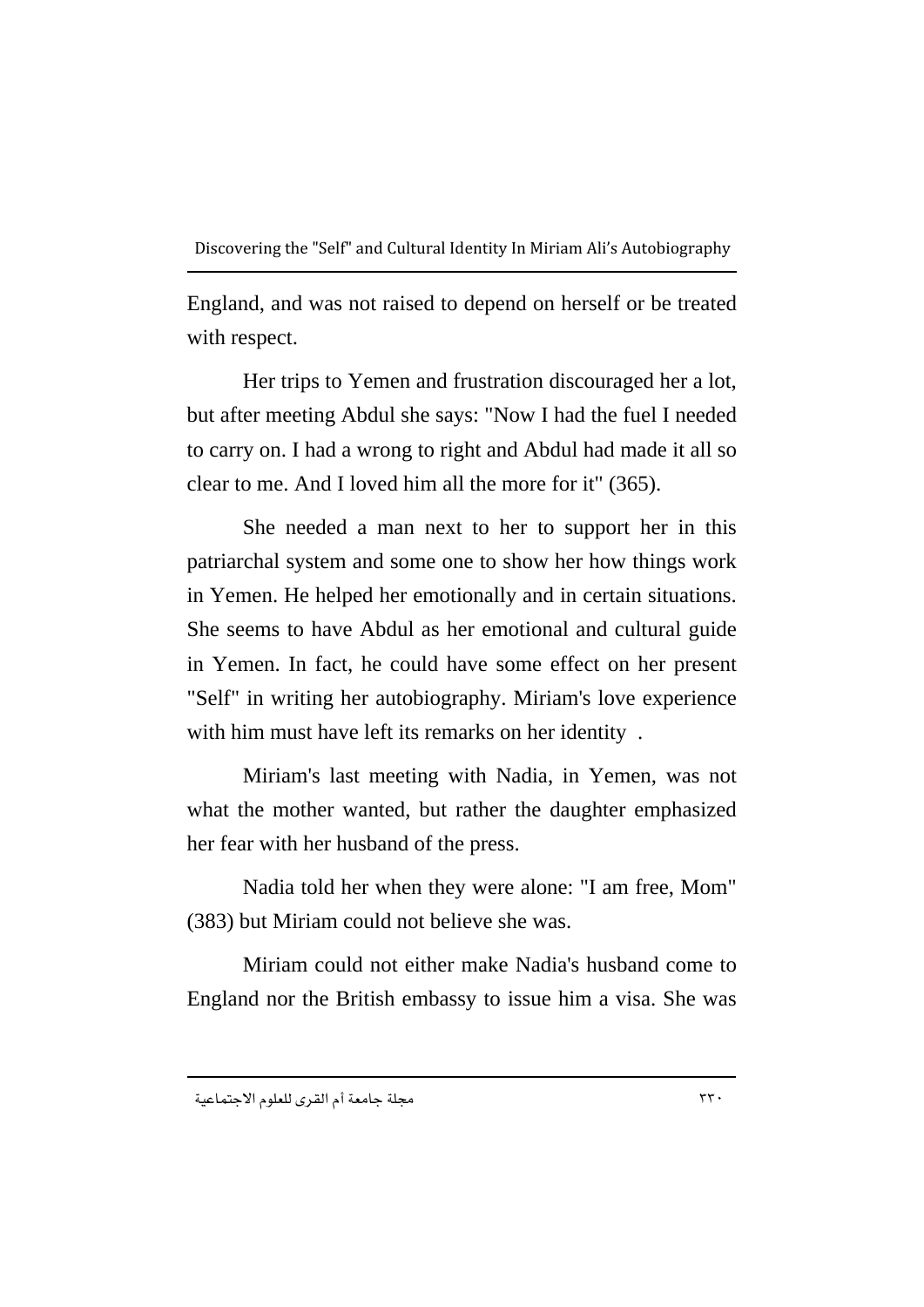disappointed by the outcome of these years, but she never gave up.

Miriam still seems to have great hopes for a time when Nadia can come to England and make her own choice either to stay or go back to Yemen.

Eventually when you compare Miriam at the beginning of her autobiography to the one at the end you would obviously see great changes. She said to The Independent: "I won't stop writing to officials until Nadia comes back. I used to be meek and mild, but now I'm like a tiger" (Stuart).

She suffered a lot to stand where she is now and learned more about life and international diplomacy and politics.

 Miriam's life experience seemed incredible but she succeeded in changing her life and some others'. She has more control over her character and becomes aware of how things go in the world .

### Autobiography and the "Self" :

However, this character in the autobiography is, in fact, the view of the other "Self," the present autobiographer.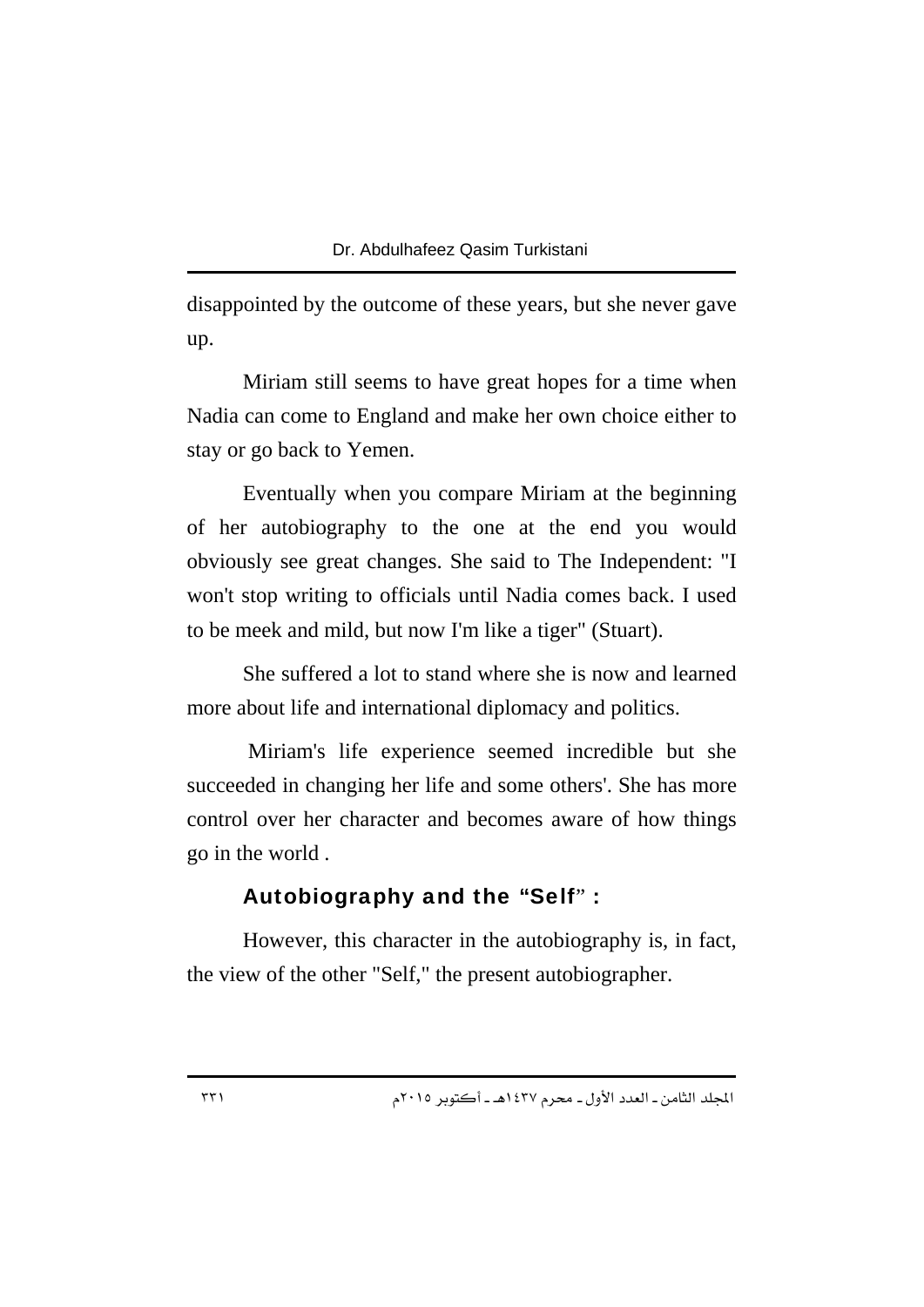To what extent can we rely on the autobiographer and distinguish fact from fiction? What is the difference between the two "Selves"? To what extent would cultural differences interfere in recording memory? The second part of this paper will discuss these questions and more.

In an autobiography, we assume that the author is writing an account of his/her life.

The reader, on the other hand, is going to read and test this account with some of the shared experiences, and searches for the truth. "But the author is free and, indeed, is fully expected to explain her perceptions and her interpretations of events. We may question whether we would respond as the author did to a particular situation or we may disagree with some of her action" (Watson 11).

Autobiography, in fact, is a rhetorical narrative written to persuade the reader, using some of the common experiences and grounds, to gain support and sympathy. In her "Epilogue" to Miriam's autobiography, Jana Wain stimulates the reader's emotions to support Miriam in her struggle to free her daughter, Nadia, from "modern slavery": "Imagine, if you will, that is your life, that this has happened to your own flesh and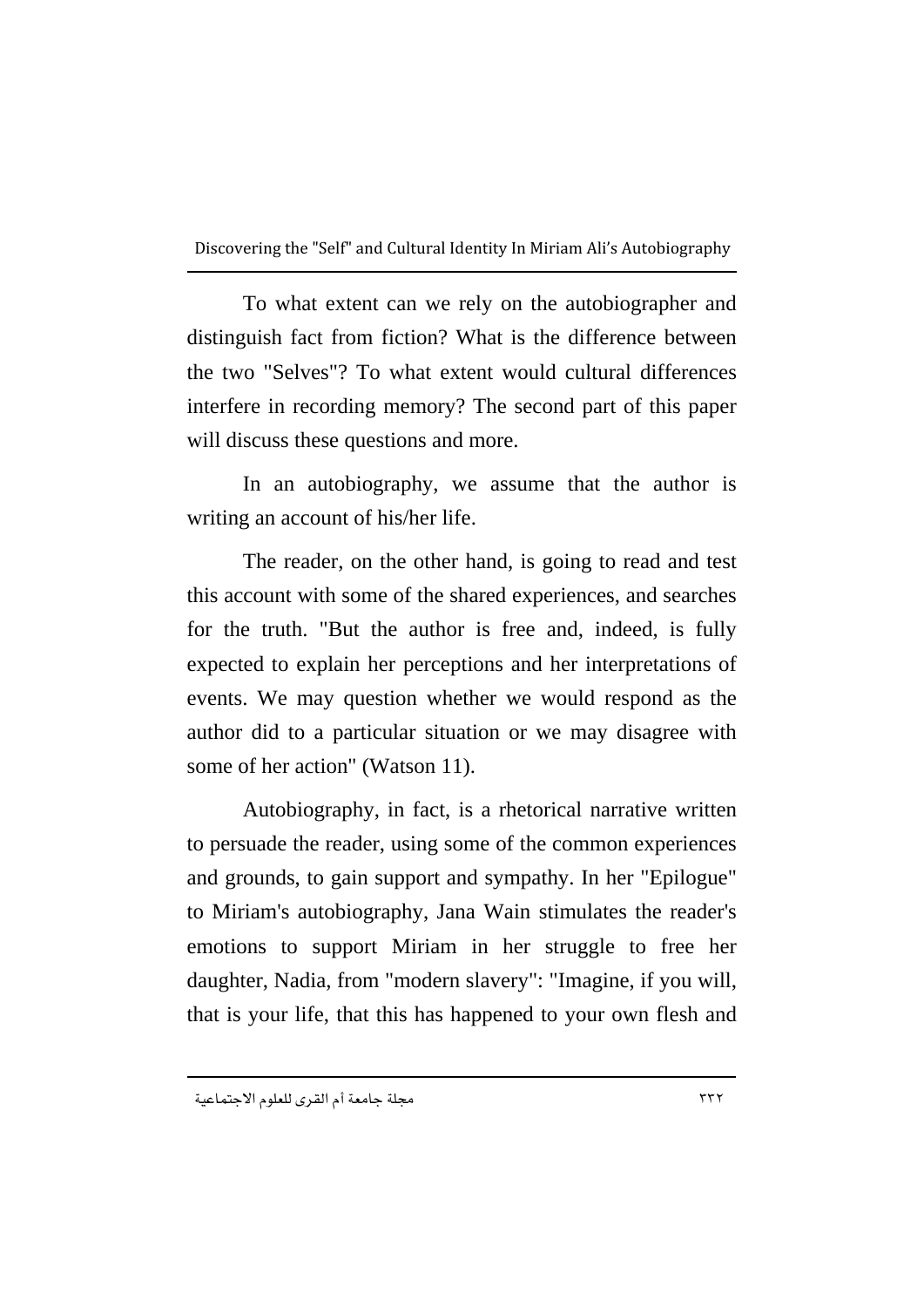blood. Imagine a strange man touching her, beating her, raping her…. What would you do? Give up? Forget it?" (390).

Such direct address to the reader should not negate the reader's duty to evaluate the story and define the differences between the two "Selves" in the autobiography and the fact/fiction aspect. It becomes important to know more about the narrator than the autobiography.

Critics of autobiography have "pointed out that the new trend is to shift the critic's interest from 'bio' to 'auto' or from life to self; in other words, less consideration is given to the biographical details than to the development of the inner self" (Alborg 243).

To start with, we may ask, why did she call herself by "Miriam Ali," assumingly after her father, even after her legal marriage, at the end of her autobiography, to Abdul? She was calling her self "Miss Ali" because she hated to be called Mrs. (Ali 135)! It becomes interesting to understand the autobiographer's real self .

Julia Swindells states that "autobiography is now often the mode that the people turn to when they want their voices to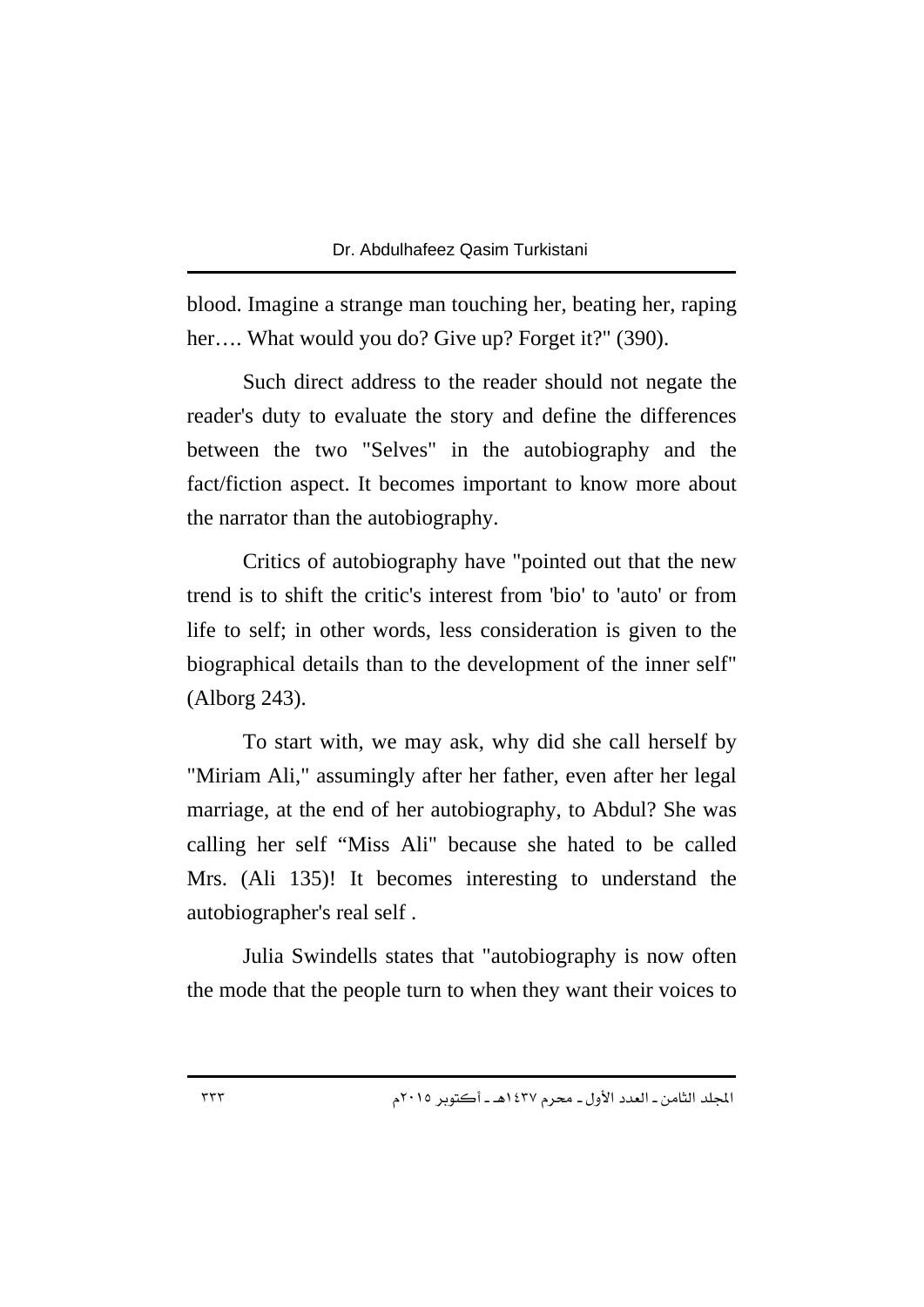be heard, when they speak for themselves, and sometimes for others" (7).

It becomes politically oriented and, hence, subjective. It all depends on memory, but memory is dictated by point-ofview from the moment they occur, all events, thoughts and perceptions exist only in memory.

 They are therefore entirely dependent on the point-ofview of the present, perception existing as a dynamic rather than a fixed absolute. Thus even for the individual there is no fixed reality but rather a personal fiction, created and recreated according to the knowledge and concerns of the present… [which] all writing, whether employing experience or not, must be seen as subjective and fictional, created in the intellectual and emotional context of time in its new setting (Swindells 4).

 So the present "Self" and its point-of-view influence the biographical content and its language. Miriam Ali depended on her memory over twenty seven years in various details.

She was even meticulous on tiny details or using images, for example, in her meeting with Ann Sufi in her early autobiography: "[m]y breath came in ragged gasps as I closed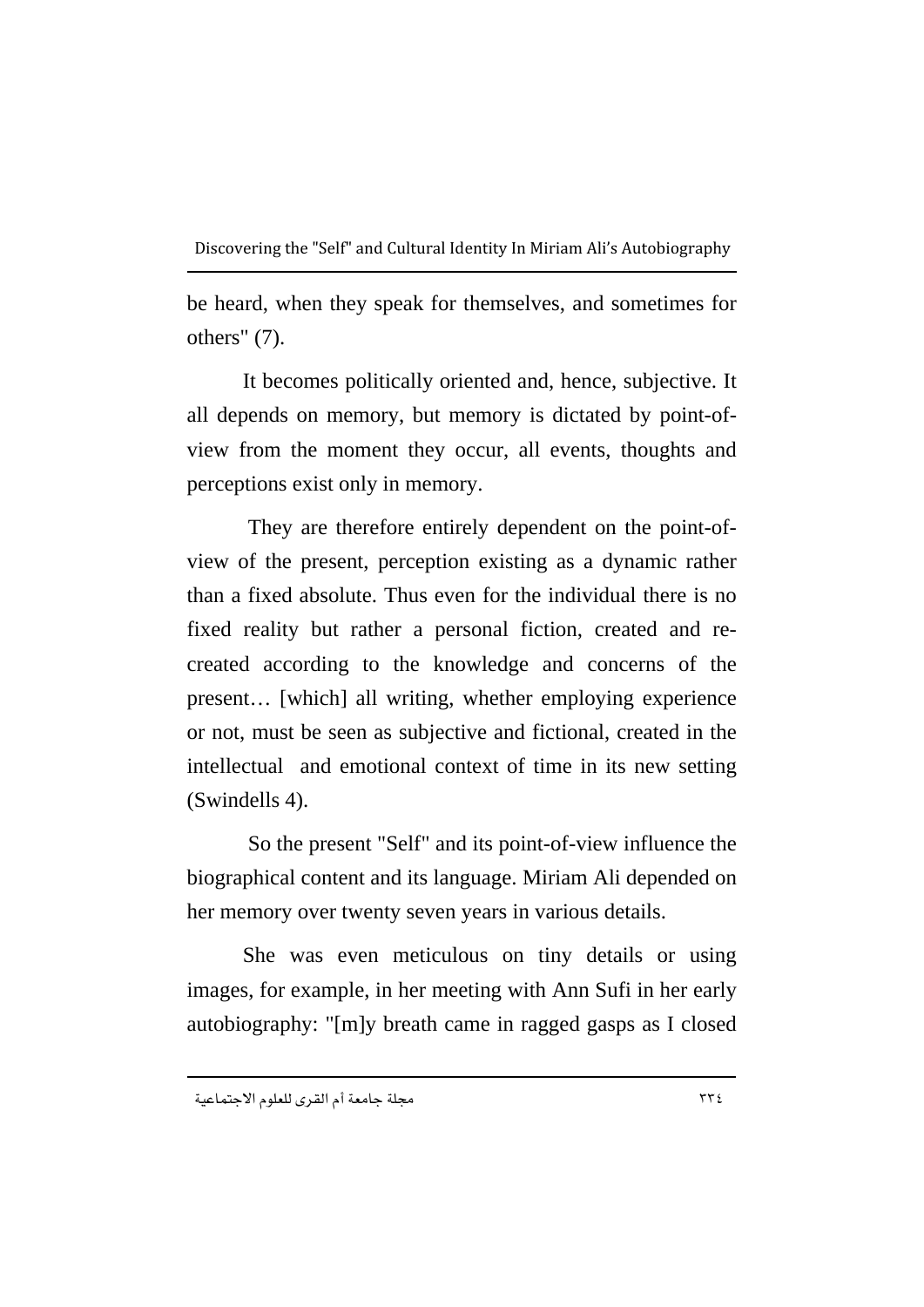my eyes and fought a losing battle with my emotions" (14), when Ann asked about Ahmed and Laila. She even described how "Ann prised the bread out of my arm.

It was squashed into an hourglass shape" (14).

Such details were used throughout the autobiography, which imply her fiction and style in rewriting the past .

Sidonie Smith emphasizes this point and the role of memory where it leaves only a trace of an earlier experience that we adjust its story; experience itself is mediated by the ways we describe and interpret it to others and to ourselves…. Even more fundamentally, the language we use to 'capture' memory and experience can never 'fix' the 'real' experience but only approximate it, yielding up its own surplus of meaning or revealing its own artificial closures (145) .

So, is biography fact or fiction? Ira Nadel states that: "No fact, we now understand, is without fiction. Biographers know this and it is their secret.

They understand that facts cannot tell all; that they are sometimes manipulated, altered or forgotten in the telling of a life" (25).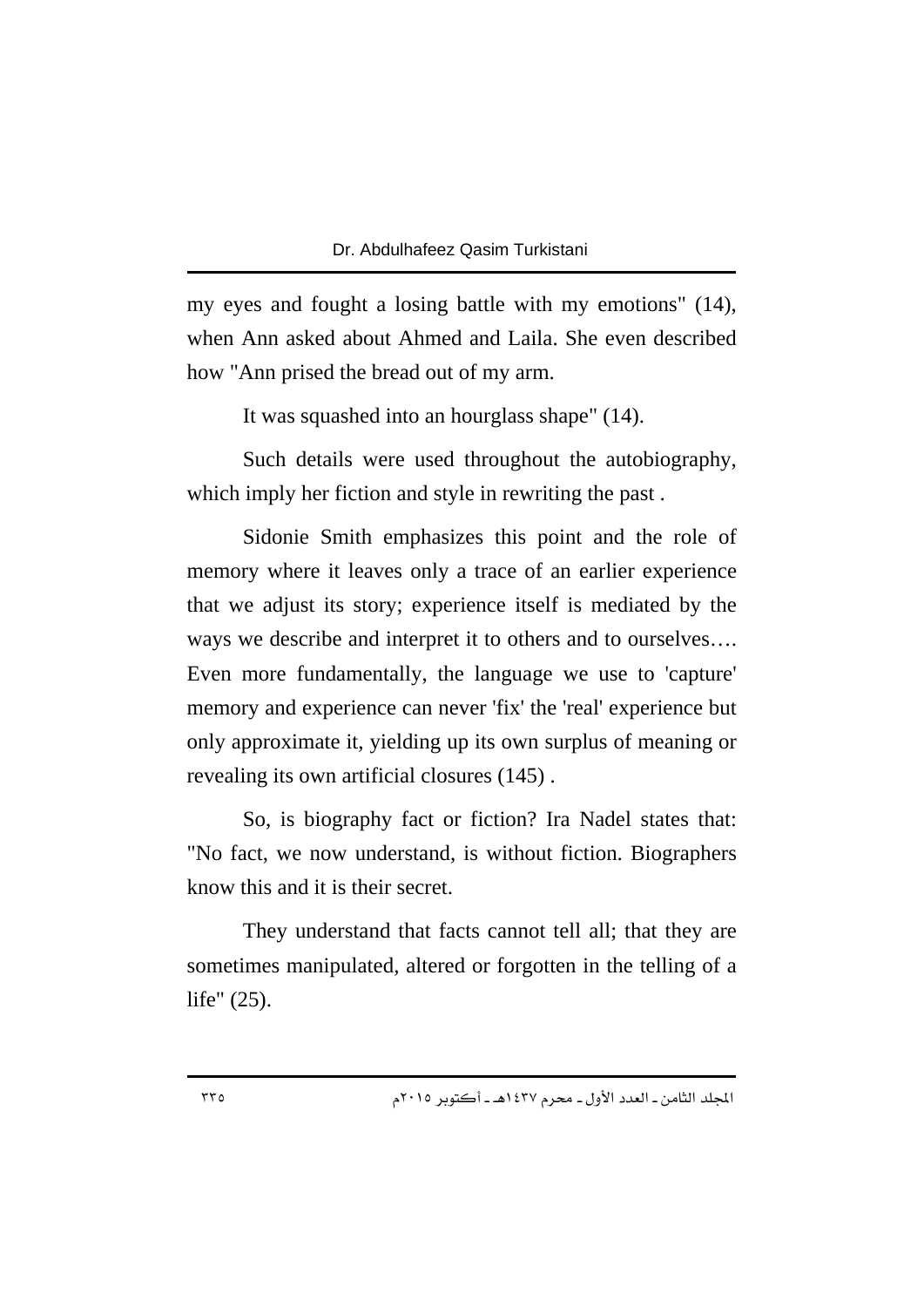Has Miriam been selective in her narration? Why did she not look for her elder children in Yemen, Ahmed and Laila, as she did to Zana and Nadia? Or was she hiding something from the reader? She felt the same with Zana and Nadia: "I felt they were leaving things out, that there was a lot that they weren't telling us" (163). Has she done the same in her autobiography? In her meeting with Abdul Khada, she indicates that he says: "I'm an owner instead!"(124).

 Were these his actual words? Did Miriam alter his words to serve her purpose? She used the same image of slavery in Abdul Khada's son's mouth, when he says: "It is true, you know, Muthana sold your daughters to Gowad and my Father, Abdul Khada. They paid thirteen hundred pounds each. I am so sorry" (150).

Nevertheless, Nadel stresses that this does not mean we should stop writing biographies or consider the methods of writing biography false. The critic "must identify and evaluate the presence of the biographer and understand what he contributes to making the life a work of art rather than failure." (Nadel 27).

Writing autobiographies is about the life and the experience the narrator, or author, suffers to bring the readers'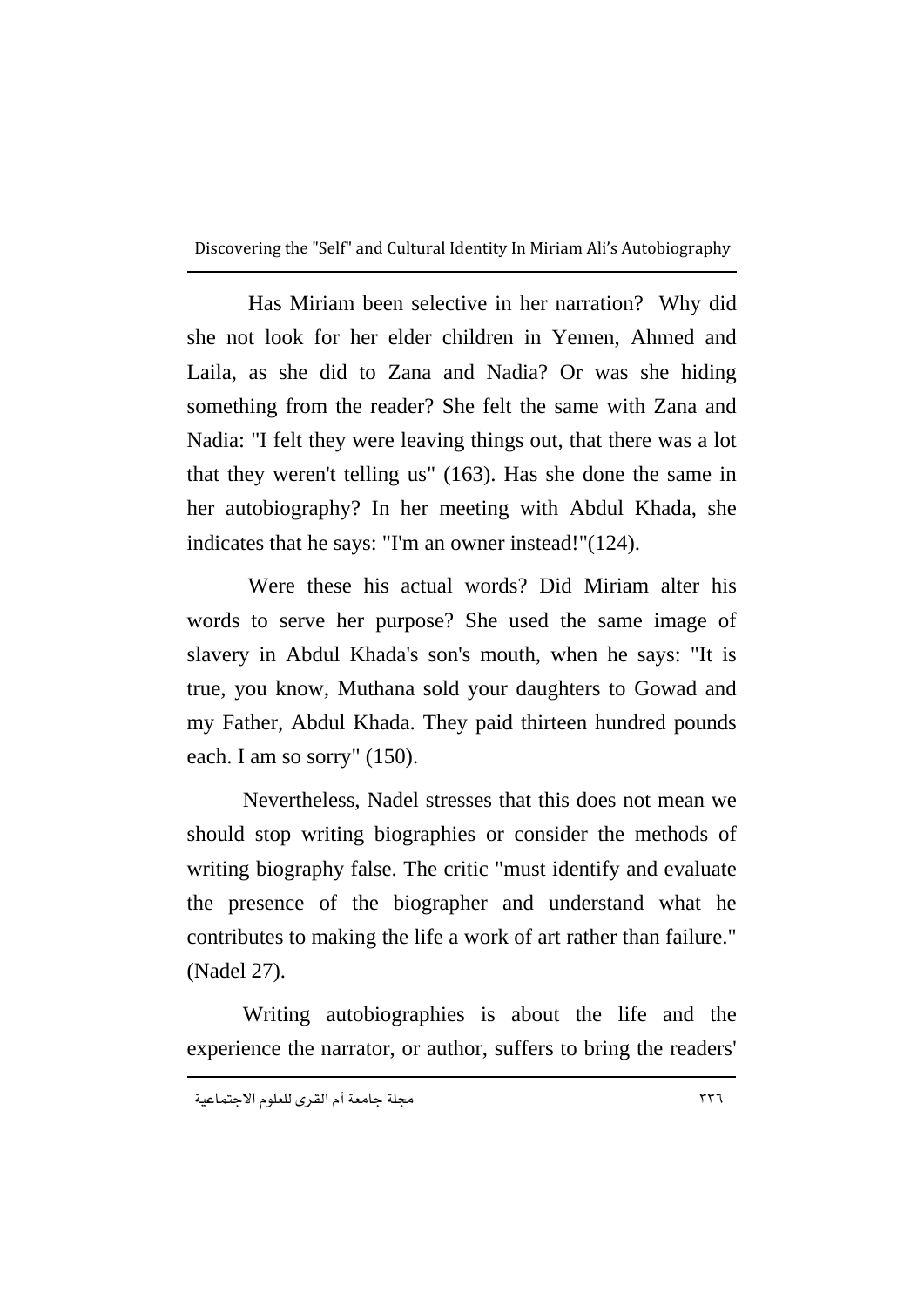attention to. "As Sidonie Smith notes, all collaborative projects 'raise complex questions about who speaks in the text and whose story is being told, about who maintains control over the narrative and by implication over the purpose to which the story is put'" (Hart, Patricia 8). Could Miriam's story been altered or edited to serve her political quest to free her children? Jana Wain emphasized this political motive in the Epilogue to Miriam Ali's autobiography: "Miriam Ali embarked on a long trial of endurance that was to embarrass governments and hit the headlines worldwide" (1).

Interestingly enough, reading Nadia's interview with The Yemen Times we question the contradiction of "facts".

 Nadia refuses the claims that she was oppressed and staying in Yemen by force, or suffer mental or physical pain (7 Feb. 2000).

What is missing or altered in their views? It is true that "self-narration was capable of reformulation in a variety of ways.

Parts of the narrative could be omitted, embellished, reframed and adopted for different audiences" (Kehily 24).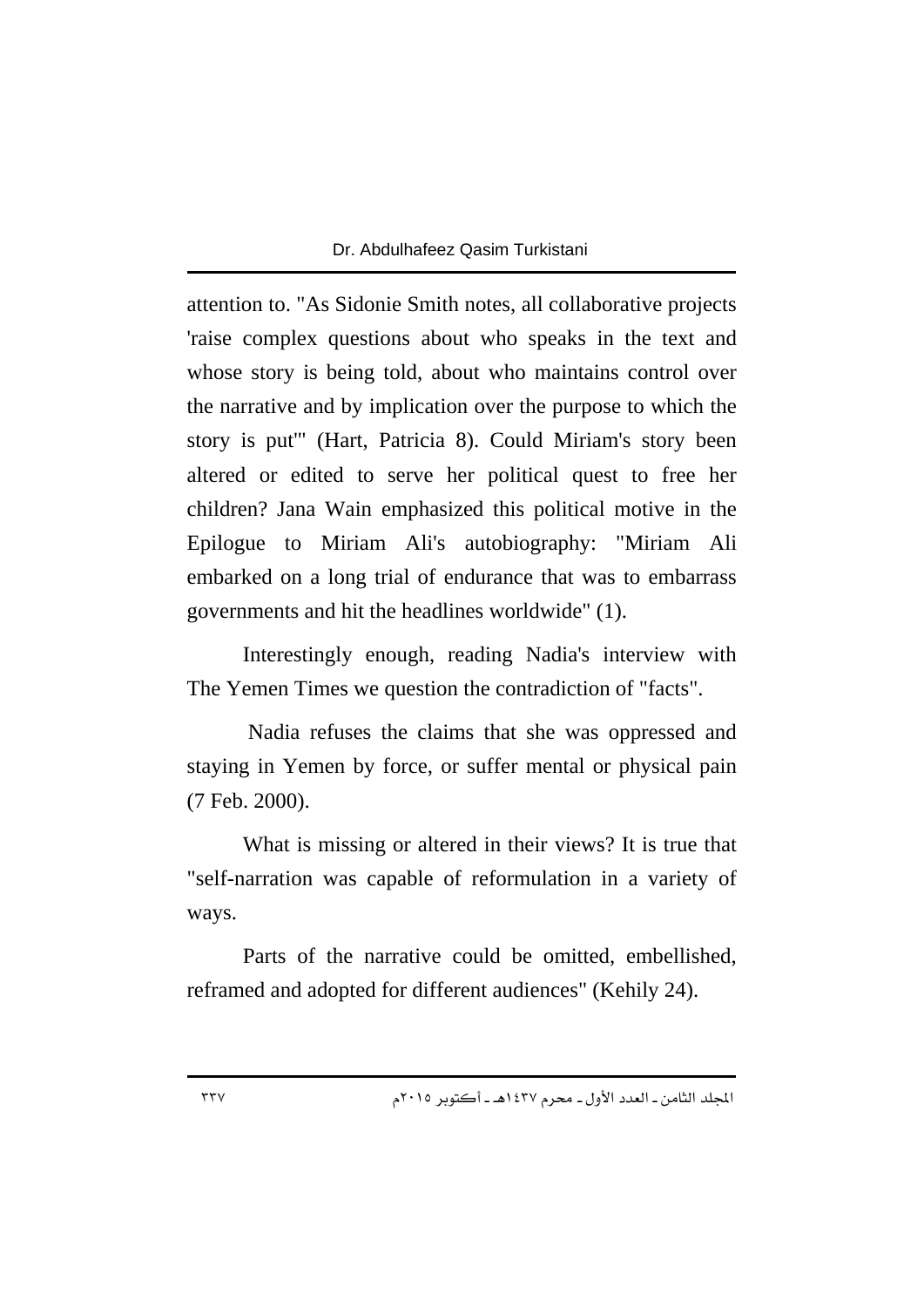In one instance, Zana asked her mom to look for "a man in England, his name is Mohammed Abdul Karim… he is the one who did everything, he knows everything… about the marriage certificate, how it was made and everything" (Ali 186).

But Miriam did not say anything about him or any thing else to reveal this man's secret. So she only reveals what she thinks would help in her case and makes a selective process to recreate the past and form a structure that may help in her struggle !

In fact, "Critics of autobiography have long realized that at least two 'selves' are involved in the writing of a life: the self then, and the self now, doing the writing" (Cosslett 8). The "Self" in the past may not be the true self because the influence of the other "Self" in the present. Paul Eakin confirms this idea and says that "autobiographical truth is not a fixed but an evolving content in an intricate process of self-discovery and self creation, and, further, that self is the center of all autobiographical narrative is necessarily a fictive structure" (3).

Memory reconstructs the past experience to fit the motives of the autobiographer's present. In other sense,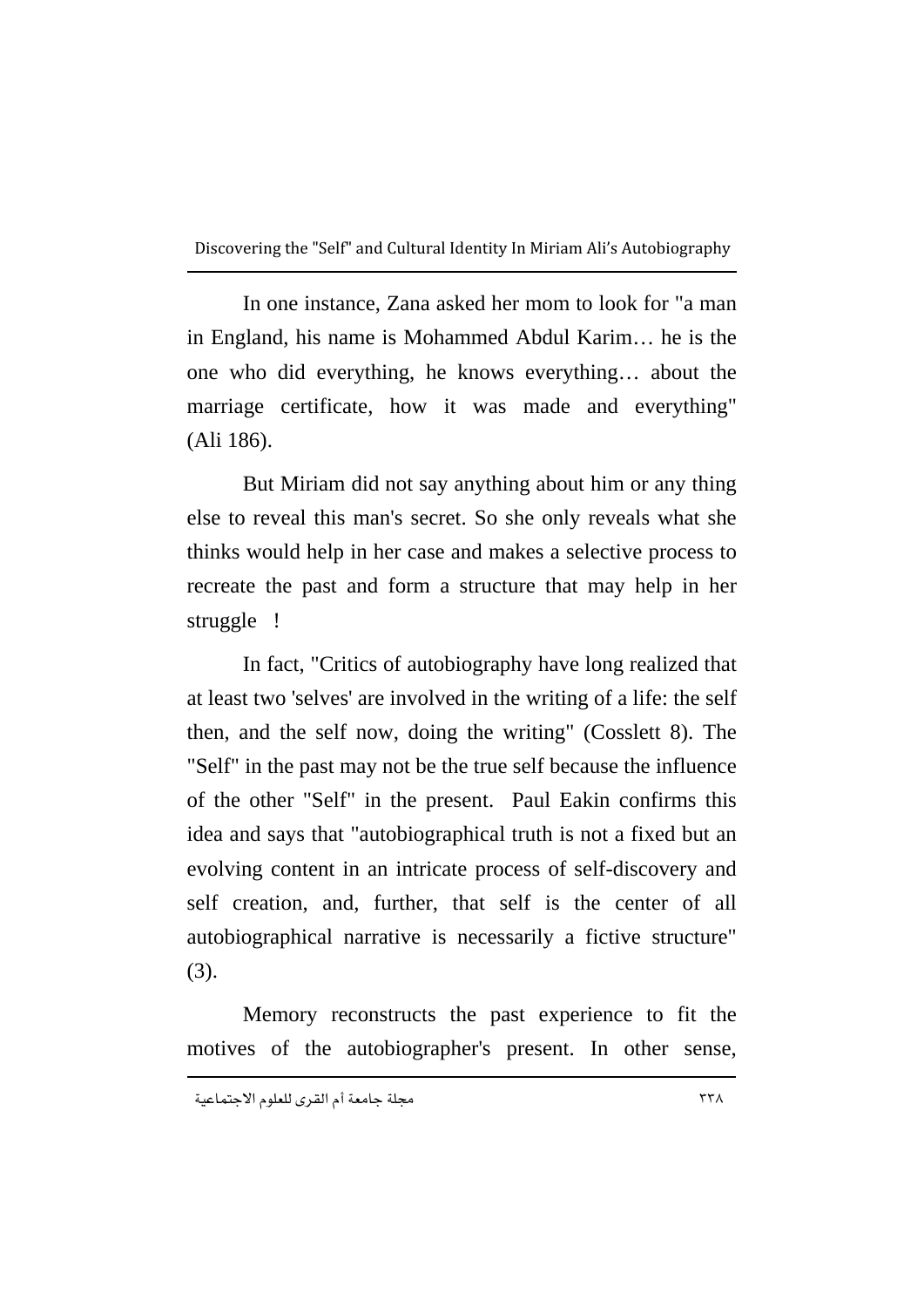"autobiographical memory is imaginative as is future projection of the self. Both are based on past experience reimagined (or re-constructed) to fit the present or future circumstances" (Nelson 130). Miriam Ali, the autobiographer, recollects her memory of the past experience and finds herself using her motives and circumstances to re-construct the story to fit her current present: "My imagination worked overtime, tormenting me with ideas about what was going on" (Ali 198).

 She was writing to achieve her goals and be successful and effective.

She had to justify her fight for her cause in any way possible and then "the world could go to hell as far as [she] was concerned" (Ali 128).

Autobiography "is better understood as a ceaseless process of identity formation in which new versions of the past evolve to meet the constantly changing requirements of the self in each successive presence" (Eakin 36). Miriam is going through identity formation and her past experience goes through her present "Self". It could be a revelation of the present-self through revealing the incidents in the past.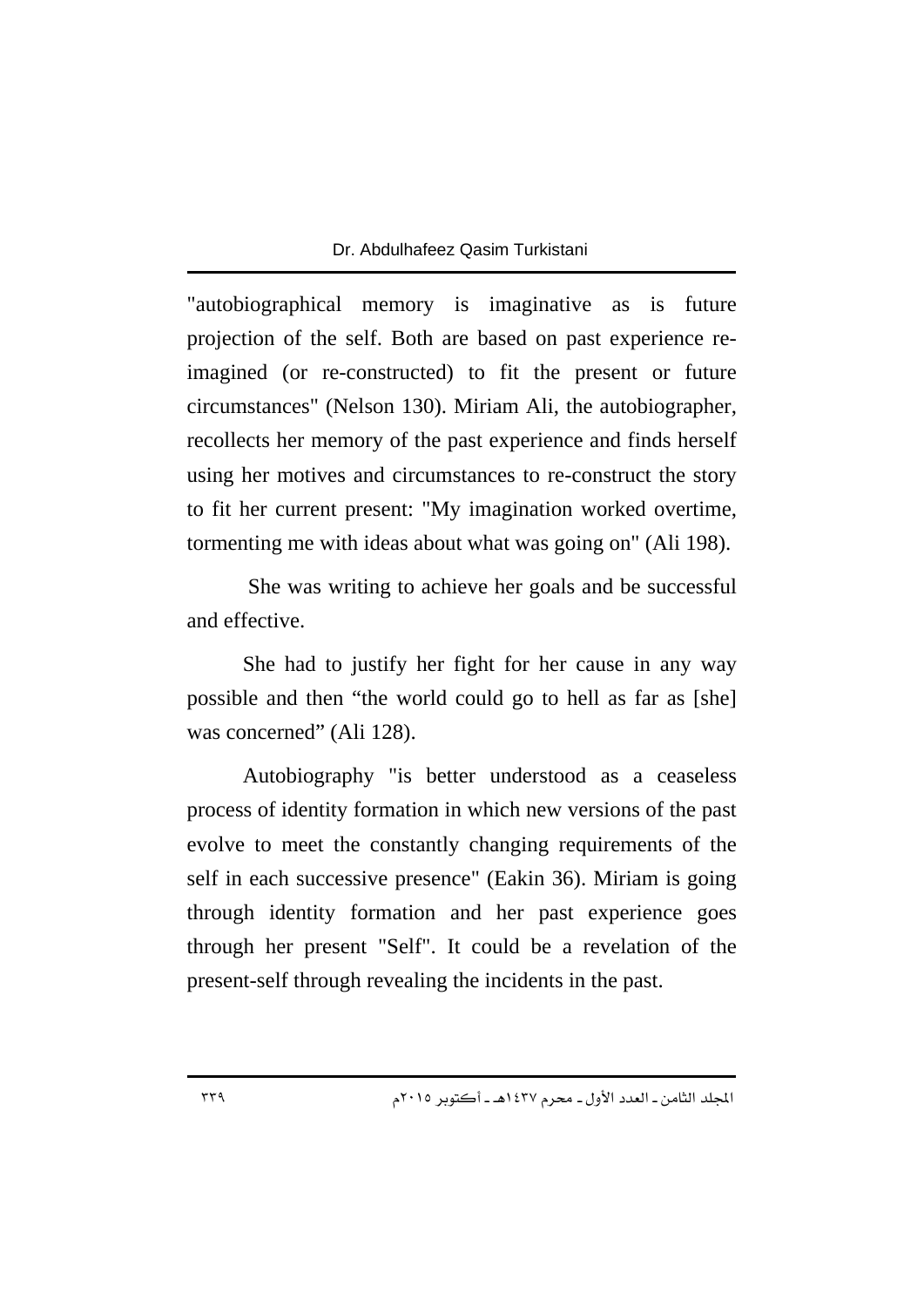Miriam's story is obviously true in its substance, but some details might have been imagined or guessed at, not necessarily every word or detail is true. It tells us more of the autobiographer at the time of composition and her "Self".

She must have been influenced by her present time and the conditions she was in. So the true self narrator could be ambiguous .

Since, as Edward W. Said argues, 'in any instance of at least written language, there is no such thing as a delivered presence, but a re-presence, or a representation,' there can be no simple identification between the autobiographer and that 'I' that floats across the page of her text. The autobiographical text is, after all, a self-representational artifact, not the self itself (Smith 150).

Miriam as a Woman Writer and Cultural Identity

Being a woman writer has its effects too. "The woman who writes her life, autobiography exists as an alternative site of self-definition, an attempt to break patriarchal silences" (Swindells 32).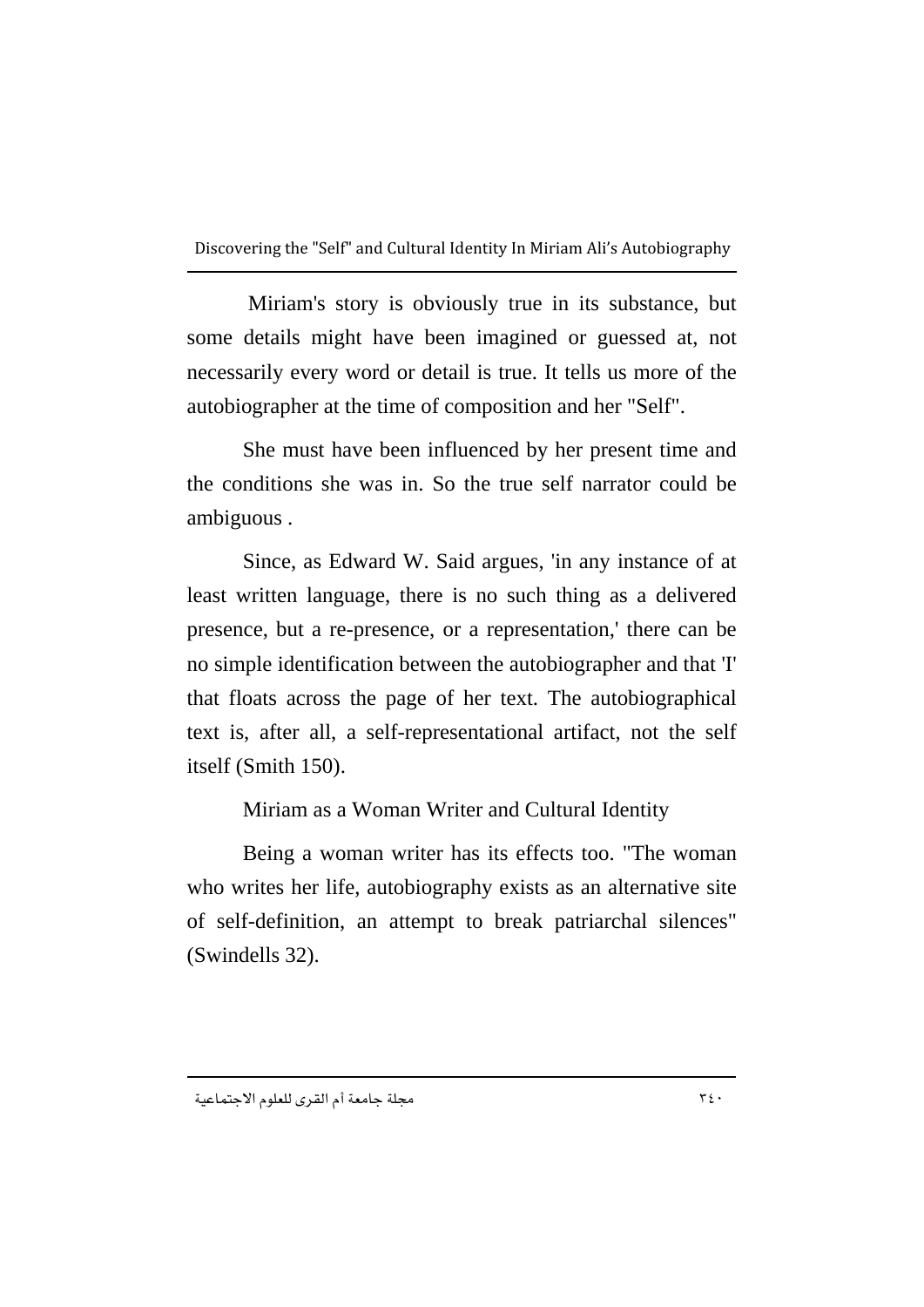Miriam seems to try to create her own world with her own laws and conventions. She came from a superior culture to challenge a third-world culture and its law.

She was able to confront the men of hierarchy in that culture to the extent of insulting them and calling them "Arab bastards ."

We know that women are marginalized in patriarchal cultures so that they speak and write as outsiders, generating critiques of the dominant culture and its discourse. Simultaneously, as a result of their shared marginal status, women writers begin to create conventions and discourse of their own; a woman's culture that then counters and subverts the hegemonic aspiration of the patriarchy (Hileman 229-30).

Miriam was angry to submit to the Yemeni's law or try to understand it.

Zana, before leaving Yemen, faced her mother with the truth: "Mommy, calm down. You don't understand the Yemeni ways" (Ali 237). According to a Yemeni official "this is the Yemen, what the husband wants, the husband gets" (Ali 348). Miriam cannot accept this cultural reality.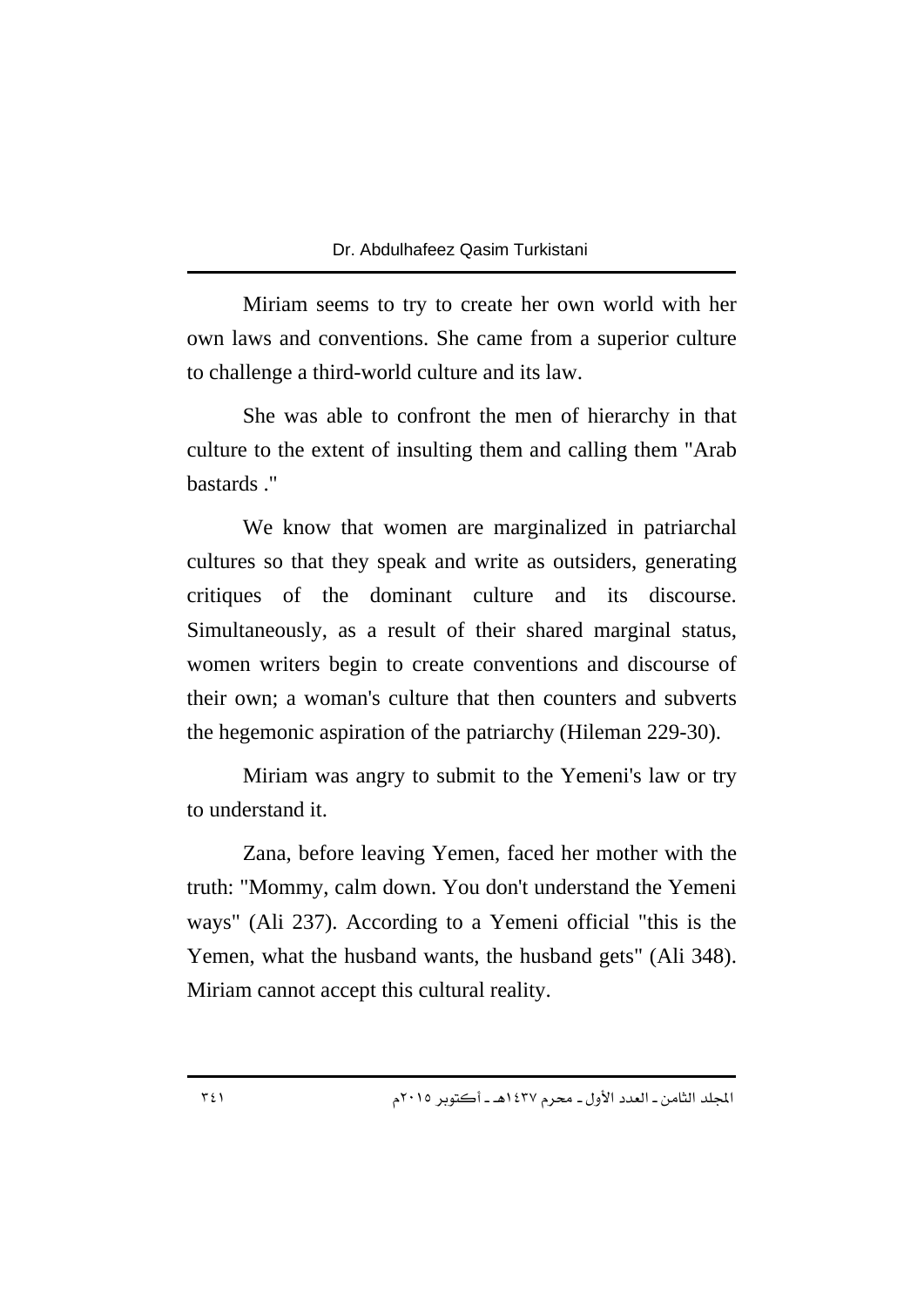Such cultural differences would not make Miriam happy. Although she followed her husband's patriarchal system, she would not accept this patriarchy in Yemen. In an interview with The Guardian, Nadia says: "They say I'm a slave. We keep the house and the kids and do the washing. It is no different from anyone. Why do they say I'm a slave? Any wife washes her husband's clothes" (Finn).

Nadia denies all allegations that she was abused by her in-laws or that she was not happy in Yemen. In the same interview she says; "It was never in my mind that I wanted to leave. It's just my sister (Zana), she wasn't comfortable" (Finn). Miriam doesn't want to believe that Nadia "wanted her privacy respected" (Ali 272).

Nadia seemed to understand Yamani cultural back ground and wished her mother to understand it too. Her private life was her own, and she made her own decision.

This contradicts what Miriam and Zana claim in their autobiographies because they were convinced that Nadia was not free or happy.

However, The Yemen Times made the interview with Nadia and took pictures of her and her family in a very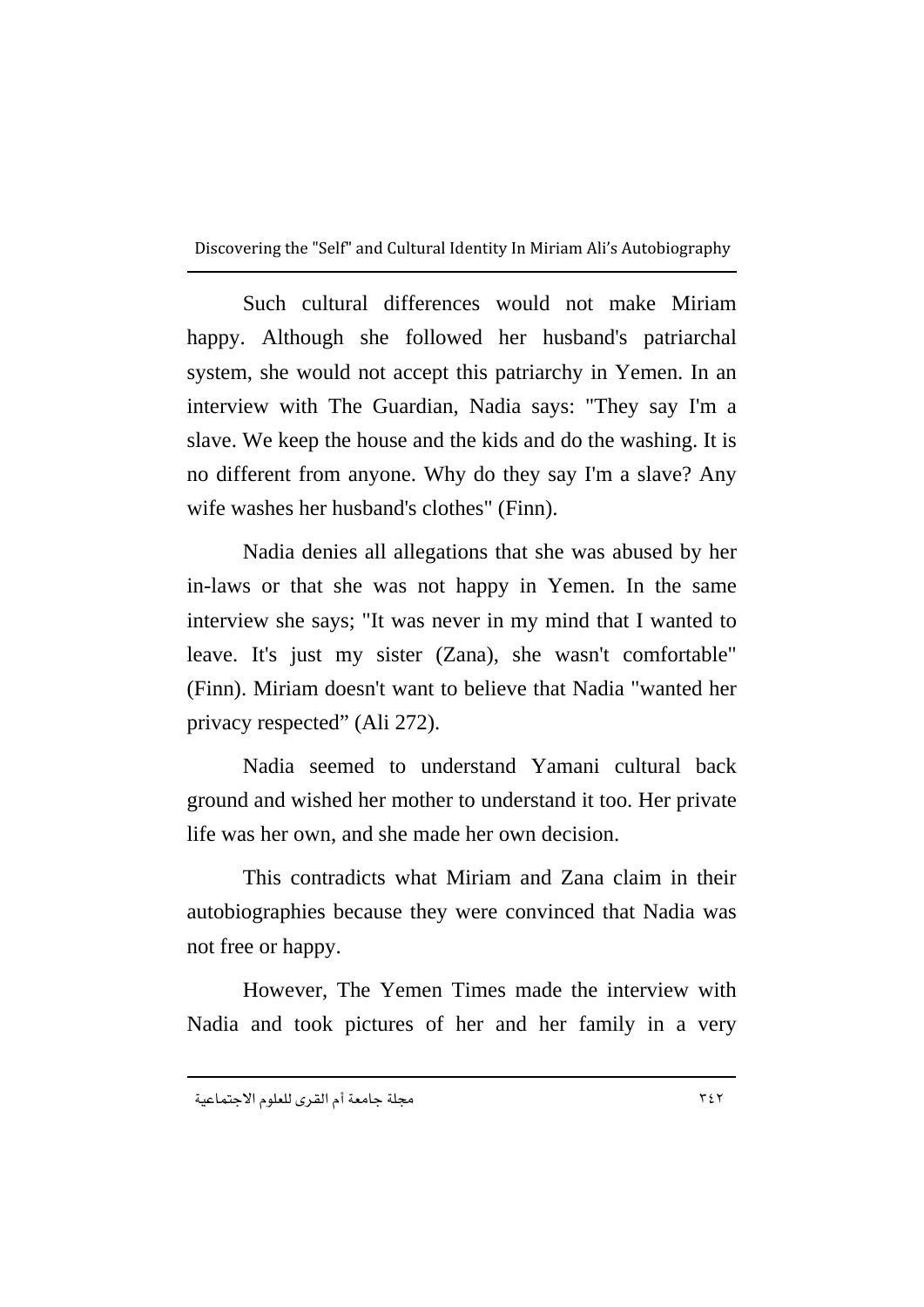expensive home, which might be a result of the foreign pressure on the Yemeni government to enhance Nadia's life style .

Miriam makes judgments according to her cultural background.

She does not accept any other view, especially when it comes from a Yemeni.

Nadia told her to forget the past and solve the problem in different ways.

Nadia insists that she has to respect certain Yemeni rules and follow what her husband says (Ali 341-43).

Nadia faces her with a different concept that she became Muslim and learned the Islamic law (Ali 298).

This kind of obedience Miriam cannot understand, though she used to be obedient to Muthana before.

Nadia confronted her mother saying that she was free (Ali 383) and wanted to be left in peace with her family (386).

 It is Nadia's decision to stay with her husband and children.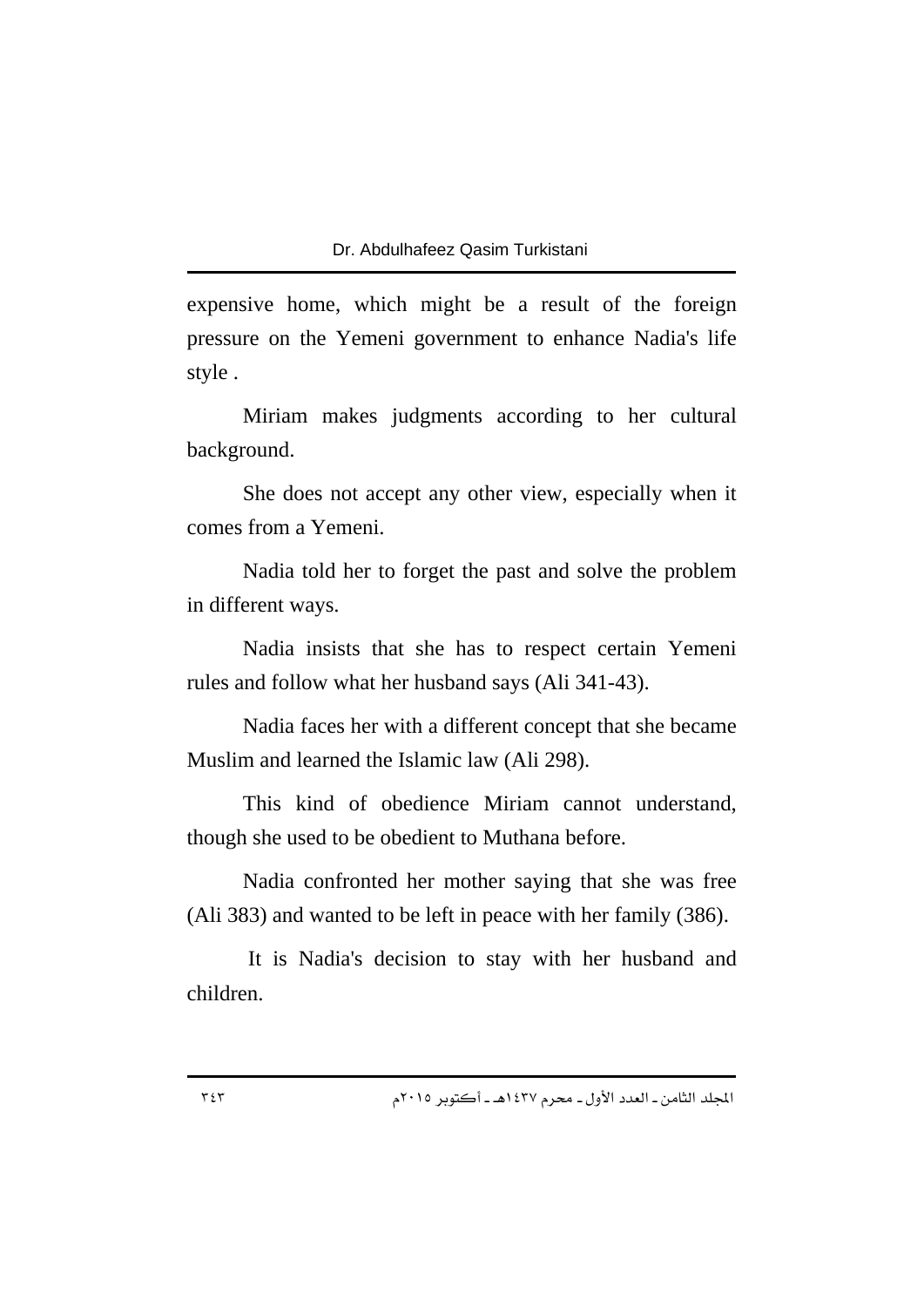She could have left them behind, in one way or another like Zana, if she wanted, but she decided not to.

Nadia reached emotional maturity and was able to accommodate her life with her new situation, but Miriam sees that "nothing has changed for Nadia; she is still the fourteenyear-old girl who left, because her life has not changed" (298).

 She didn't want to believe that Nadia was a grown up now and able to make her own decision

In addition, racial and cultural attitudes are manifested by Miriam's hostility toward the Yemeni culture and system.

She seems to exhibit animosity and irritation towards the Yemenis, suspecting every move or person. "The autobiographical text is always telling a provisional truth, mediating between self-concept and cultural image using both as reference points from which to orient itself" (Kanner xxix).

 Miriam's British cultural image was reflected in her narration. Her suffering and struggle with her nervous breakdowns require the reader to question her narration and her reliability.

 The traumatized memory occasionally makes the narrator unreliable concerning personal history, but this very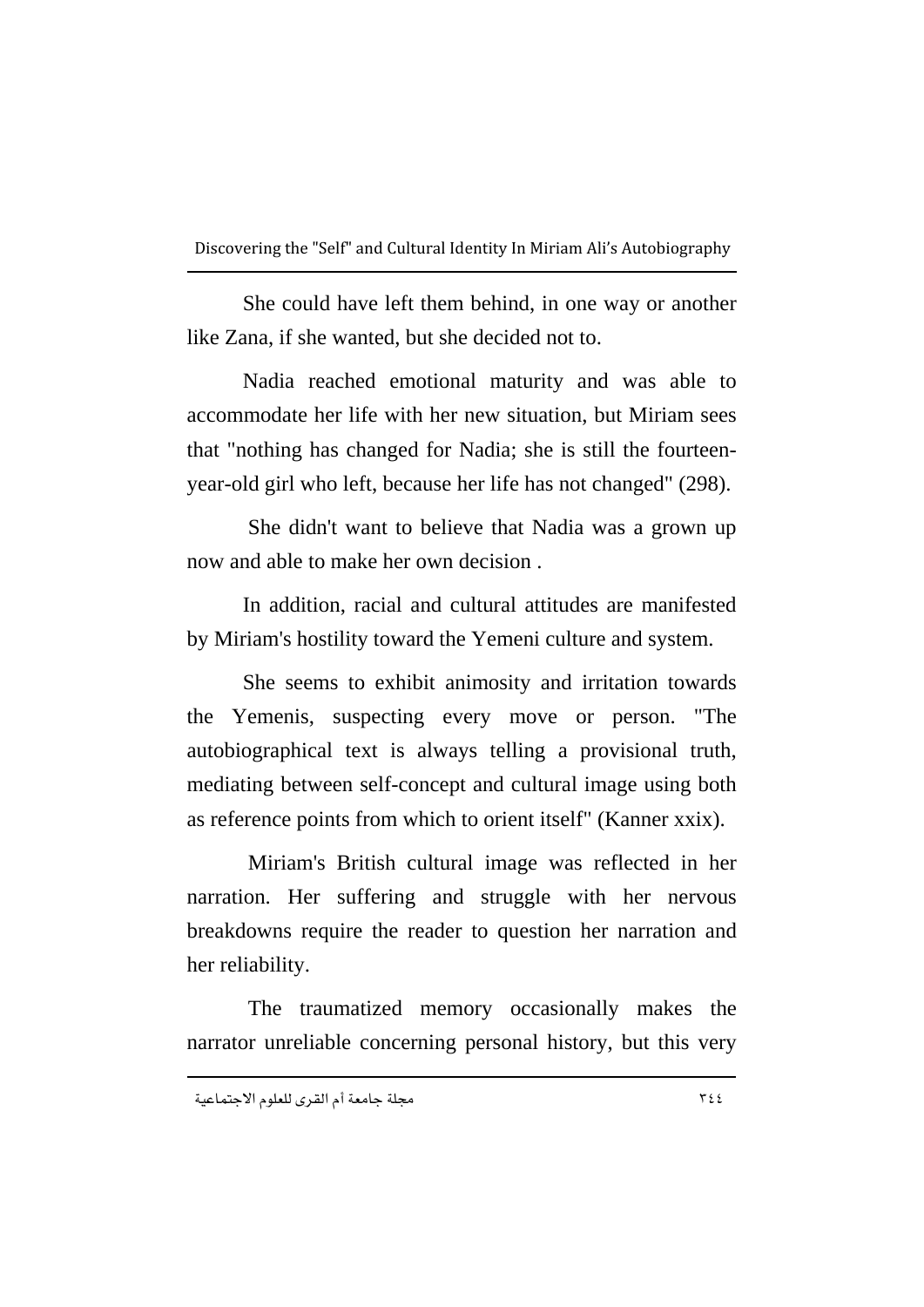unreliability is a part of her autobiographical present…. Memory is, however, the only means concerning the past and the present selves, to make sense of the present life in terms of the past. Yet memory is inherently unreliable, as the present self who revisits and retells the past events in a different self from the one who experienced them then (Massoura 11-12).

Miriam calls Nadia's husband by the name "Mohammed", but The Yemeni Times calls him "Samir"! Miriam calls Zana's father-in-law by the name "Abdul Khada", but the Yemini Times calls him "Abdul Kadir"! What does such name differences reflect?! In another instance, that might seem trivial but is not, she claims that Faisal, a Yemeni official, was sitting in a car next to Nadia: " I watched Mohammed and Faisal take their seats, one each side of Nadia" (Ali 387-88)! It could not be accurate in a conservative society, because Faisal was not allowed, by the Islamic law, to sit so close to Nadia because he was a stranger and not a close relative.

She was even giving an implication that the tribe that her daughters lived with had a power that "even Allah does not venture to their land" (Ali 219). This sense of exaggeration and ignorance of Allah's power define her motive to gain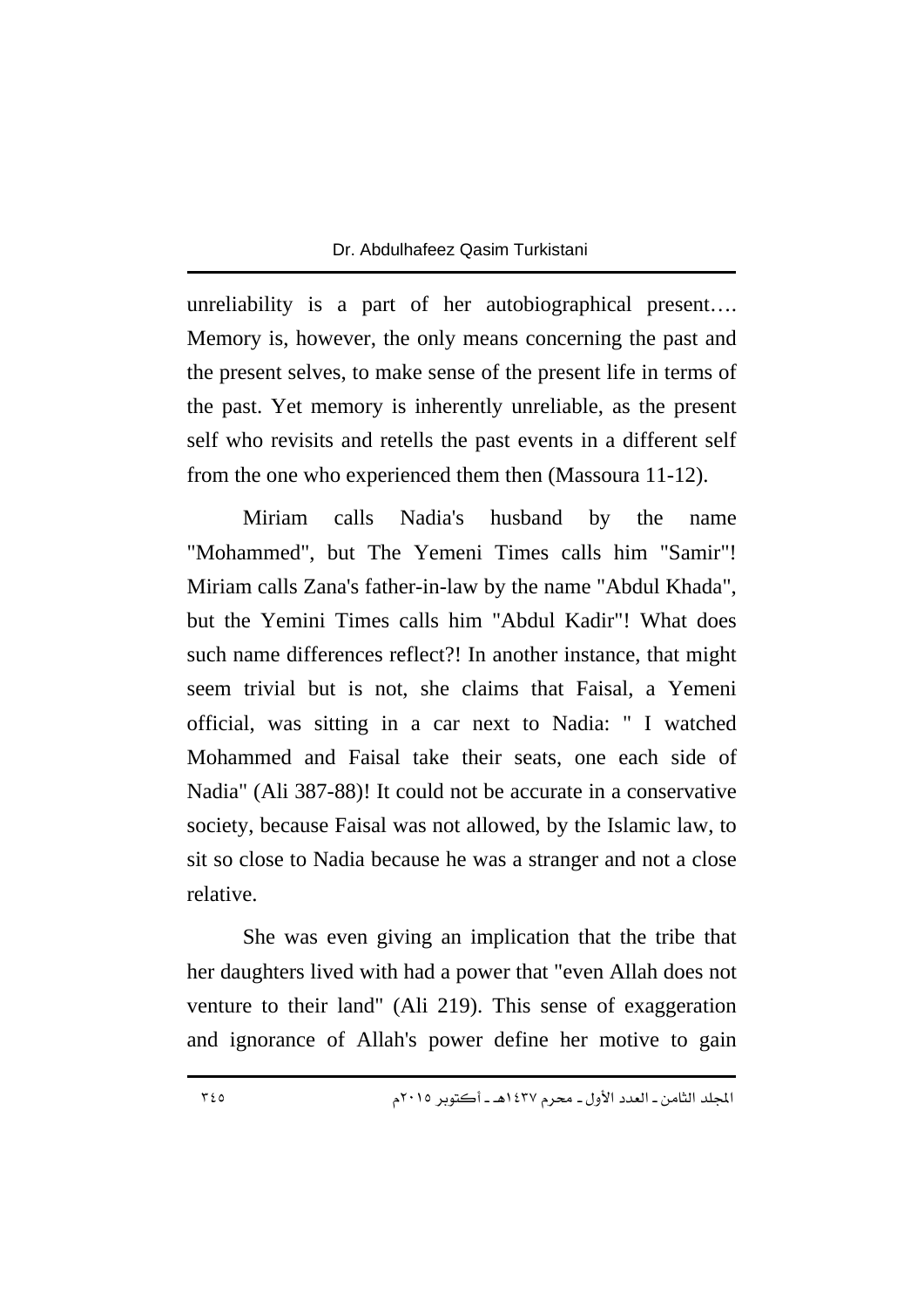sympathy and support for her cause. Obviously Miriam was not accurate in her description and probably unaware of it.

 Such cultural differences must have its effect on Miriam's knowledge and narration .

The other serious cultural difference is her living status with Muthana, from an Islamic cultural perspective. She claims that she was not married to him (Ali 229), nevertheless, she bore him seven children.

It is odd for a Muslim to live with a woman and bring children out of wedlock. Muthana may have not been a good Muslim, but he would rather send his children to be raised in his poor country than the free society in England.

 Unfortunately, he was more interested in earning livings than paying attention to how to raise his children in a western culture.

It seems that Muthana realized his mistake and wanted his children to be raised within his own culture and religion.

 He did not teach them how to be good Muslims because he was not.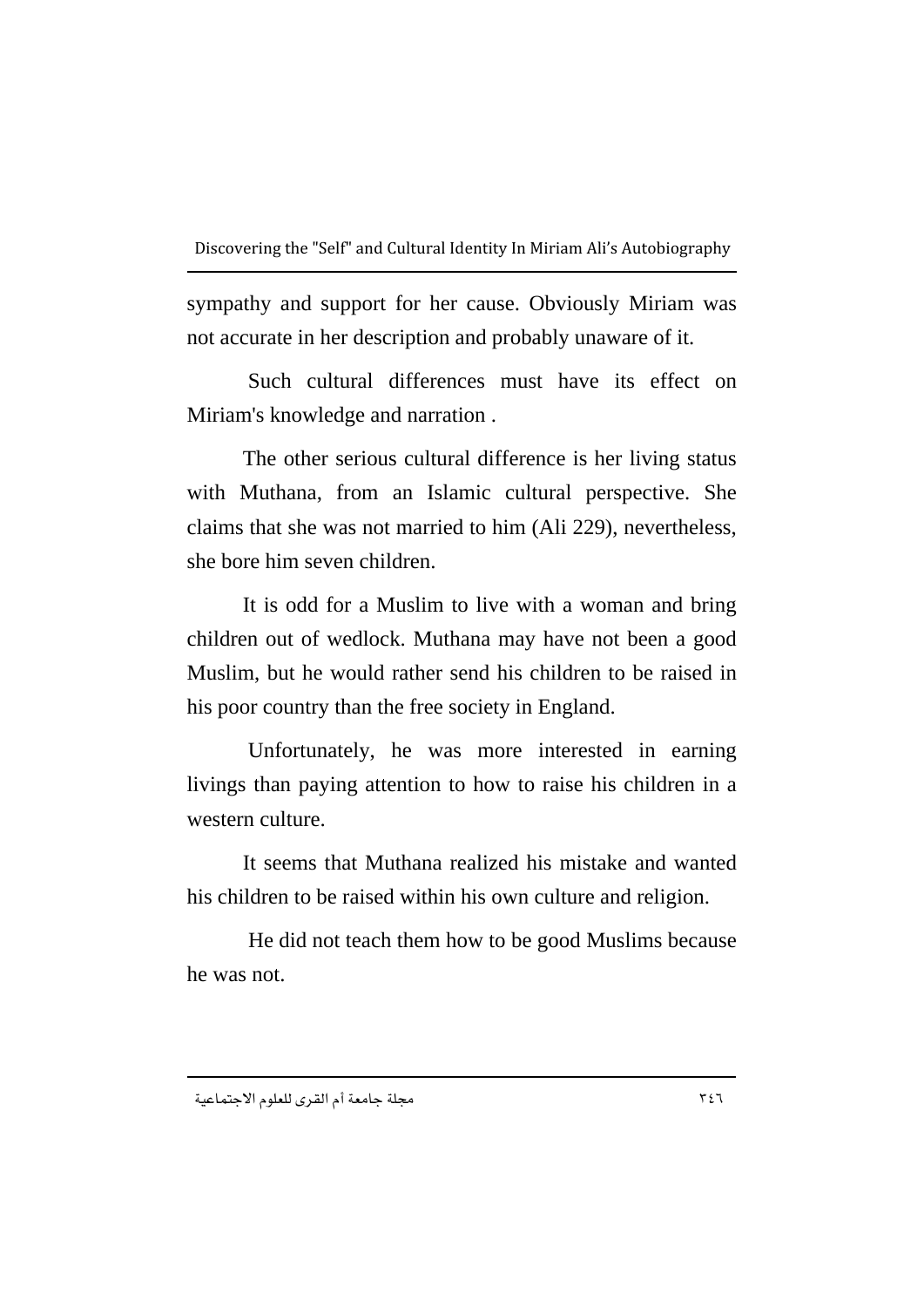He said that he did not want his daughters to date or become prostitutes: "I did not want them to grow up in Birmingham where they would marry a black or they would become prostitutes, like their mother" (Ali 193-94).

He confirms his fear of such mistakes: "In Yemen, they are good. They are Muslim.

No one does any thing bad to them" (Ali 194), especially when Nadia was caught up shoplifting. He certified his daughters' marriage with witnesses and a dowry, according to the Islamic laws. Miriam could not understand this simple Islamic procedure of marriage.

He made his decision to marry them off as a way to make up for his shortfalls in raising them according to the Islamic law.

Ironically, Miriam thought that a Yemeni woman was coming to Birmingham to take Ashia, one of Miriam's daughters, to be a prostitute: "Mom got this letter saying that a woman was coming to take Ashia and bring her here as a prostitute, then they were going to get Tina and me" (Ali 165).

Miriam's fear for her children made her imagine things.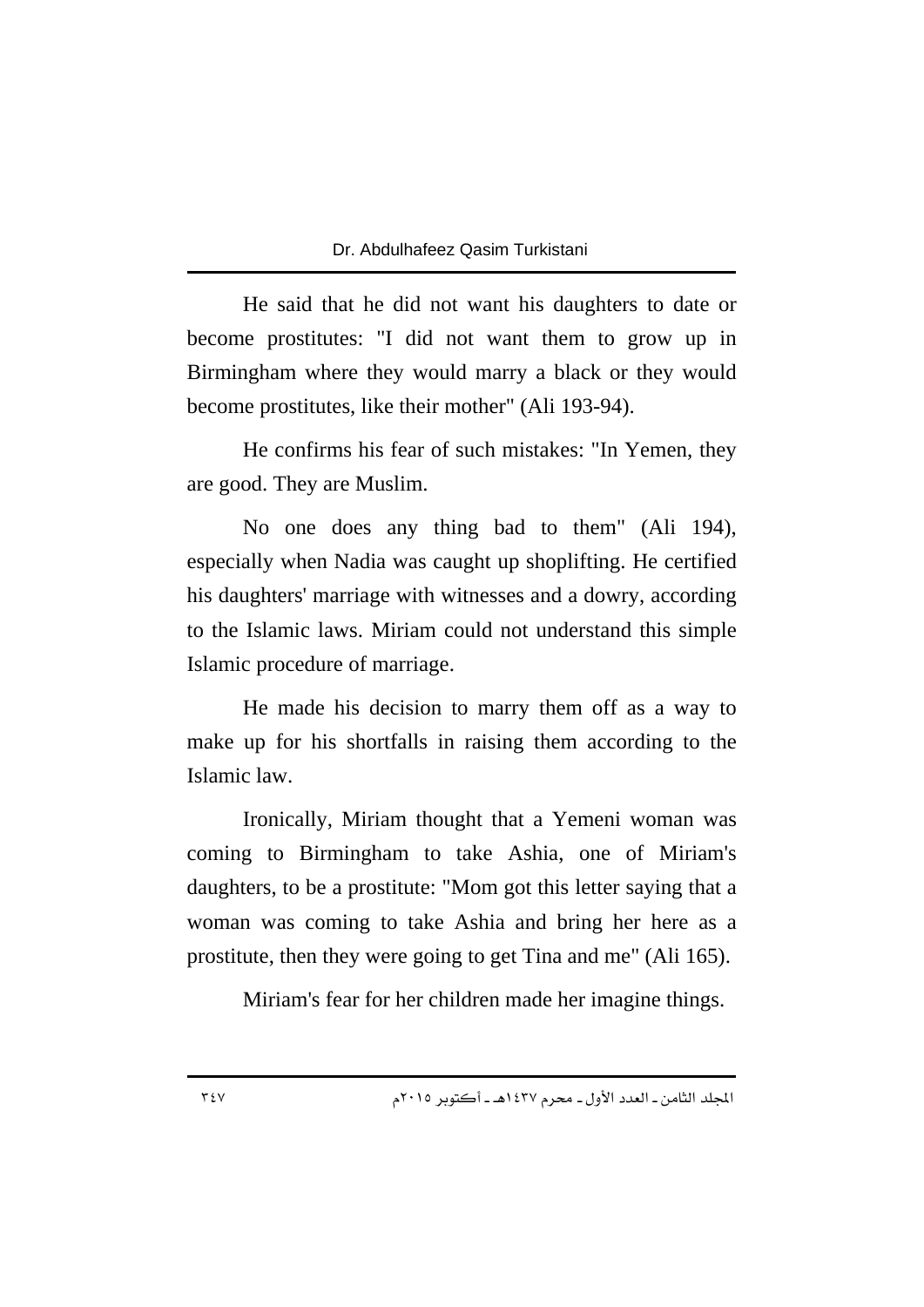Obviously Muthana would not do that to his daughters, but things did not go as he wished for; his daughter Aisha, for example, had a boyfriend, and probably Muthana was not happy for the way they were brought up in the Birmingham society.

Obviously Miriam could not understand Muthana's culture and his reasons for sending his children to Yemen because he was contradicting himself.

Muthana and Abdul Khada (Kadir) preferred to live in England than in Yemen.

Muthana lived all his life with Miriam without practicing his Islamic duties. In fact, she realized the real differences between him and other Yemenis, such as Ann Sufi's husband (Ali 23), and Colonel Abdul Walli (Ali 219), for example.

But she was unable to cope with such cultural differences.

She could not bear seeing her children away in a place like "hell": "Would anyone in their right mind really want to choose this place in preference to any corner of England when he or she knew the difference?" (Ali 367).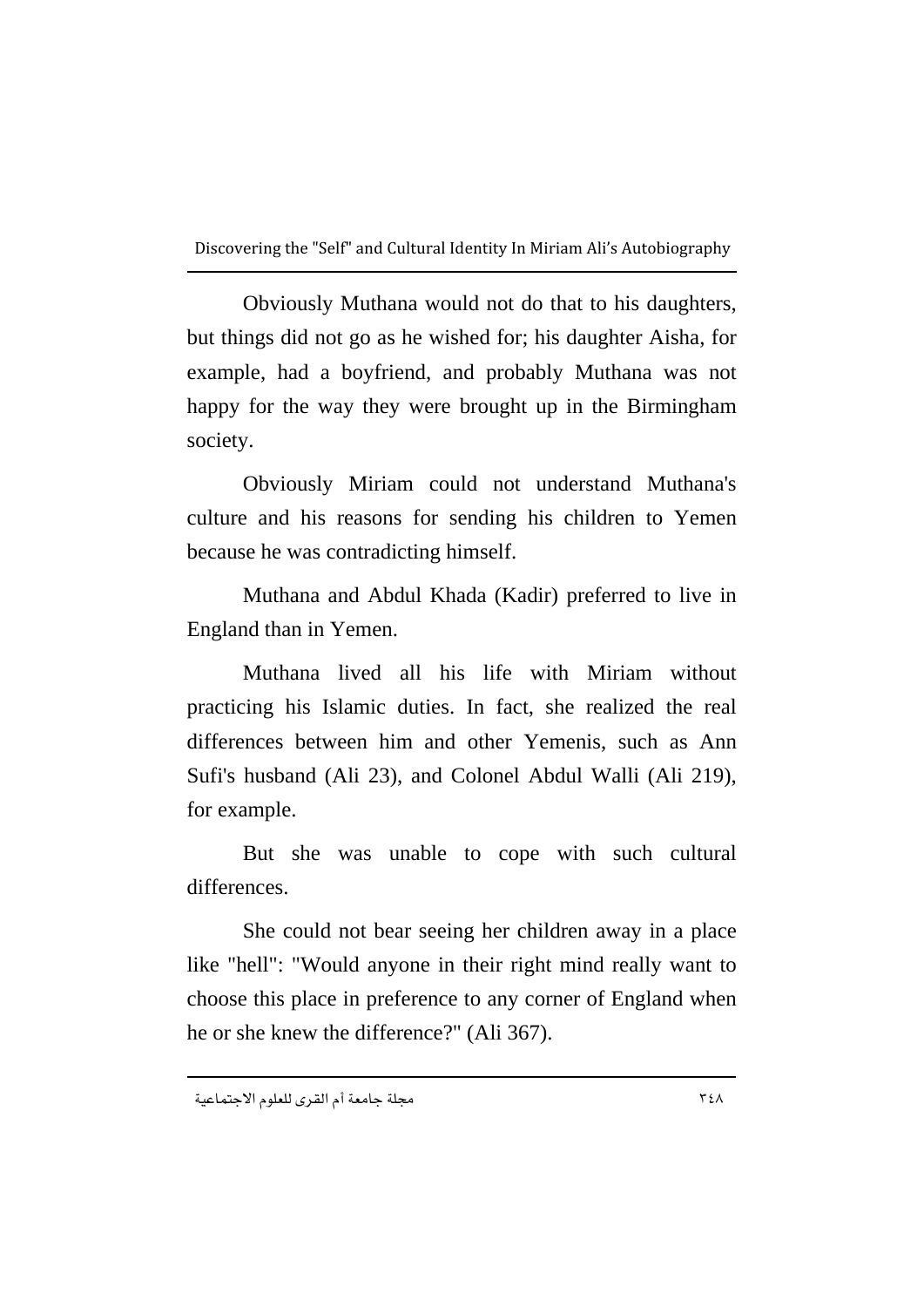Her subjective judgments define her unreliable narration.

She depended on her cultural background which would not tolerate living in such environment or obey such patriarchal system .

Consequently we should identify the "self" narrating the biography and

try to identify the particular self that the writer wishes us to see. At the same time we should delve beneath that surface and ask whether we can detect such tendencies as selfdramatizing, self-pitying, self-glorifying, excessive modesty, or self-defensive rationalizing. We should try to define the basic tone of the autobiography (Fowler xxiii-xxiv).

Her psychological and physical pains throughout her trauma indicate her self –dramatizing pain, and eagerness for sympathy and support.

In certain situations she was semiconscious, emotionally uncontrolled, quickly tempered, weak, and inattentive and short in cultural understanding. She fought for her children and assured their freedom by all means possible.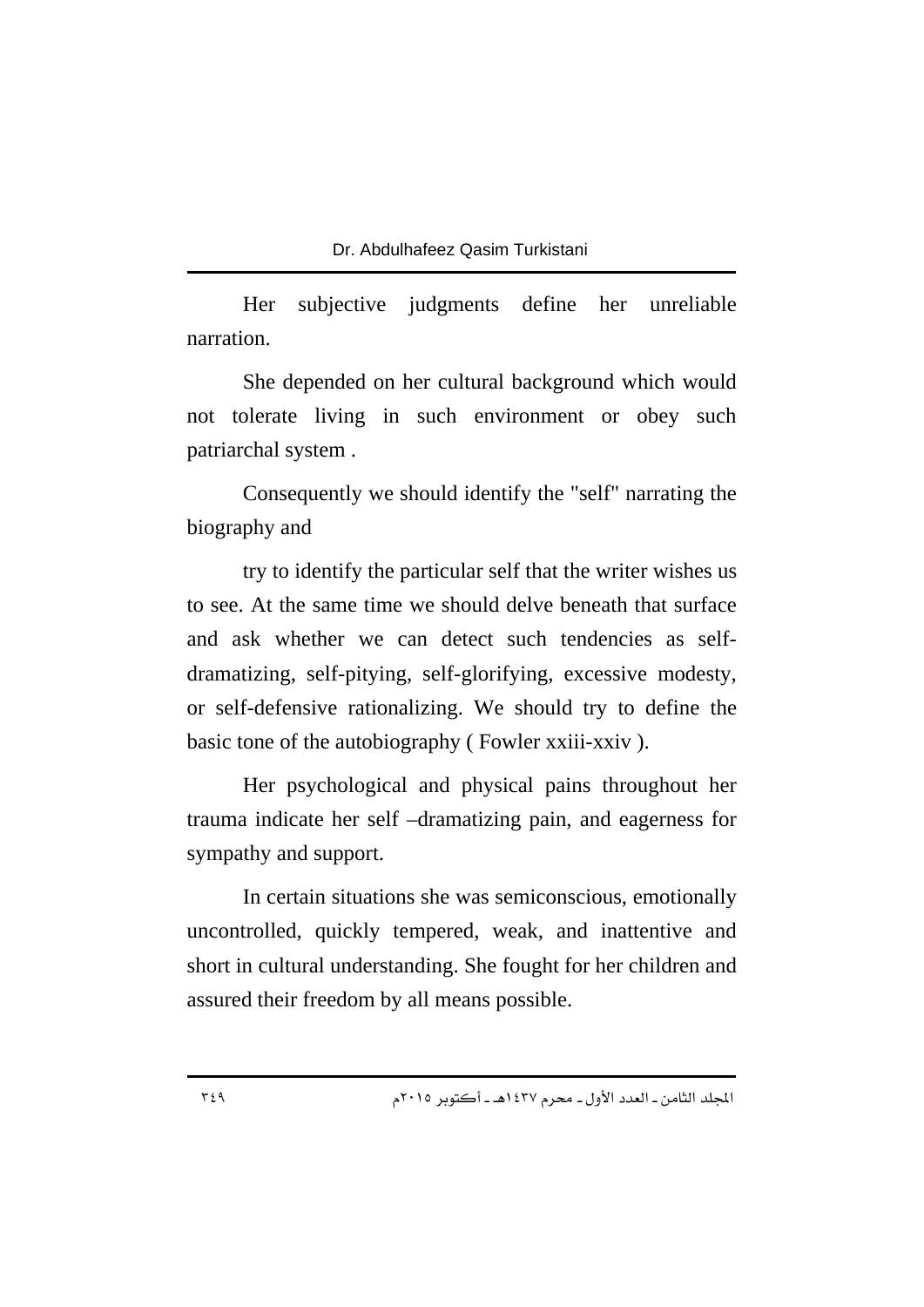Her autobiography was one way to retain her children and bring peace to her life. And the long years of struggle must have given Miriam time to reconstruct her biography and write it in a way to suit her motives .

The act of reflection may bring new understanding of one's self, and the hard thinking about one's experience that is a necessary part of autobiography is likely to produce new insights as to what one's self is.

If a writer should carry on this process of selfexamination longer, or more intensely, or at a different time, or under different circumstances, the perception and presentation of the self might well be affected (Fowler xxiii) .

In fact, Miriam's life with Muthana started around 1961 and her autobiography appeared in 1995. Miriam changed by the influence of time, the ghostwriter and the political situations she has gone through.

She must have been shaped by the circumstances she faced in Yemen and the influence of the media around her.

With her new self she was trying to rebel against the patriarchal system she had to face and her motherly emotions to free her daughters. "Readers must therefore be alert to a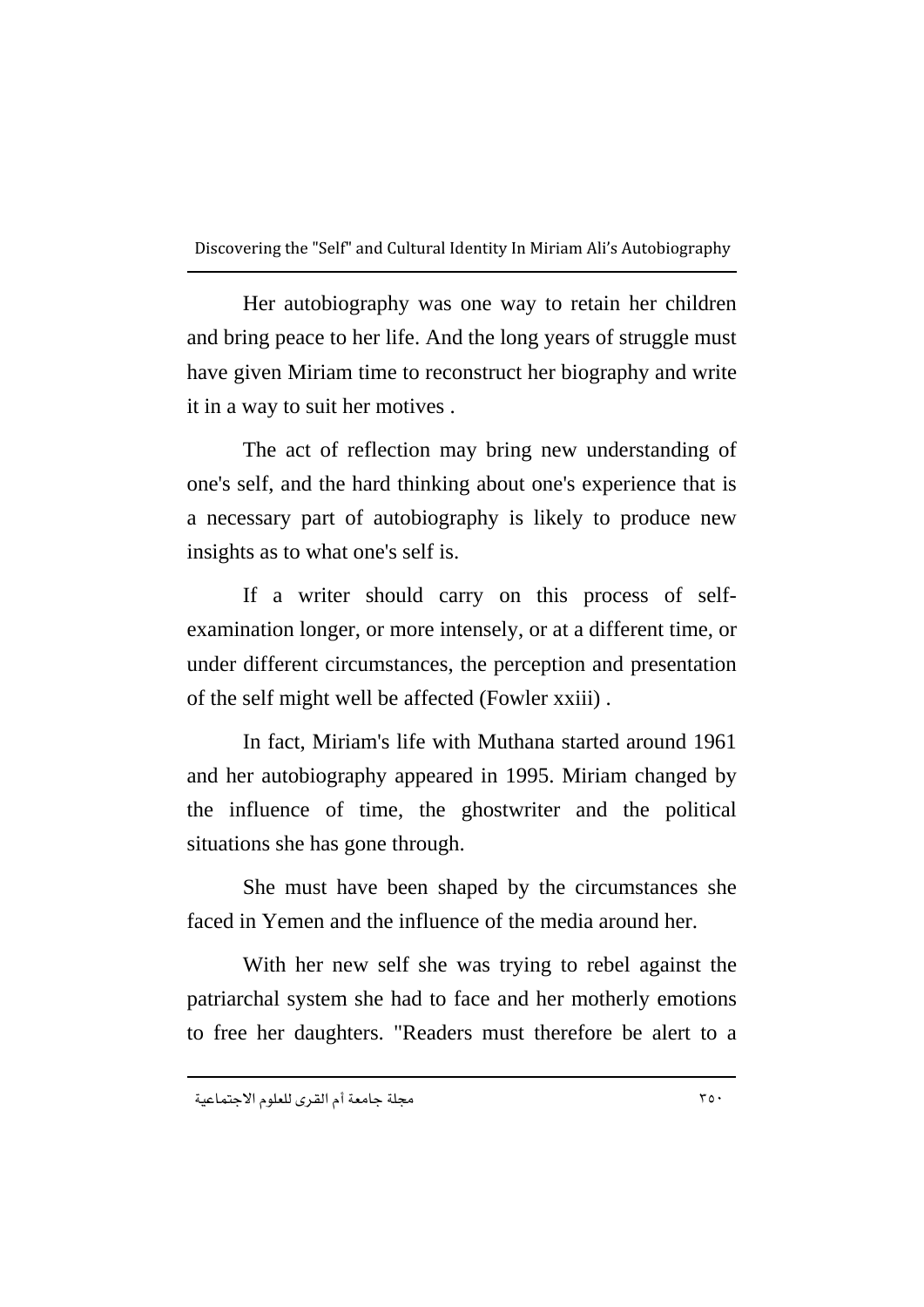wide variety of influences that may have shaped a writer's perspectives and judgments" (Fowler xv).

These influences may vary from her relationships with her parents, her choice of her "husband" or partner, her education, her social background, her culture, and racial differences. Obviously Miriam was aiming at the European media to help her and to gain sympathy and support.

She wrote her autobiography with all these influences and circumstances in her mind. Miriam Ali, assisted by Jana Wain, knew how to make her autobiography a success .

### Conclusion :

In conclusion, Miriam has gone through several changes in her life, as a character in her autobiography.

She started as a naive romantic young woman who was taken by Muthana's exotic background and culture.

After giving birth to seven children, she began to realize her reality, where she was completely dependent on her husband and unable to voice herself on the future of her children.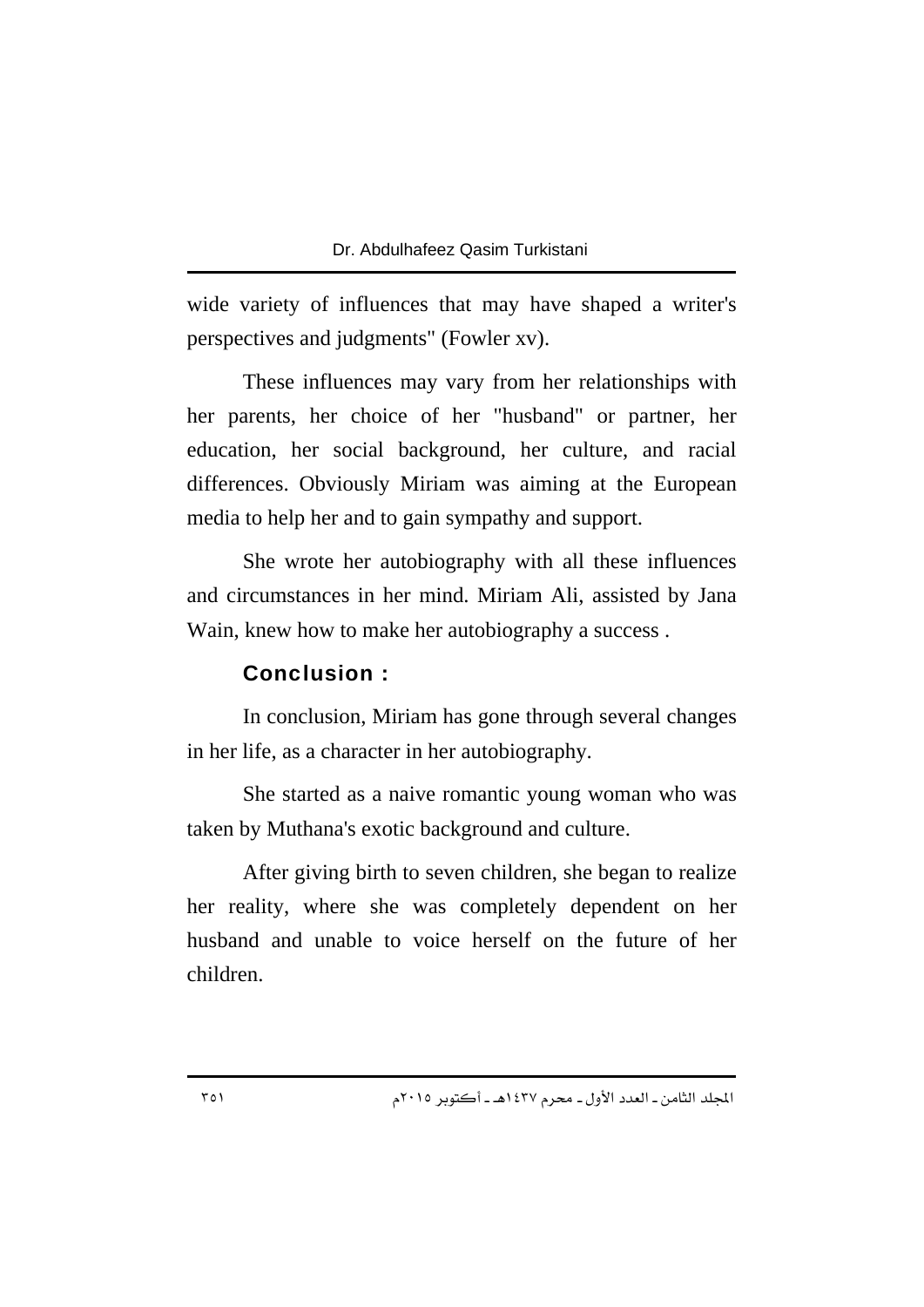Miriam, the character, lived a typical role of a wife and mother, but she was not treated the way she wanted to be ideally treated. She realized, very late, that Muthana was not the "knight" she was waiting for. Her agony in seeing her children, taken away from her, sparked a desire for independence. She realized that she had to stand up for herself and for her children.

Miriam Ali succeeded in saving herself from her lack of confidence and an unwanted relationship.

She suffered a lot to find her identity and be independent.

But this autobiography does not have to be an exact picture of her past, because the present "Self" in narrating her story must have altered some parts of her life.

Miriam Ali, the autobiographer, must have been influenced by her "superior" cultural background, the long experience, the media, the stereotypes of the Arabs, the ghostwriter or co-author, time and the present situations.

Her ultimate goal in writing was to take her story to the public to put pressure on the officials to bring her children back.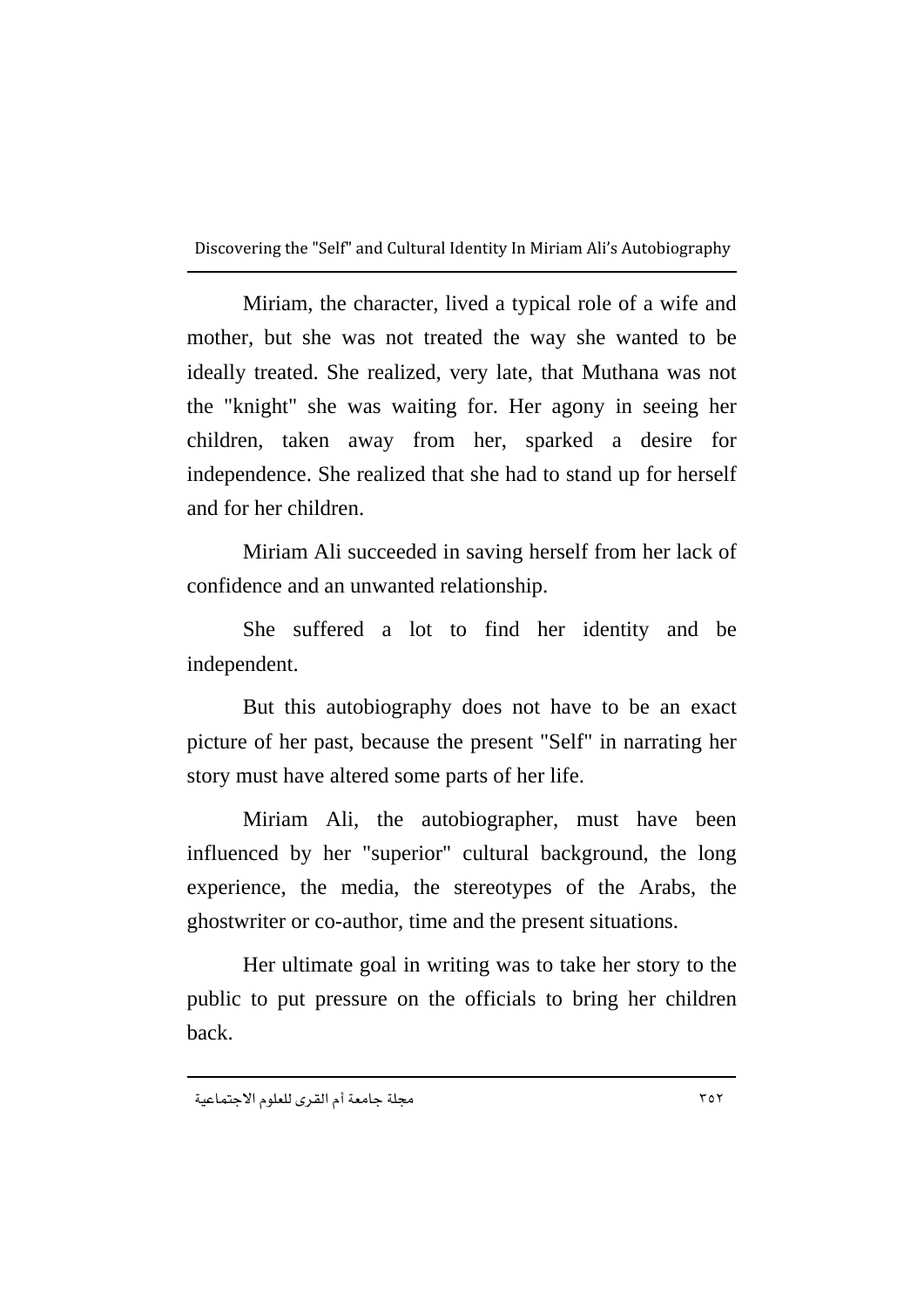She was able to bring three of her children back, but Nadia decided to stay in Yemen. Miriam Ali found herself late, and did her best to help her children start a new life. But Without Mercy: A Woman's Struggle Against Modern Slavery tells a subjective view of a personal story shaped by the present "Self" and the influence of different aspects of her life .

### Works Cited :

1-"The Mystery Unveiled." Editorial. Yemen Times 1 Jan. 2000.

2-"The Mystery Unveiled." Editorial. Yemen Times 7 Feb. 2000.

3-Alborg, Concha. "A Never-Ending Autobiography: The Fiction of Carmen Martin Gaite." Gender and Genre in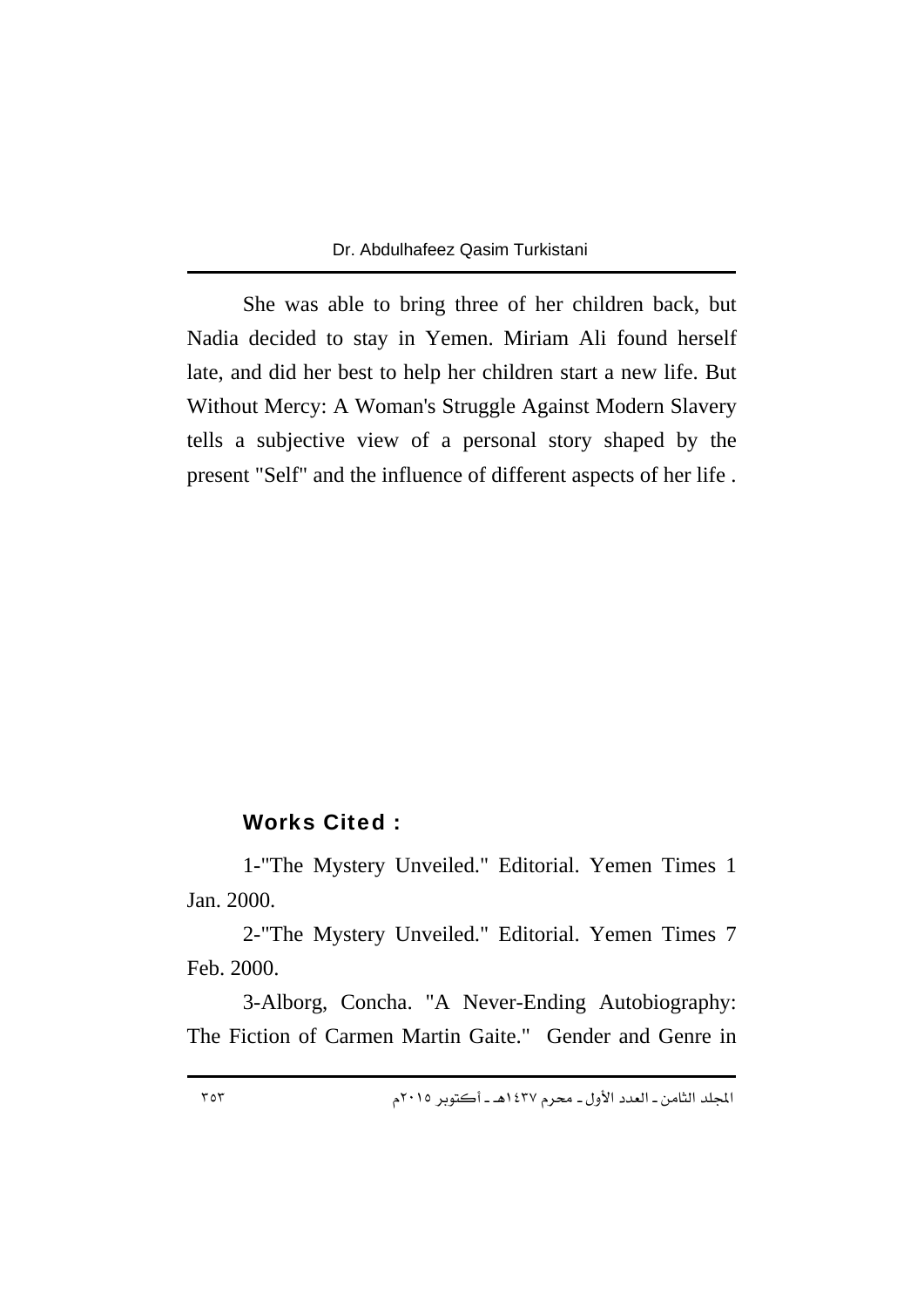Literature: Redefining Autobiography in twentieth-Century Women's Fiction. Eds. Janice Morgan and Colette T. Hall. New York: Garland, 1991. 243-260.

4-Ali, Miriam, and Jana Wain. Without Mercy: A Mother's Struggle against Modern Slavery. London: Time Warner, 1995.

5-Al-Saqqaf, Walid Abdulaziz. "Nadia Muhsin: A Victim of Greed." Yemen Times 14 Feb. 2000 .

6-Benkering, Ellettha J. E. Schoustra-van. "Life Stories and Cross-Cultural Marriages: A Discussion of Betty de Hart, 'Not without My Daughter: On Parental Abduction, Orientalism and Maternal Melodrama.'" European Journal of Women's Studies 9 (2002): 69-78.

7-Cosslett, Tess, Celia Lury, and Penny Summerfield. Introduction. Feminism and Autobiography: Texts, Theories, Methods. Ed. Tess Cosslett, Celia Lury, and Penny Summerfield. New York: Routledge, 2000: 1-18 .

8-Eakin, Paul John. Fictions in Autobiography: Studies in the Art of Self-Invention. New Jersey: Princeton UP, 1985 .

9-Finn, Melanie. "Nadia's Choice." Guardian 1 Apr. 2002.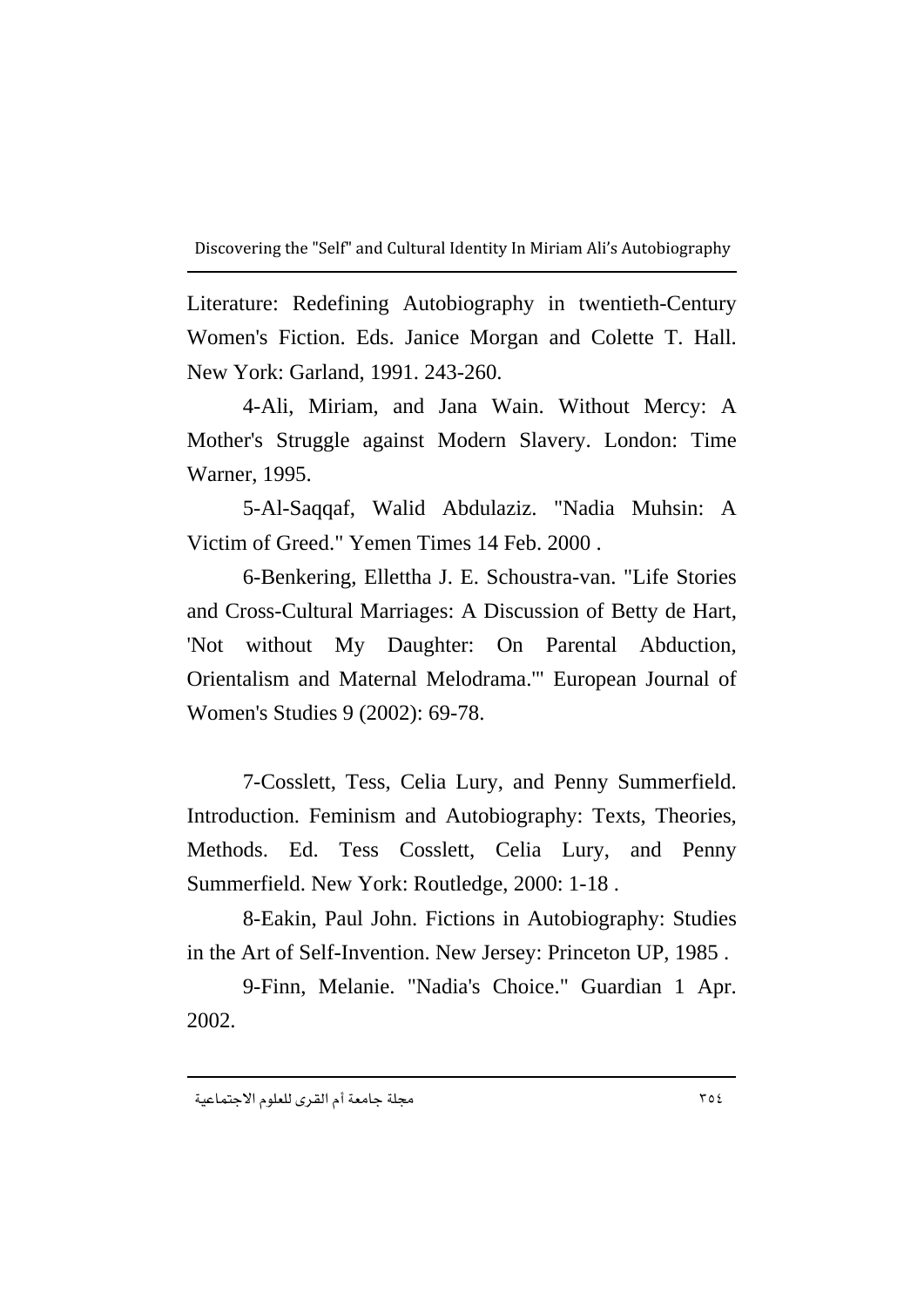10-Fowler, Lois J., and David H. Fowler. Introduction. Revelations of Self: American Women in Autobiography. By Fowler. Ed. New York: State University of N.Y. Press, 1990: xi-xxiv

11-Hart, Betty de. "Not Without My Daughter: ON Parental Abduction, Orientalism and Maternal Melodrama." European Journal of Women's Studies 8 (2001): 51-65.

12-Hart, Patricia. "Writing the Self." Women Writing Women: The Frontiers Reader. Eds. Patricia Hart, Karen Weathermon, and Susan H. Armitage. Lincoln: University of Nebraska Press, 2006.

13-Hileman, Sharon, and Ann K. Johnson. "The Kaleidoscopic Vision: Autobiographical Inscription in the Works of Tatyana Mamonova." Gender and Genre in Literature: Redefining Autobiography in Twentieth-Century Women's Fiction. Ed. Janice Morgan and Colette T. Hall. New York: Garland, 1991. 229-242.

14-Kanner, Barbara Penny. Introduction. Women in Context: Two Hundred Years of British Women Autobiographers: A Reference Guide and Reader. By Kanner and others. New York: G. K. Hall & co, 1997 .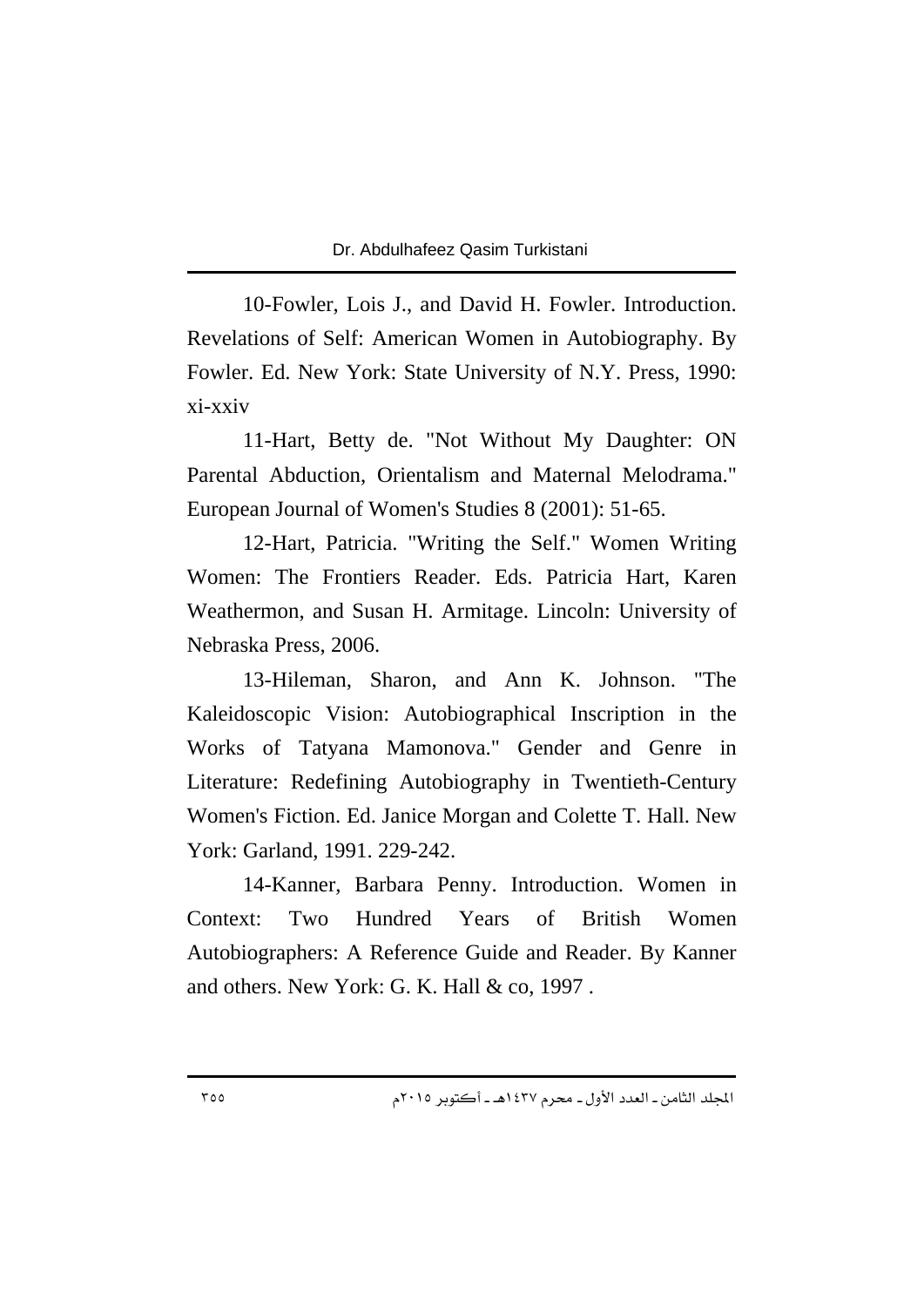15-Kehily, Mary Jane. "Self-Narration, Autobiography and Identity Construction." Gender and Education 7 (1995): 23-31.

16-Maclean, Marie. The Name of the Mother Writing Illegitimacy. New York: Routledge, 1994.

17-Maroula, Joannou. "She who would be politically free herself must strike the blow: suffragette autobiography and suffragette militancy." The Uses of Autobiography. Ed. Julia Swindells. London: Taylor & Francis Ltd, 1995. 31-44.

18-Massoura, Kiriaki, and Mark W. J. Garner. "A Language in Everything you do: The Reflective Self in Autobiographical Narrative." Journal of Language and Literature 4 (2005): 1-19.

19-Muhsen, Zana, and Andrew Crofts. A Promise to Nadia. Great Britain: Time Warner, 2000.

20-Muhsen, Zana, and Andrew Crofts. Sold: One Woman's True Account of Modern Slavery. Great Britain: Time Warner, 1991.

21-Nadel, Ira B. "The Biographer's Secret." Studies in Autobiography. Ed. James Olney. New York: Oxford UP Press, 1988. 24-31.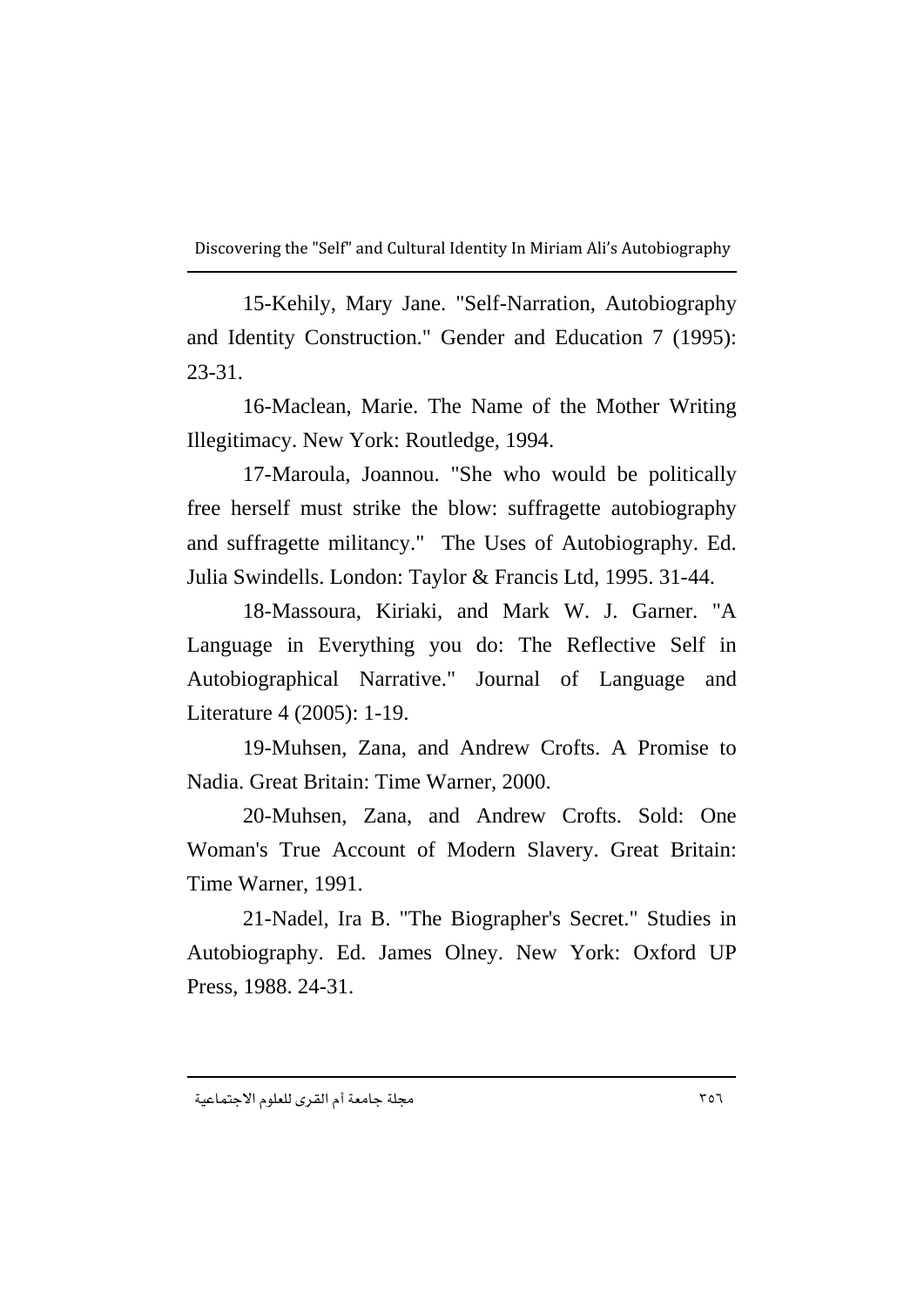22-Nelson, Katherine. "Self and Social Functions: Individual Autobiographical Memory and Collective Narrative." Memory 11 (2003): 125-36.

23-Smith, Sidonie. "Constructing Truth in Lying Mouths: Truth Telling in Women's Autobiography." Studies in the Literary Imagination 23 (1990): 145-63 .

24-Stuart, Julia. "I hate my dad for what he's done to us." Independent 17 Jan. 2000.

25-Swindells, Julia. Introduction. The Uses of Autobiography. By Swindells. London: Taylor & Francis Ltd, 1995. 1-12.

26-Unsworth, Jane. "Why does an author who apparently draws so much on autobiography seem committed to 'alienating' the reader? A reflection on theories of autobiography with reference to the work Janet Frame." The Uses of Autobiography. Ed. Julia Swindells. London: Taylor & Francis Ltd, 1995. 24-30.

27-Ware, Vron. "Moments of Danger: Race, Gender, and Memories of Empire." History and Theory 31.4 (1992): 116-37.